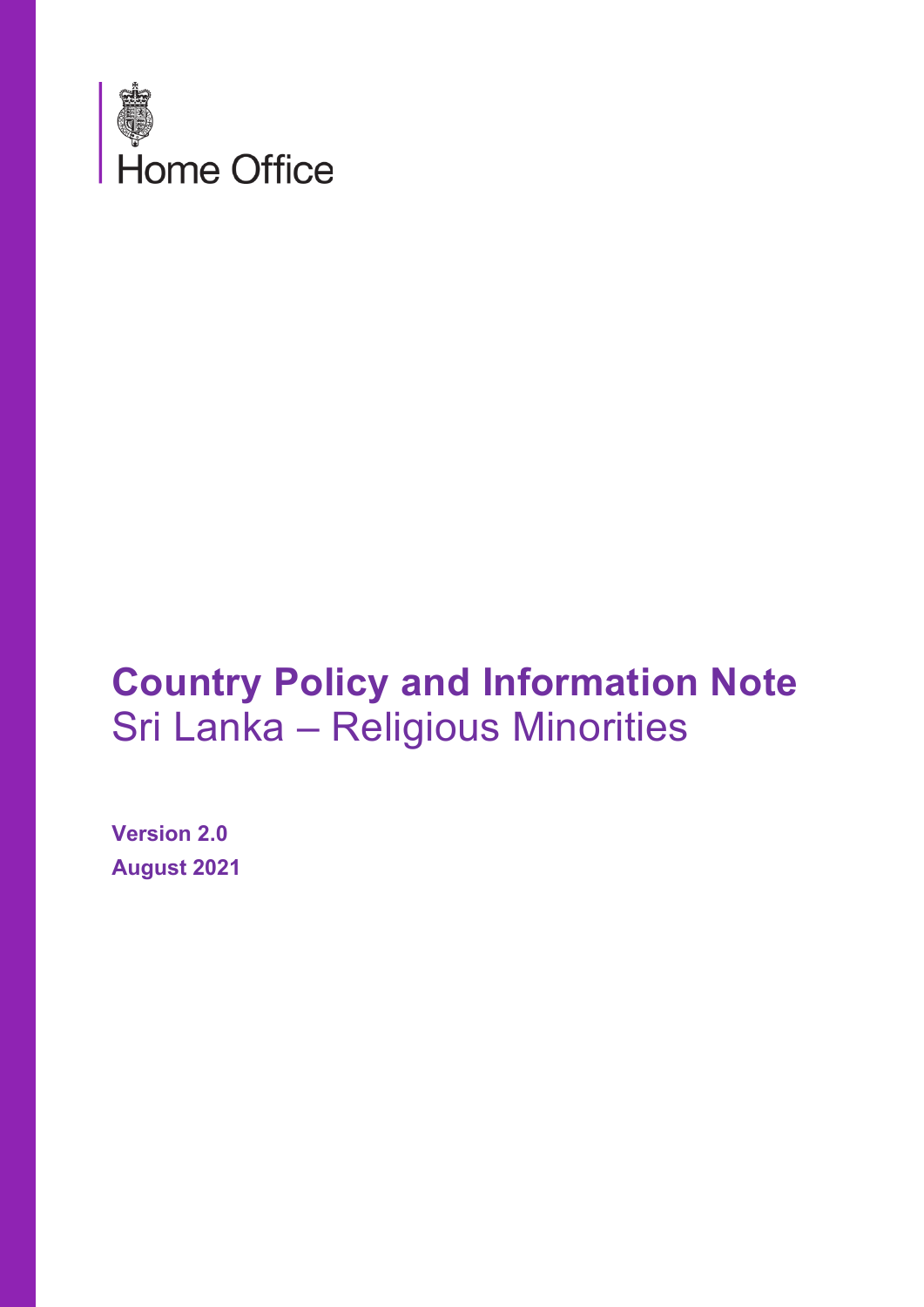# Preface

## **Purpose**

This note provides country of origin information (COI) and analysis of COI for use by Home Office decision makers handling particular types of protection and human rights claims (as set out in the [Introduction](#page-5-0) section). It is not intended to be an exhaustive survey of a particular subject or theme.

It is split into 2 parts: (1) an assessment of COI and other evidence; and (2) COI. These are explained in more detail below.

#### **Assessment**

This section analyses the evidence relevant to this note - that is information in the COI section; refugee/human rights laws and policies; and applicable caselaw - by describing this and its inter-relationships, and provides an assessment of, in general, whether one or more of the following applies**:**

- a person is reasonably likely to face a real risk of persecution or serious harm
- that the general humanitarian situation is so severe that there are substantial grounds for believing that there is a real risk of serious harm because conditions amount to inhuman or degrading treatment as within [paragraphs 339C and](https://www.gov.uk/guidance/immigration-rules/immigration-rules-part-11-asylum)  [339CA\(iii\) of the Immigration Rules](https://www.gov.uk/guidance/immigration-rules/immigration-rules-part-11-asylum) / Article 3 of the [European Convention on](https://www.echr.coe.int/Pages/home.aspx?p=basictexts&c=)  [Human Rights \(ECHR\)](https://www.echr.coe.int/Pages/home.aspx?p=basictexts&c=)
- that the security situation is such that there are substantial grounds for believing there is a real risk of serious harm because there exists a serious and individual threat to a civilian's life or person by reason of indiscriminate violence in a situation of international or internal armed conflict as within [paragraphs 339C and](https://www.gov.uk/guidance/immigration-rules/immigration-rules-part-11-asylum)  [339CA\(iv\) of the Immigration Rules](https://www.gov.uk/guidance/immigration-rules/immigration-rules-part-11-asylum)
- a person is able to obtain protection from the state (or quasi state bodies)
- a person is reasonably able to relocate within a country or territory
- a claim is likely to justify granting asylum, humanitarian protection, or other form of leave, and
- if a claim is refused, it is likely or unlikely to be certifiable as 'clearly unfounded' under [section 94 of the Nationality, Immigration and Asylum Act 2002.](https://www.legislation.gov.uk/ukpga/2002/41/section/94)

Decision makers **must**, however, still consider all claims on an individual basis, taking into account each case's specific facts.

## **Country of origin information**

The country information in this note has been carefully selected in accordance with the general principles of COI research as set out in the [Common EU \[European](http://www.refworld.org/docid/48493f7f2.html)  [Union\] Guidelines for Processing Country of Origin Information \(COI\),](http://www.refworld.org/docid/48493f7f2.html) April 2008, and the Austrian Centre for Country of Origin and Asylum Research and Documentation's (ACCORD), [Researching Country Origin Information](https://www.coi-training.net/researching-coi/) – Training [Manual,](https://www.coi-training.net/researching-coi/) 2013. Namely, taking into account the COI's relevance, reliability, accuracy, balance, currency, transparency and traceability.

The structure and content of the country information section follows a [terms of](#page-52-0)  [reference](#page-52-0) which sets out the general and specific topics relevant to this note.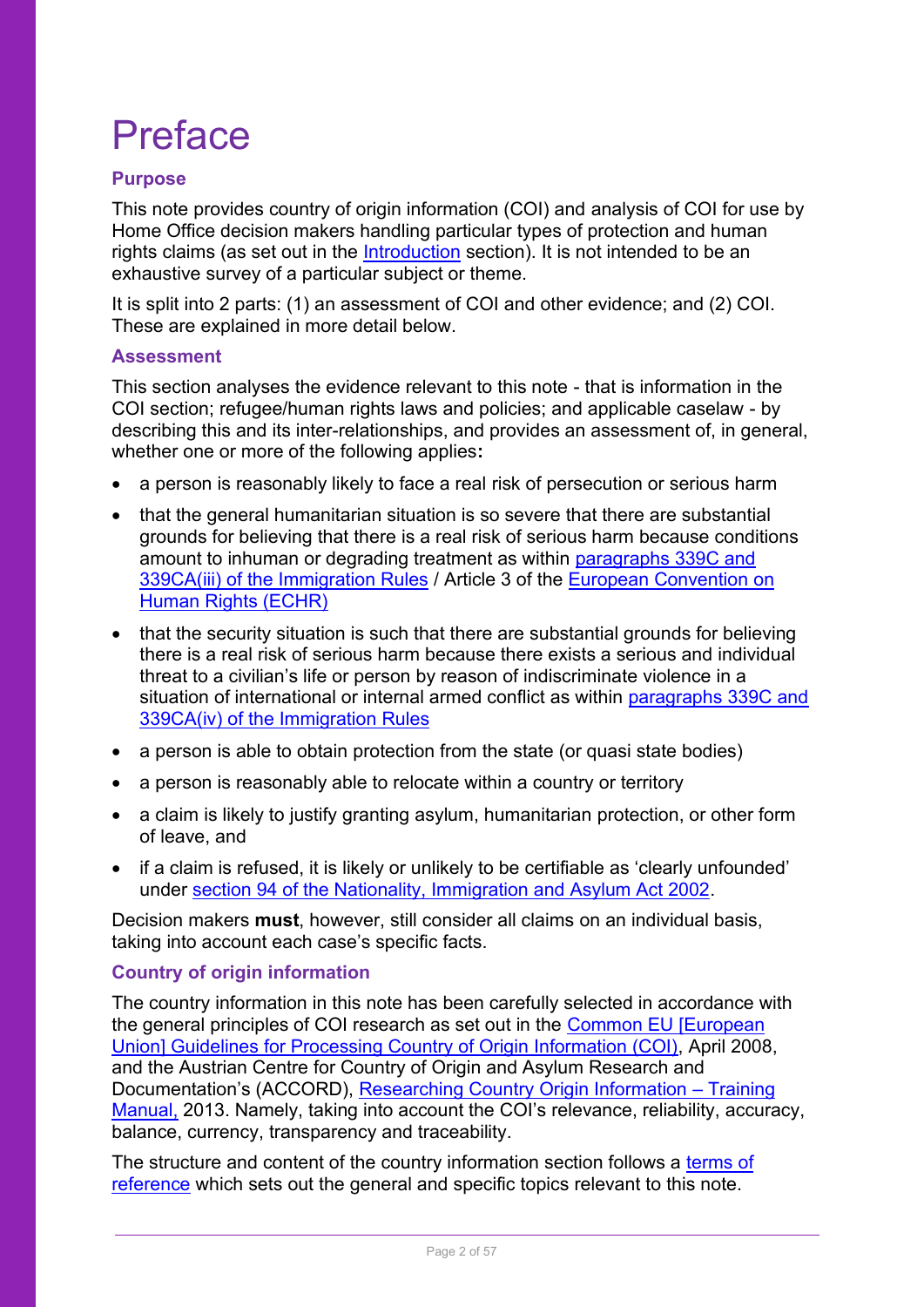All information included in the note was published or made publicly available on or before the 'cut-off' date(s) in the country information section. Any event taking place or report/article published after these date(s) is not included.

All information is publicly accessible or can be made publicly available. Sources and the information they provide are carefully considered before inclusion. Factors relevant to the assessment of the reliability of sources and information include:

- the motivation, purpose, knowledge and experience of the source
- how the information was obtained, including specific methodologies used
- the currency and detail of information
- whether the COI is consistent with and/or corroborated by other sources.

Multiple sourcing is used to ensure that the information is accurate and balanced, which is compared and contrasted where appropriate so that a comprehensive and up-to-date picture is provided of the issues relevant to this note at the time of publication.

The inclusion of a source is not, however, an endorsement of it or any view(s) expressed.

Each piece of information is referenced in a footnote. Full details of all sources cited and consulted in compiling the note are listed alphabetically in the [bibliography.](https://ukhomeoffice.sharepoint.com/sites/PROC975/SharedDocuments/Countries/Bangladesh/CPINs/Bangladesh-Actors%20of%20protection-CPIN-v1.0(draft).docx#_Bibliography)

#### **Feedback**

Our goal is to provide accurate, reliable and up-to-date COI and clear guidance. We welcome feedback on how to improve our products. If you would like to comment on this note, please email the [Country Policy and Information Team.](mailto:cipu@homeoffice.gov.uk)

## **Independent Advisory Group on Country Information**

The [Independent Advisory Group on Country Information](https://www.gov.uk/government/organisations/independent-chief-inspector-of-borders-and-immigration/about/research) (IAGCI) was set up in March 2009 by the Independent Chief Inspector of Borders and Immigration to support him in reviewing the efficiency, effectiveness and consistency of approach of COI produced by the Home Office.

The IAGCI welcomes feedback on the Home Office's COI material. It is not the function of the IAGCI to endorse any Home Office material, procedures or policy. The IAGCI may be contacted at:

#### **Independent Advisory Group on Country Information**

Independent Chief Inspector of Borders and Immigration 5th Floor Globe House 89 Eccleston Square London, SW1V 1PN Email: [chiefinspector@icibi.gov.uk](mailto:chiefinspector@icibi.gov.uk)

Information about the IAGCI's work and a list of the documents which have been reviewed by the IAGCI can be found on the Independent Chief Inspector's pages of the [gov.uk website.](https://www.gov.uk/government/organisations/independent-chief-inspector-of-borders-and-immigration/about/research#reviews)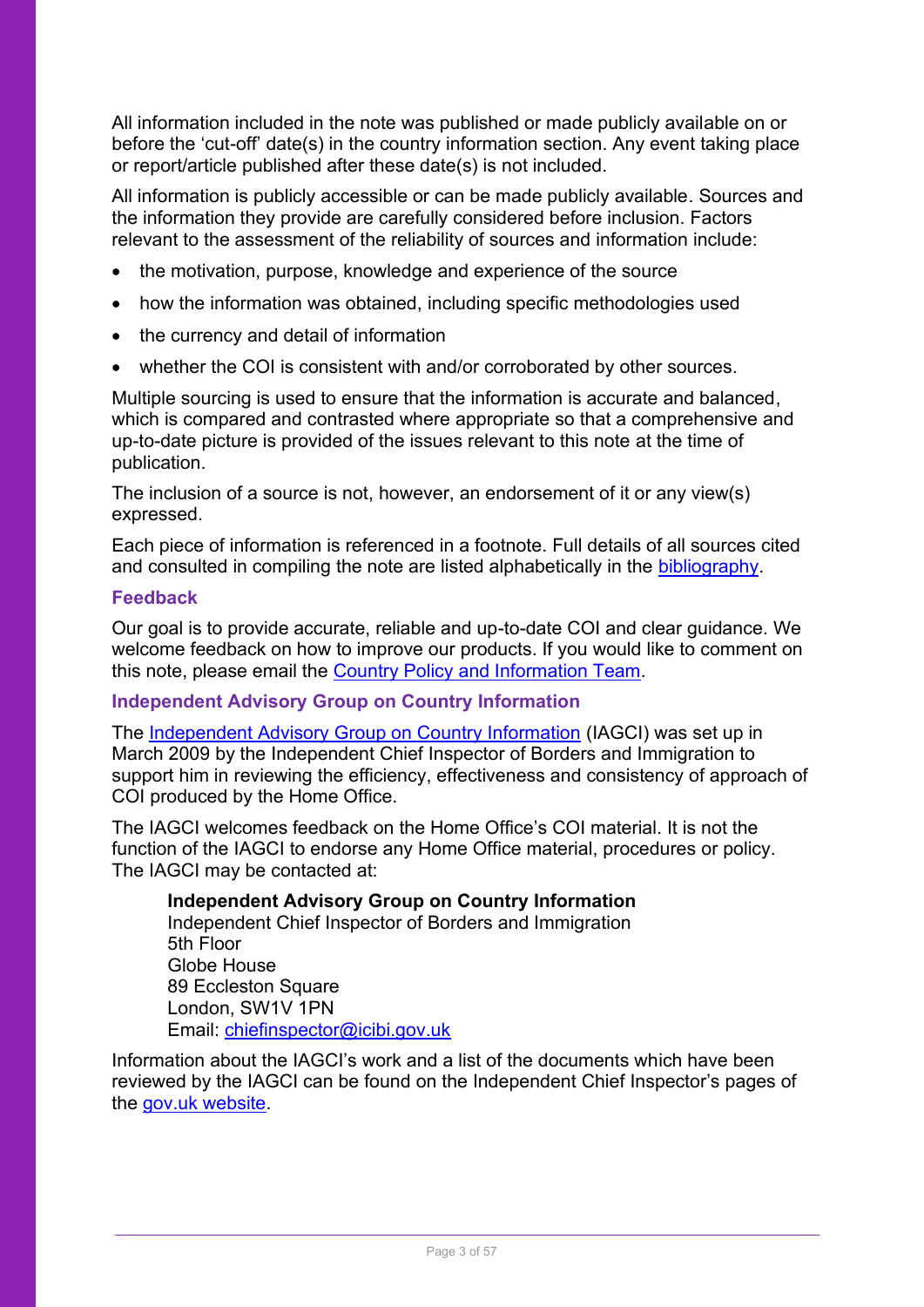# <span id="page-3-0"></span>**Contents**

| 1 <sub>1</sub> |     |  |  |
|----------------|-----|--|--|
|                |     |  |  |
|                |     |  |  |
| 2.             |     |  |  |
|                |     |  |  |
|                |     |  |  |
|                |     |  |  |
|                |     |  |  |
|                |     |  |  |
|                | 2.6 |  |  |
|                |     |  |  |
|                |     |  |  |
| 3 <sub>1</sub> |     |  |  |
|                |     |  |  |
|                |     |  |  |
|                |     |  |  |
|                |     |  |  |
|                |     |  |  |
| 4.             |     |  |  |
|                |     |  |  |
|                |     |  |  |
|                |     |  |  |
|                |     |  |  |
|                |     |  |  |
|                |     |  |  |
|                |     |  |  |
| 5.             |     |  |  |
| 6.             |     |  |  |
|                |     |  |  |
|                |     |  |  |
|                | 6.3 |  |  |
|                |     |  |  |
|                |     |  |  |
|                |     |  |  |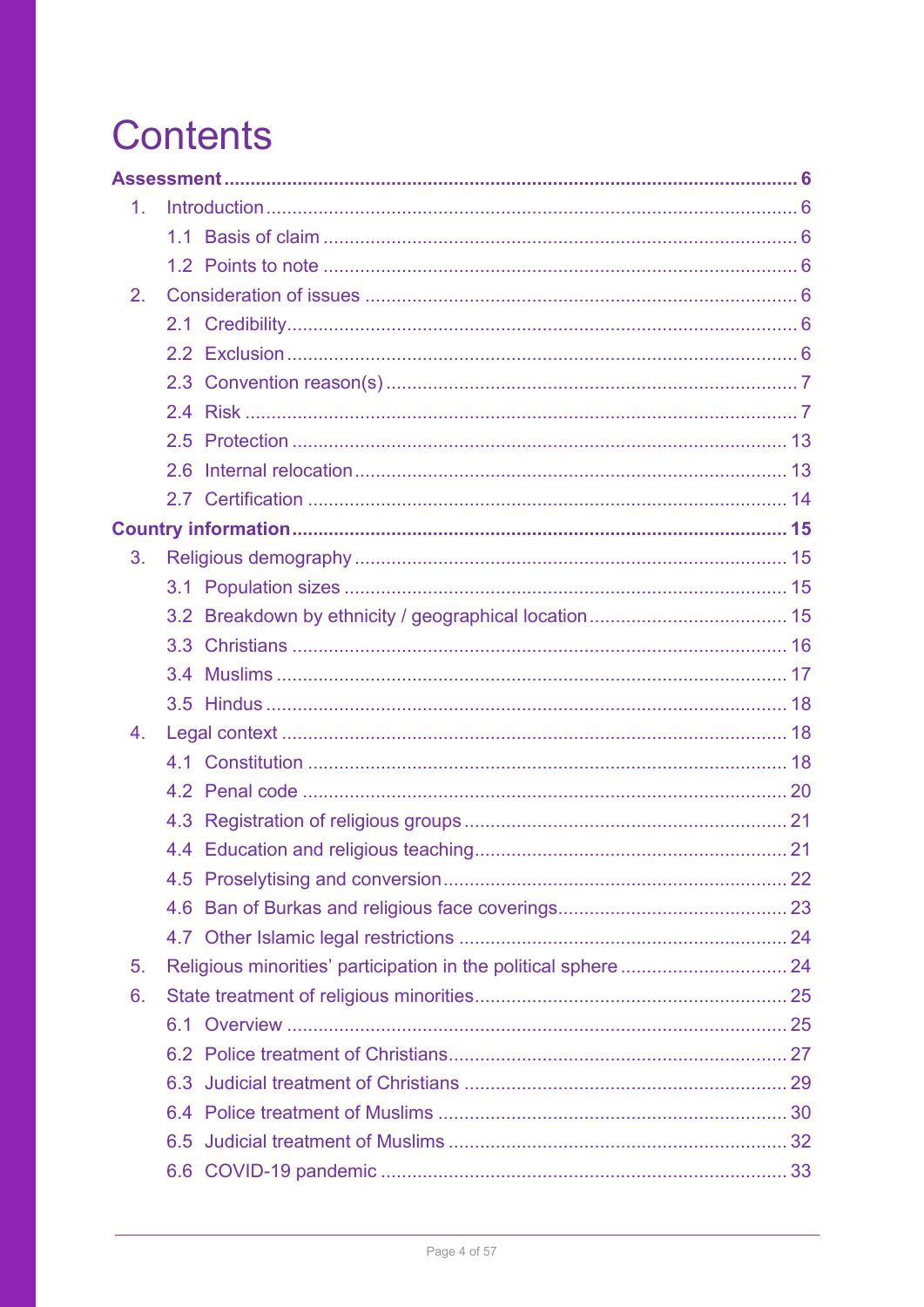| 7 <sub>1</sub>                                                      |  |  |
|---------------------------------------------------------------------|--|--|
|                                                                     |  |  |
|                                                                     |  |  |
|                                                                     |  |  |
| 74                                                                  |  |  |
|                                                                     |  |  |
|                                                                     |  |  |
| 8.                                                                  |  |  |
| 9.                                                                  |  |  |
| 10. Criminal justice system effectiveness and avenues of redress 46 |  |  |
|                                                                     |  |  |
|                                                                     |  |  |
| 10.3 Human Rights Commission Sri Lanka (HRCSL)  49                  |  |  |
|                                                                     |  |  |
|                                                                     |  |  |
|                                                                     |  |  |
|                                                                     |  |  |
|                                                                     |  |  |
|                                                                     |  |  |
|                                                                     |  |  |
|                                                                     |  |  |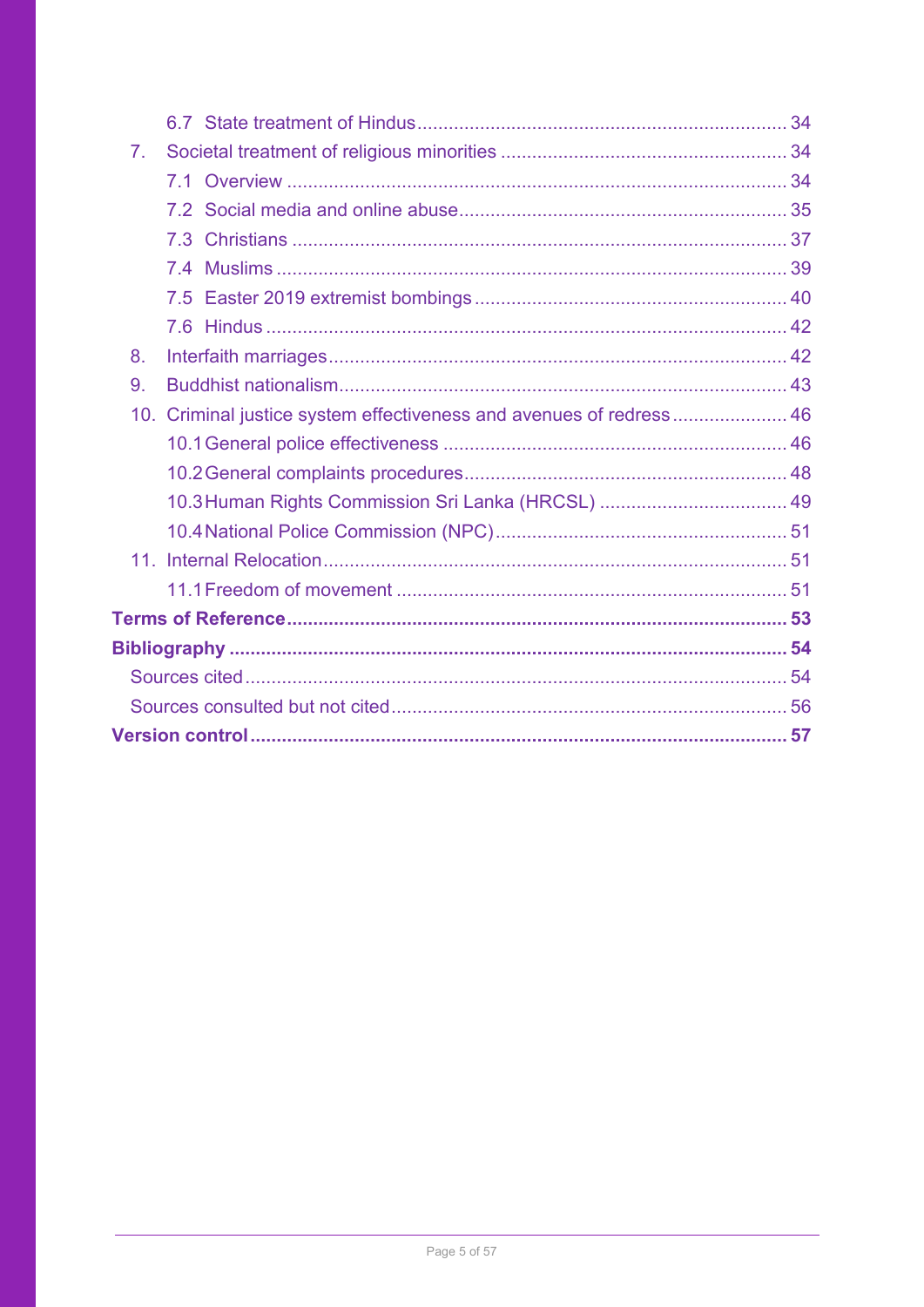## <span id="page-5-1"></span>Assessment

Updated: 24 August 2021

## <span id="page-5-0"></span>**1. Introduction**

- <span id="page-5-2"></span>1.1 Basis of claim
- 1.1.1 Fear of serious harm or persecution by state and/or non-state actors because the person belongs to a minority religious group.
- <span id="page-5-3"></span>1.2 Points to note
- 1.2.1 For the purposes of this note, religious minority groups include Muslims, Christians and Hindus.
- 1.2.2 Almost all Hindus in Sri Lanka are Tamils (although a small number of Tamils practice other religions). The available information, where it is broken down by specific religious group, often does not refer specifically to Hindus as it does to Christians and Muslims. For claims by Tamils, decision makers must also refer to the country policy and information note on Sri Lanka: [Tamil separatism.](https://assets.publishing.service.gov.uk/government/uploads/system/uploads/attachment_data/file/994246/Sri_Lanka_-_Tamil_separatism_-_CPIN_-_June_2021_-_ext.pdf)

[Back to Contents](#page-3-0)

## <span id="page-5-4"></span>**2. Consideration of issues**

## <span id="page-5-5"></span>2.1 Credibility

- 2.1.1 For information on assessing credibility, see the instruction on Assessing [Credibility and Refugee Status.](https://www.gov.uk/government/publications/considering-asylum-claims-and-assessing-credibility-instruction)
- 2.1.2 Decision makers must also check if there has been a previous application for a UK visa or another form of leave. Asylum applications matched to visas should be investigated prior to the asylum interview (see the Asylum [Instruction on Visa Matches, Asylum Claims from UK Visa Applicants\)](https://www.gov.uk/government/publications/visa-matches-handling-asylum-claims-from-uk-visa-applicants-instruction).
- 2.1.3 Decision makers should also consider the need to conduct language analysis testing (see the [Asylum Instruction on Language Analysis\)](https://www.gov.uk/government/publications/language-analysis-instruction).

[Back to Contents](#page-3-0)

#### **Official – sensitive: Start of section**

The information in this section has been removed as it is restricted for internal Home Office use.

## **Official – sensitive: End of section**

#### <span id="page-5-6"></span>2.2 Exclusion

- 2.2.1 Decision makers must consider whether there are serious reasons for considering whether one (or more) of the exclusion clauses is applicable. Each case must be considered on its individual facts and merits.
- 2.2.2 If the person is excluded from the Refugee Convention, they will also be excluded from a grant of humanitarian protection.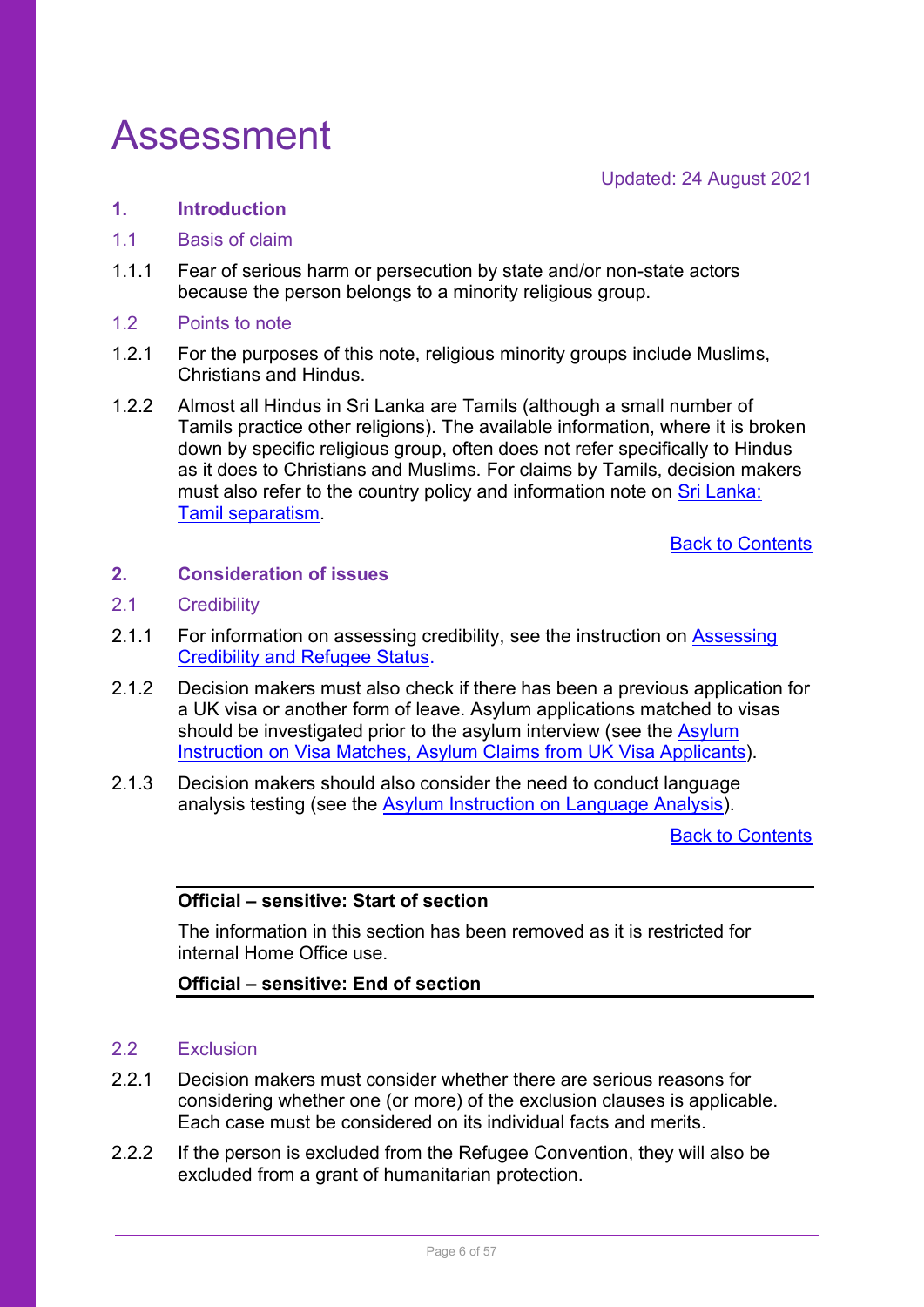2.2.3 For further guidance on the exclusion clauses and restricted leave, see the Asylum Instructions on **Exclusion under Articles 1F and 33(2) of the Refugee** [Convention,](https://www.gov.uk/government/publications/asylum-instruction-exclusion-article-1f-of-the-refugee-convention) [Humanitarian Protection](https://www.gov.uk/government/publications/humanitarian-protection-instruction) and the instruction on [Restricted](https://www.gov.uk/government/publications/restricted-leave-asylum-casework-instruction)  [Leave.](https://www.gov.uk/government/publications/restricted-leave-asylum-casework-instruction)

### **Official – sensitive: Start of section**

The information in this section has been removed as it is restricted for internal Home Office use.

#### **Offical – sensitive: End of section**

[Back to Contents](#page-3-0)

#### <span id="page-6-0"></span>2.3 Convention reason(s)

- 2.3.1 Actual or imputed religion.
- 2.3.2 Establishing a convention reason is not sufficient to be recognised as a refugee. The question is whether the person has a well-founded fear of persecution on account of an actual or imputed Refugee Convention reason.
- 2.3.3 For further guidance on Convention reasons see the instruction on [Assessing Credibility and Refugee Status.](https://www.gov.uk/government/publications/considering-asylum-claims-and-assessing-credibility-instruction)

[Back to Contents](#page-3-0)

#### <span id="page-6-1"></span>2.4 Risk

#### a. State treatment of religious minorities

- 2.4.1 Sri Lanka is a majority Buddhist country. Religious minorities account for just under 30% of the population (6.8 million people). The largest of which are:
	- Hindus (12.6% of the population), who are mainly Tamils and are mainly present in the Northern, Eastern, Central, Sabragamuwa and Uva provinces;
	- Muslims (9.7% of the population), who are mainly present in Ampara, Batticaloa and Trincomalee in the east, and Mannar and Puttalam in the west; and
	- Christians (7.4% of the population), who are mainly present in Eastern, Northern, North-Western and Western provinces (see [Religious](#page-24-2)  [demography\)](#page-24-2).

#### [Back to Contents](#page-3-0)

2.4.2 The Constitution and Penal Code protects religious freedom and prohibits discrimination on the grounds of a person's faith, and the law recognises the 4 religions of Buddhism, Islam, Hinduism and Christianity. However, Article 9 of the Constitution affirms that Buddhism occupies the 'foremost place' in the country and that it is the duty of the state to protect the teaching of the Buddha. The Supreme Court ruled in 2003 that the authorities are constitutionally required to protect Buddhism only. The right to proselytise is not fully protected in Sri Lanka. The Supreme Court of Sri Lanka decided that the propagation and spreading of a religion other than Buddhism would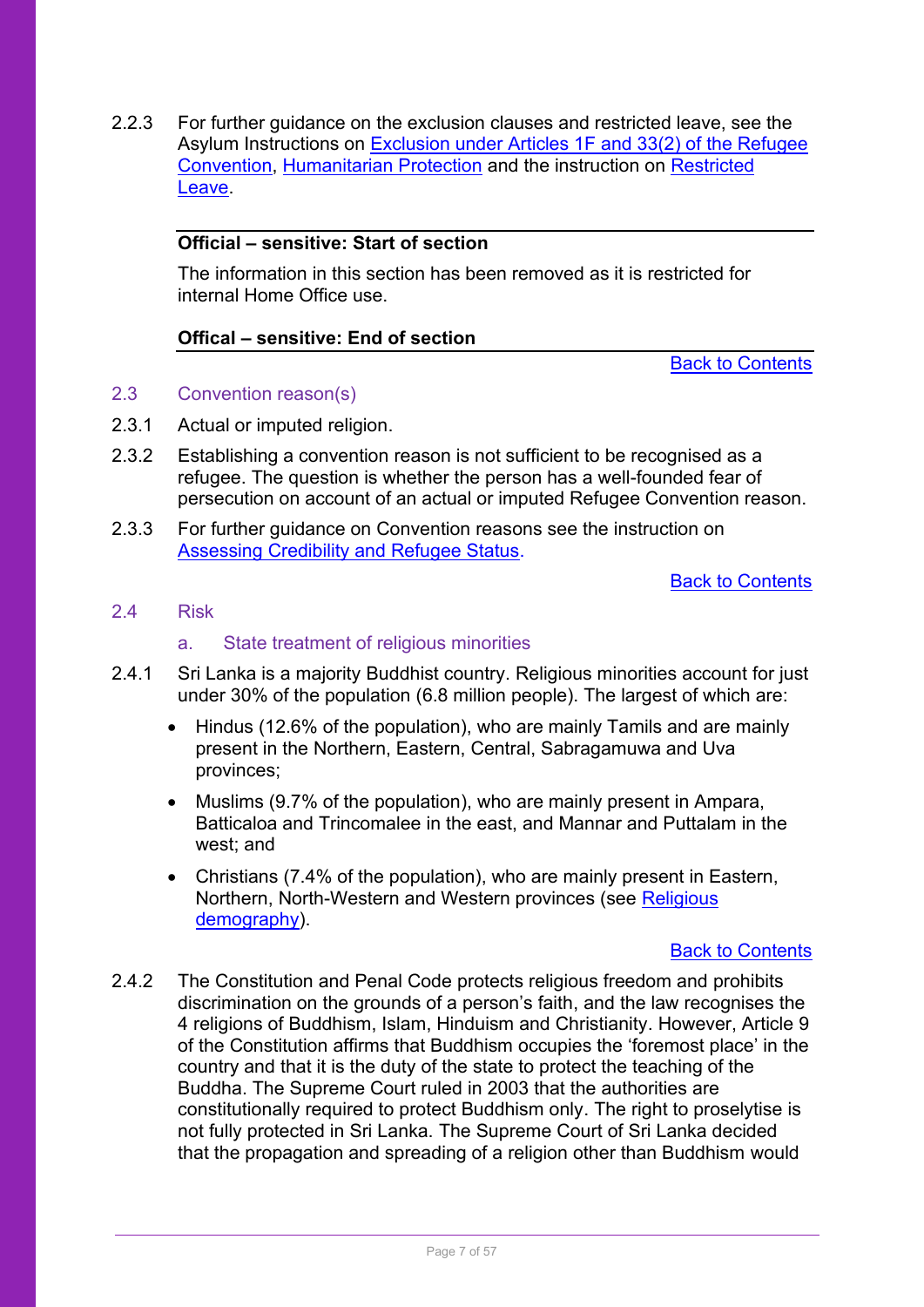impair the existence of Buddhism or the Buddha Sasana (see [Constitution,](#page-17-2) [Penal Code](#page-18-0) and Proselytising [and conversion\)](#page-21-1).

- 2.4.3 Since the November 2019 election of President Gotabaya Rajapaksa and his brother as Prime Minister, fundamental changes to policies on ethnic relations have been initiated, which according to some may increase ethnic and religious tensions (see [State treatment of religious minorities\)](#page-24-0).
- 2.4.4 It is compulsory for all primary and secondary schools to teach religious studies, which includes teaching on all 4 of the state-recognised religions. Religious communities are also free to run schools and classes to teach their religions, although they do not receive State funding as Buddhist schools do (see [Legal Context\)](#page-17-1).
- 2.4.5 A variety of initiatives have been introduced by the state to improve the lives of religious minorities in Sri Lanka at both state and district level. This includes, for example, the establishment of the Select Committee of Parliament, introduced in 2018, which works to study and report on 'communal and religious harmony' in Sri Lanka. Since its implementation, the Committee has been successful in identifying challenges to 'religious harmony' and provided a list of recommendations to tackle such challenges. At district level, there are, for example, a number of inter-religious committees that bring together leaders of different religions in order to promote interreligious harmony, resolve disputes and report on any incidents violating freedom of religion or belief. These committees are supported by NGOs such as the National Peace Council of Sri Lanka, as well as the Interreligious Forum of Caritas Sri Lanka (see State treatment – [Overview\)](#page-24-1).
- 2.4.6 Sri Lanka has no laws or government policies that hinder access to state protection on the basis of religion or ethnicity. All citizens have access to avenues of redress through the police, judiciary and the Human Rights Commission of Sri Lanka (HRCSL). In general, police officers often lack resources/training, the judicial system is overburdened which results in lengthy legal procedures and delays and widespread corruption and a lack of accountability affects overall police effectiveness (see [General police](#page-45-1)  [effectiveness\).](#page-45-1)

[Back to Contents](#page-3-0)

## b. State treatment of Muslims

- 2.4.7 Muslims in Sri Lanka generally have freedoms to practice their faith; including attending Mosques, have access to employment and are represented in the political sphere, including by two Muslim political parties; the Sri Lanka Muslim Congress (SLMC) which holds seven members of parliament and the All Ceylon Makkal Congress (ACMC), which holds five seats in parliament (see [Religious minorities' participation in](#page-23-1) political sphere Religious demography - [Muslims\)](#page-16-0).
- 2.4.8 However, following the Easter 2019 bombings a series of coordinated bombings targeted primarily against the Christian community, killing 253 people and injuring 500 - carried out by Islamic State-affiliated Sri Lankan Islamic terrorist group 'National Thowheeth Jama'ath' (NTJ), police have arrested close to 2,300 people (most of whom were Muslims) under emergency regulations on suspicion of involvement with terrorism. As of July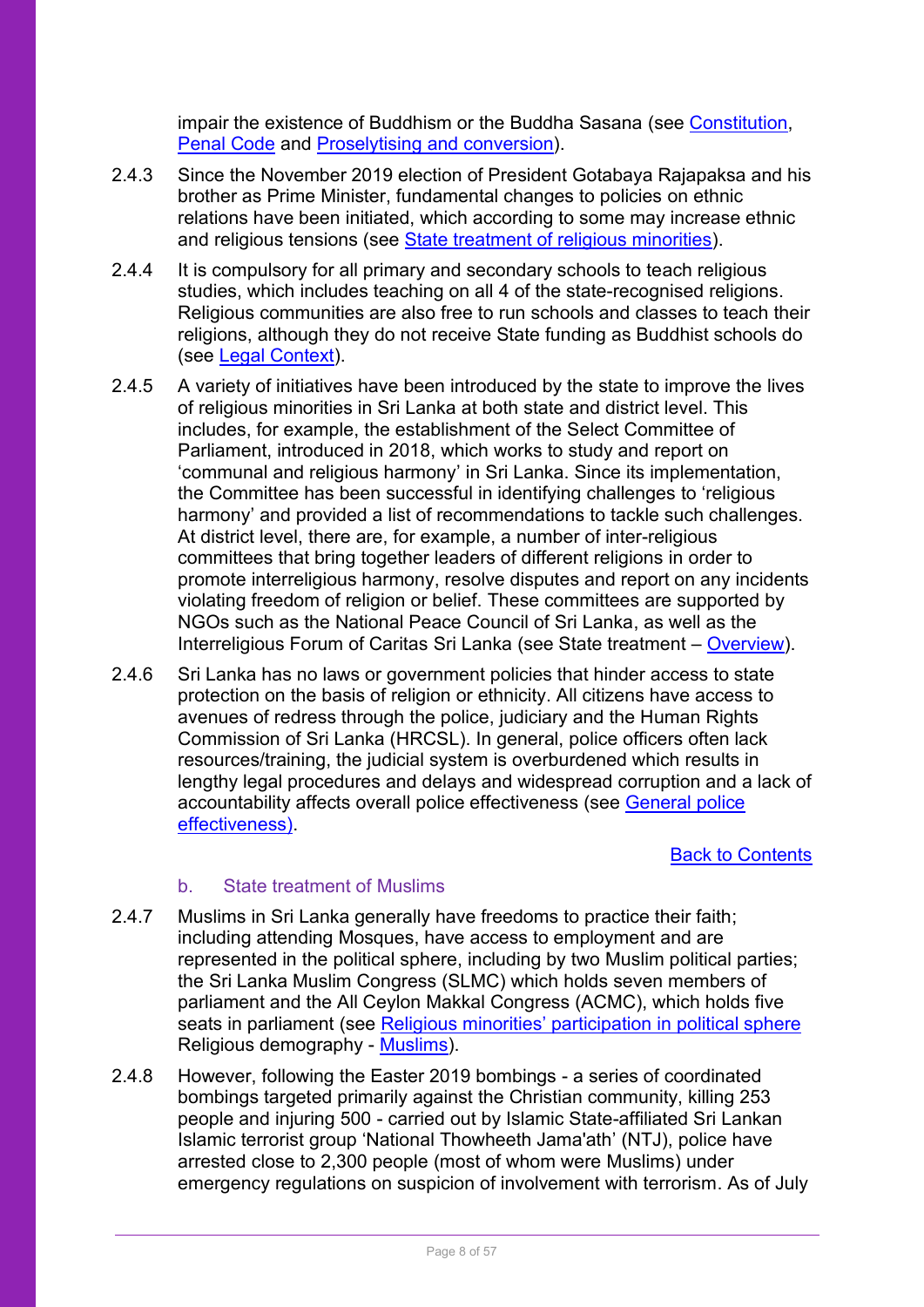2019, 1,655 had been granted bail, 423 had been remanded and 211 were in detention. Those arrested in connection with the bombings have since faced difficulty in securing adequate legal representation due to lawyers' fears of societal retribution for representing Muslims. Since the initial high volume of arrests, there are reportedly now only 42 suspects being investigated in the case. Further large-scale arrests and searches have not been reported since the aftermath of the bombings (see [Easter 2019](#page-39-0)  [extremist bombings,](#page-39-0) State treatment – [Overview,](#page-24-1) [Police treatment of](#page-29-0)  [Muslims\)](#page-29-0).

- 2.4.9 The Easter 2019 bombings have resulted in an increase of societal discrimination and physical attacks perpetrated against Muslims. Police action against this violence has generally been inadequate, with little intervention and few arrests made. There have been no prosecutions of perpetrators of the violence and the government have not fully compensated victims for property damage as a result of the violence (see State treatment – [Overview,](#page-24-1) [Police treatment of Muslims](#page-29-0) and [Judicial treatment of Muslims\)](#page-31-1).
- 2.4.10 During the Covid-19 pandemic, the Government of Sri Lanka was criticised following a mandatory order to cremate any person who had died from the virus, thereby denying Muslims who had died from the virus the Islamic tradition of burying the dead; a move that was perceived as discriminatory against those of Islamic faith in relation to death and burials. The government made the decision to reverse this order in February 2021, almost a year after it was initially put in place. The army has said it is investigating disciplinary action against its officers who reportedly forced a group of Muslims to kneel on the road as a punishment for flouting Covid lockdown rules in June 2021 (see [COVID-19 pandemic](#page-33-1) and [Police treatment](#page-29-0)  [of Muslims\)](#page-29-0).
- 2.4.11 In March 2021, a move was made by the Sri Lankan state to ban burkas and other face coverings, as well as close more than 1,000 Islamic schools known as madrassas, in the interest of 'national security'. This has not been approved by parliament at the time of writing, but has been criticised by the United Nations as a gross breach of international law, and is in direct contradiction to the Constitution which provides for freedom of religion or belief (see [Legal](#page-17-1) context – Ban of Burkas and religious face coverings and Other Islamic legal restrictions).

#### [Back to Contents](#page-3-0)

## c. State treatment of Christians

2.4.12 In general, Christians are able to practice their faith throughout Sri Lanka without facing restrictions by the state. However, some Christian groups have reported instances of harassment and attempts to restrict the expression of their faith by the police and local authorities, who occasionally use 'maintaining community peace' as a reason to disband religious activities and places of worship. A 2008 Circular issued by the Secretary of the Ministry to provincial councils and divisional secretaries is routinely misapplied by state actors to close down churches and forbid Christian worship. Since the election of Gotabaya Rajapaksa in November 2019, some Christian places of worship in the Northern Province have had military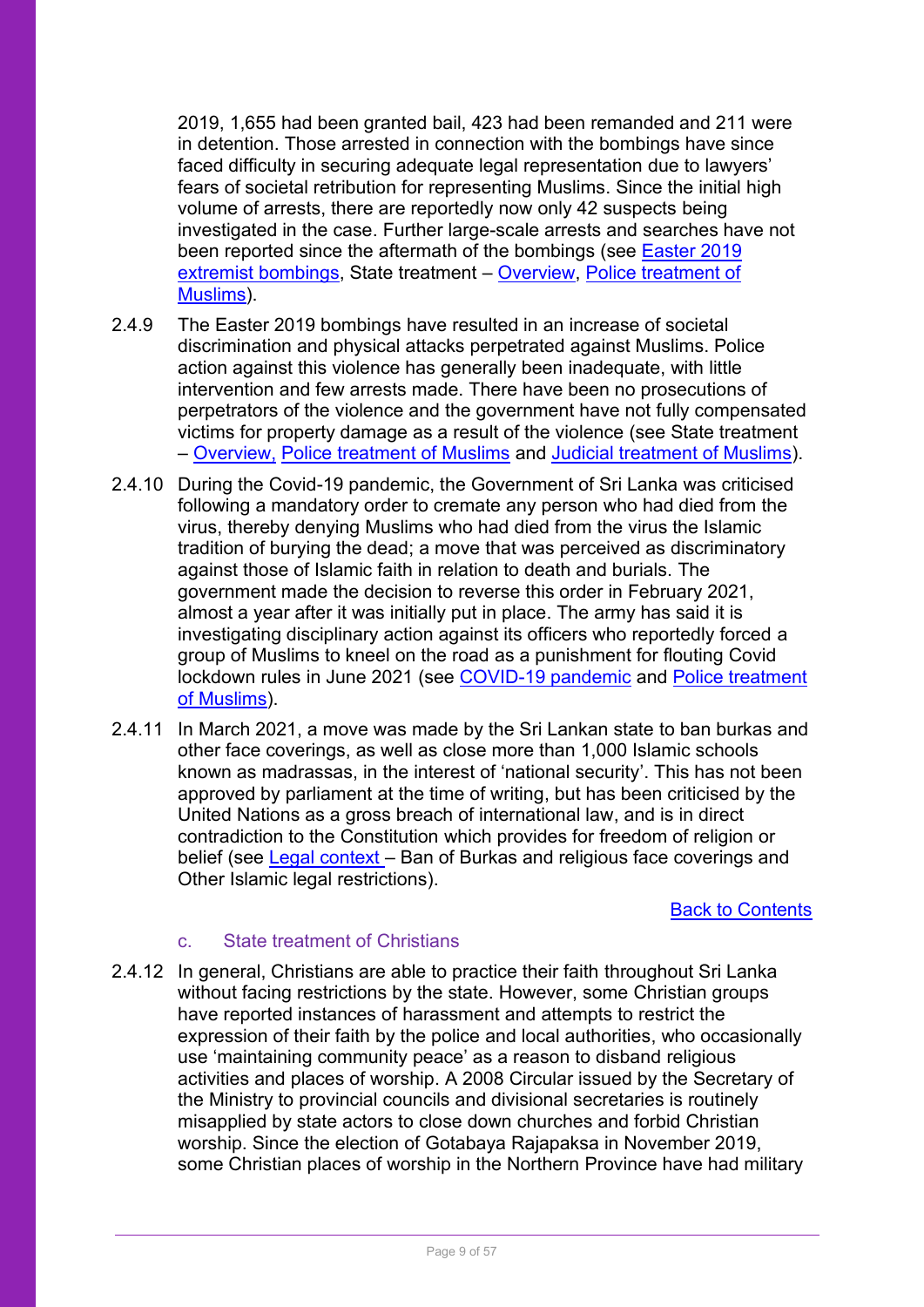personnel stationed nearby and pastors have claimed that intelligence agents appear to be monitoring certain religious services. Police responses to societal violence against Christian groups are mixed, with some instances of police disregarding complaints and intimidating those who make them, and other instances whereby perpetrators of violence against Christians are actively pursued and apprehended; though conviction rates for those who commit crimes against Christian groups are low. CPIT could not find information pertaining to the representation of Christians in parliament (see [State treatment](#page-24-1) – Overview and [Police treatment of Christians,](#page-26-0) [Judicial](#page-28-0)  [treatment of Christians,](#page-28-0) Religious minorities' [participation in the political](#page-23-1)  [sphere.](#page-23-1)

[Back to Contents](#page-3-0)

## d. State treatment of Hindus

- 2.4.13 Almost all Hindus in Sri Lanka are Tamils (although a small number of Tamils practice other religions). For claims by Tamils, decision makers must refer to the country policy and information note on [Sri Lanka: Tamil](https://assets.publishing.service.gov.uk/government/uploads/system/uploads/attachment_data/file/994246/Sri_Lanka_-_Tamil_separatism_-_CPIN_-_June_2021_-_ext.pdf)  [separatism](https://assets.publishing.service.gov.uk/government/uploads/system/uploads/attachment_data/file/994246/Sri_Lanka_-_Tamil_separatism_-_CPIN_-_June_2021_-_ext.pdf) for information on the treatment of Tamils (see also State treatment – [Overview\)](#page-24-1)
- 2.4.14 Hindus are able to practice their faith freely in Sri Lanka and have access to education and employment (see [Religious demography -](#page-17-0) Hindus and [Other](#page-20-1)  [legal rights\)](#page-20-1). Hindus are adequately represented in Government positions, with several Tamil political parties representing the interests of their ethnic and religious group [Religious minorities' participation in the political sphere](#page-23-1)).

**[Back to Contents](#page-3-0)** 

## e. State treatment conclusion

- 2.4.15 Whilst there are no laws or policies which discriminate on the basis of religion, there are some restrictions and incidents of state discrimination and harassment against all religious minorities which can inhibit their ability to practice their faiths freely. However, overall, religious minorities participate in political life and are represented in government, are able to go about their daily lives, have access to employment, education and places of worship. They may experience difficulty in obtaining and maintaining places of worship due to the misapplication of government Circulars, difficulties with registration or due to the appropriation of religious sites by Buddhist monks, aided by the Department of Archaeology. There are also a number of recent state and district-level initiatives which have been introduced to combat challenges facing religious minorities and look to improve communal and religious harmony.
- 2.4.16 In general, Christians and Hindus are not at risk of treatment amounting to persecution by the state. Since most Hindus are of Tamil ethnicity, it is imperative that decision makers consider this aspect when assessing risk.
- 2.4.17 Whilst Muslims have experienced increased levels of state discrimination since the Easter 2019 bombings, in general, it is not sufficiently serious by its nature and/or repetition to amount to persecution or serious harm.
- 2.4.18 However, decision makers must consider each case on its facts, with the onus on the person to show that they would be at real risk of persecution or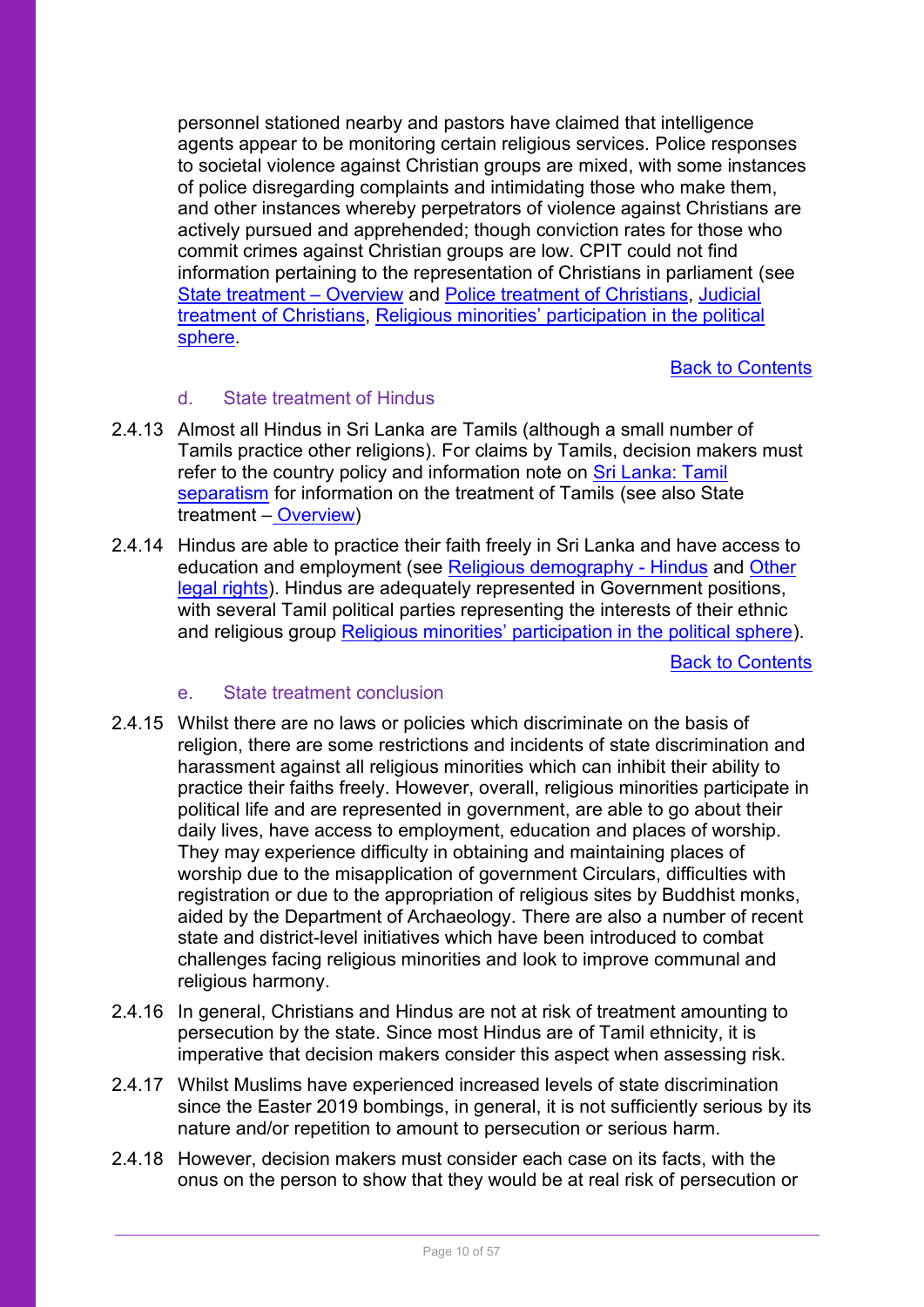serious harm on return. If a person conceals or does not openly practise their religion, decision makers must consider the reasons why. If a person conceals or does not openly practise their religion to avoid persecution, decision makers must consider the findings of [HJ \(Iran\).](https://tribunalsdecisions.service.gov.uk/utiac/37785)

2.4.19 For further guidance on assessing risk, see the instruction on Assessing [Credibility and Refugee Status.](https://www.gov.uk/government/publications/considering-asylum-claims-and-assessing-credibility-instruction)

[Back to Contents](#page-3-0)

#### f. Societal treatment of Muslims

- 2.4.20 Muslims have been the victims of hate speech online and in the media in Sri Lanka in recent years and there have been isolated bouts of violence against Muslim groups. Negative perceptions of, and violence against Muslims, increased in the immediate aftermath of the Easter 2019 bombings, despite the Muslim community's condemnation of the attacks. In the months following the Easter 2019 bombings, there was an increase in physical attacks on Muslims, boycotts of Muslim businesses, harassment on public transport, property damage and hate campaigns against Muslims in the media, online, on social media and in everyday life (see [Easter 2019](#page-45-2)  [extremist bombings,](#page-45-2) [Social media and online abuse](#page-34-1) and [Societal treatment](#page-37-0)  [of Muslims\)](#page-37-0).
- 2.4.21 In May 2019, groups of Sinhalese mobs torched and damaged many Muslim-owned businesses, cars and properties across the North Western Province in 'retaliation' to the Easter 2019 bombings. The mob violence resulted in one Muslim man being killed. However such mob violence and violent incidents against Muslims has decreased since May 2019 (see [Easter 2019 extremist bombings,](#page-45-2) [Social media and online abuse](#page-34-1) and [Societal treatment of Muslims\)](#page-37-0).
- 2.4.22 In recent years, Sri Lanka has seen a rise in Buddhist Nationalist groups, formed with the purpose of protecting the Sinhalese and Buddhist identity from the 'globalisation' of religious and ethnic minorities. Following its inception in 2012, a leading Buddhist Nationalist group; Bodu Bala Sena, launched an anti-Muslim campaign which sought to spread misinformation about the Muslim community to incite hatred and violence against them. The group continues to use social media platforms to create religious and ethnic tensions against the Muslim community (see [Buddhist nationalism\)](#page-42-0).

[Back to Contents](#page-3-0)

#### g. Societal treatment of Christians

2.4.23 Christians continue to report harassment and attacks against themselves and their places of worship, though there was a decrease in reported physical attacks in 2020 compared to 2019, which some Human Rights organisations have put down to restrictions as a result of the Covid-19 pandemic. The National Christian Evangelical Alliance of Sri Lanka (NCEASL) reported 94 attacks (which included attacks on churches, intimidation of and violence against pastors and their congregations, and obstruction of worship services) in 2019, compared with 50 attacks in 2020. Sinhalese Buddhists were most often the perpetrators of the violence (see Societal [treatment of Christians\)](#page-36-1).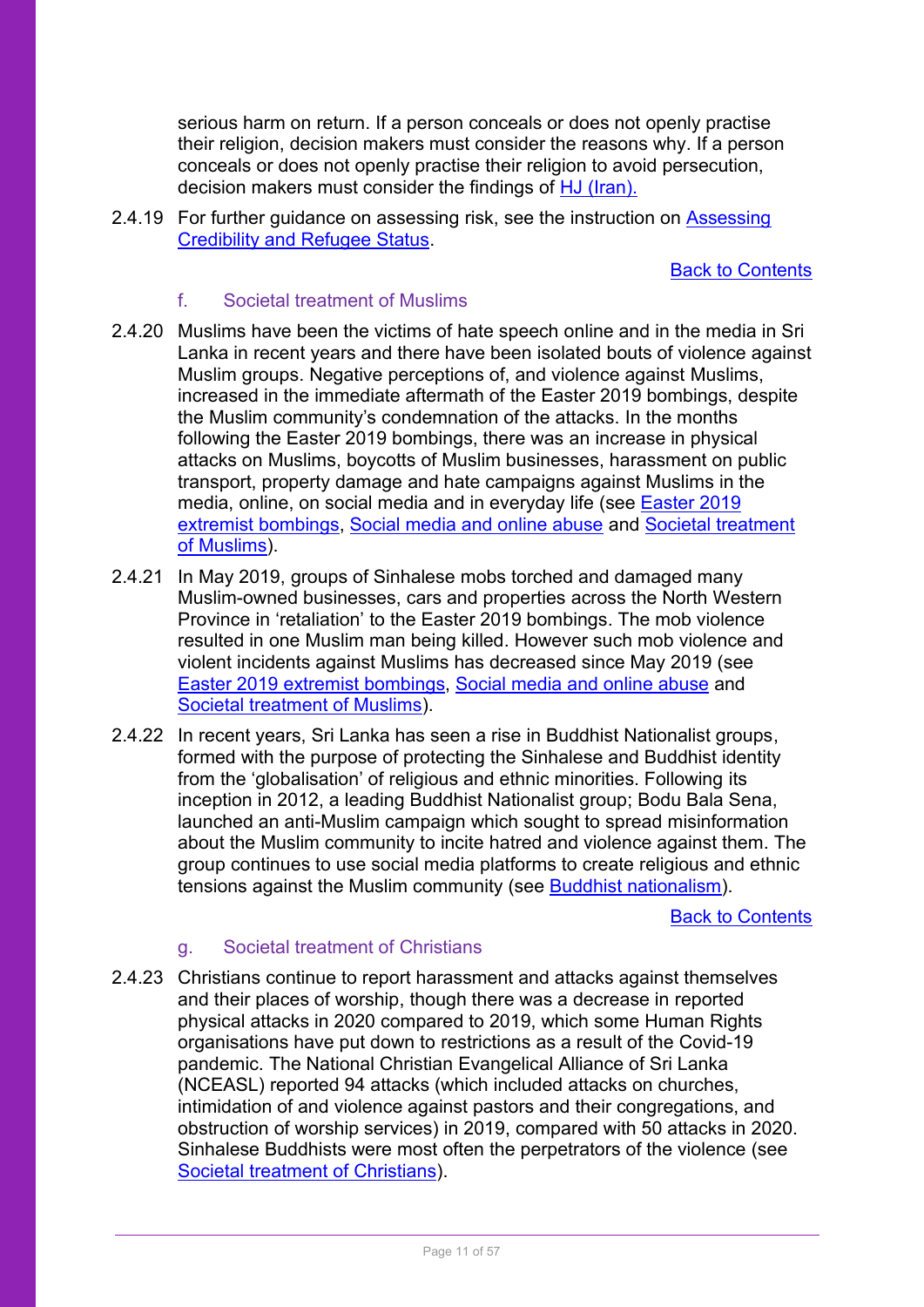- 2.4.24 Christians have also been targeted by hate speech online and on social media by other religious groups, a majority of whom were Buddhists. There have also been a low number of attacks reported against individuals from Christian groups, which have also been encouraged by Buddhist National groups such as Bodu Bala Sana. There have been instances of attacks on-Roman Catholics due to a suspicion of "unethical conversion" and limitations on their right to proselytize. Physical attacks against Christian groups are rare and not representative of the general treatment of Christians (see [Societal treatment of Christians,](#page-36-1) [Social media and online abuse](#page-34-1) and [Buddhist nationalism\)](#page-42-0)
- 2.4.25 In 2019, suicide bombers from militant group National Thowheed Jamath (NTJ) affiliated with Islamic State killed at least 253 people and injured approximately 500 at churches and hotels across Sri Lanka, in an attack targeting those belonging to the Christian faith. Whilst the attack was severe, attacks perpetrated by extremist groups and Muslims against Christians are rare and not representative of the general treatment of Christians in Sri Lanka (see [Easter 2019 extremist bombings\)](#page-39-1).

[Back to Contents](#page-3-0)

## h. Societal treatment of Hindus

- 2.4.26 Hindus reportedly are able to practice their faith freely in the Northern Province and elsewhere. There are no organisations in Sri Lanka that systematically document violations against Hindus and therefore the occurrence and extent of any violations against Hindus on the basis of their faith is unknown. According to local sources, the Department of Archaeology routinely sided with Buddhist monks claiming Hindu archaeological sites in the north and east as Buddhist sites. Hindus are a target of online and social media abuse, though to a lesser extent than Muslim and Christian minorities (see [Societal treatment of Hindus](#page-41-2) and [Social media and online abuse\)](#page-34-1).
- 2.4.27 Hindus are also a target of Buddhist Nationalist groups, including Bodu Bala Sana and Sinha Le, whose poster campaign depicting an image of the lion taken from the national flag reinterpreted to remove two coloured strips – saffron and green – representing the Tamil and Muslim communities – was created to incite hatred against the Hindu Tamil community and create religious tension (see [Buddhist nationalism\)](#page-42-0).

## [Back to Contents](#page-3-0)

## i. Societal treatment conclusion

- 2.4.28 In general, it is unlikely that the level of societal discrimination of members of Christian, Hindu or Muslim religious groups, despite Muslims experiencing a raised level of discrimination following the 2019 bombings, is sufficiently serious by its nature and repetition to amount to persecution or serious harm.
- 2.4.29 However, decision makers must consider each case on its individual facts, taking full account of the person's circumstances. The onus is on the person to demonstrate that they are at risk.
- 2.4.30 For further guidance on assessing risk, see the instruction on Assessing [Credibility and Refugee Status.](https://www.gov.uk/government/publications/considering-asylum-claims-and-assessing-credibility-instruction)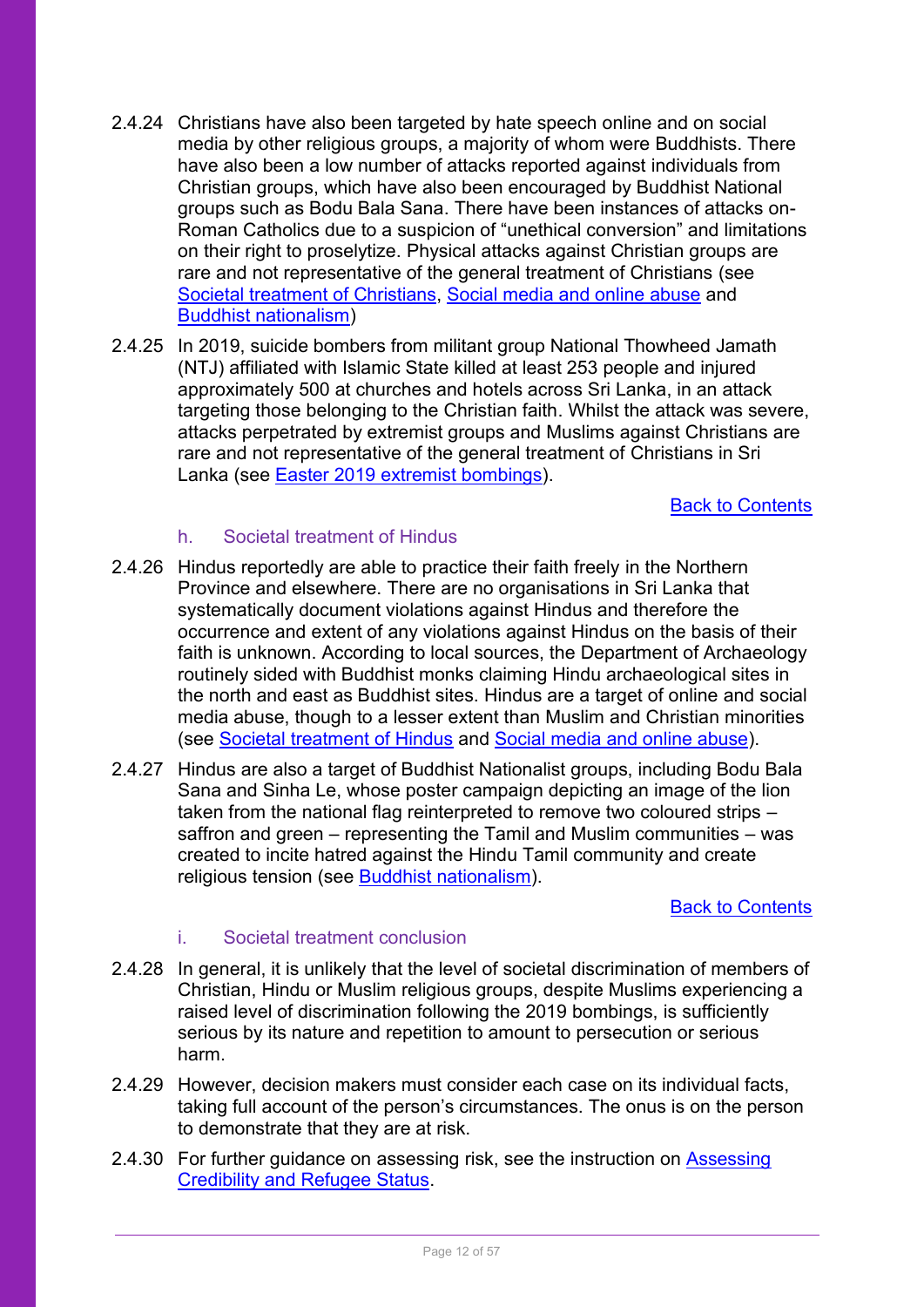## <span id="page-12-0"></span>2.5 Protection

- 2.5.1 If the person's fear is of persecution and/or serious harm by the state, they are unlikely to be able to avail themselves of the protection of the authorities.
- 2.5.2 There are a number of avenues of redress against police and judicial misconduct, including the Human Rights Commission Sri Lanka (HRCSL) and the National Police Commission (NPC); both organisations of which have branches across the country (see [Avenues of redress against police](#page-45-0)  [and judicial mistreatment / inaction\)](#page-45-0).
- 2.5.3 Where the person fears persecution and/or serious harm from non-state actors or rogue state agents, decision makers must assess whether the state can provide effective protection.
- 2.5.4 The state operates a generally effective criminal justice system which is able to detect, prosecute and punish acts constituting persecution. However, whilst the state has sometimes been unwilling, it is generally willing and able to provide effective protection to religious minorities. Each case will need to be considered on is merits (see [State treatment\)](#page-45-2).
- 2.5.5 Decision makers must consider each case on its facts, with the onus on the person to demonstrate that they cannot obtain protection.
- 2.5.6 For further guidance on assessing the availability of state protection, see the [Asylum Instruction on Assessing Credibility and Refugee Status.](https://www.gov.uk/government/publications/considering-asylum-claims-and-assessing-credibility-instruction)

[Back to Contents](#page-3-0)

## <span id="page-12-1"></span>2.6 Internal relocation

- 2.6.1 If the person's fear is of persecution and/or serious harm by the state, they will not be able to relocate to escape that risk.
- 2.6.2 If the person's fear is of persecution and/or serious harm by non-state actors, they may be able to relocate to escape the risk, depending on their circumstances. The Constitution of Sri Lanka provides for freedom of movement for all Sri Lankan citizens, and no official restrictions apply to internal relocation (see [Internal Relocation\)](#page-50-3).
- 2.6.3 Christians are located throughout Sri Lanka and could therefore, dependent on their personal circumstances, relocate to other Christian-populated areas. There are sizeable Christian groups residing in the Eastern, Northern and North-western Provinces, as well as smaller groups living in Sabaragamuwa and Uva Provinces (see [Breakdown by ethnicity / geographical location\)](#page-14-3).
- 2.6.4 Hindus are also located throughout Sri Lanka and, dependent on their personal circumstances, have the option to relocate to another highly populated Hindu area. Hindus constitute the majority in the Northern Province and retain a significant presence in the Eastern province. Hindus also constitute a large presence in the Central, Sabaragamuwa, and Uva Provinces (see [Breakdown by ethnicity / geographical location\)](#page-14-3).
- 2.6.5 Muslims form a plurality in the Eastern Province, and there are sizable Muslim populations in the Central, North-Central, North-western,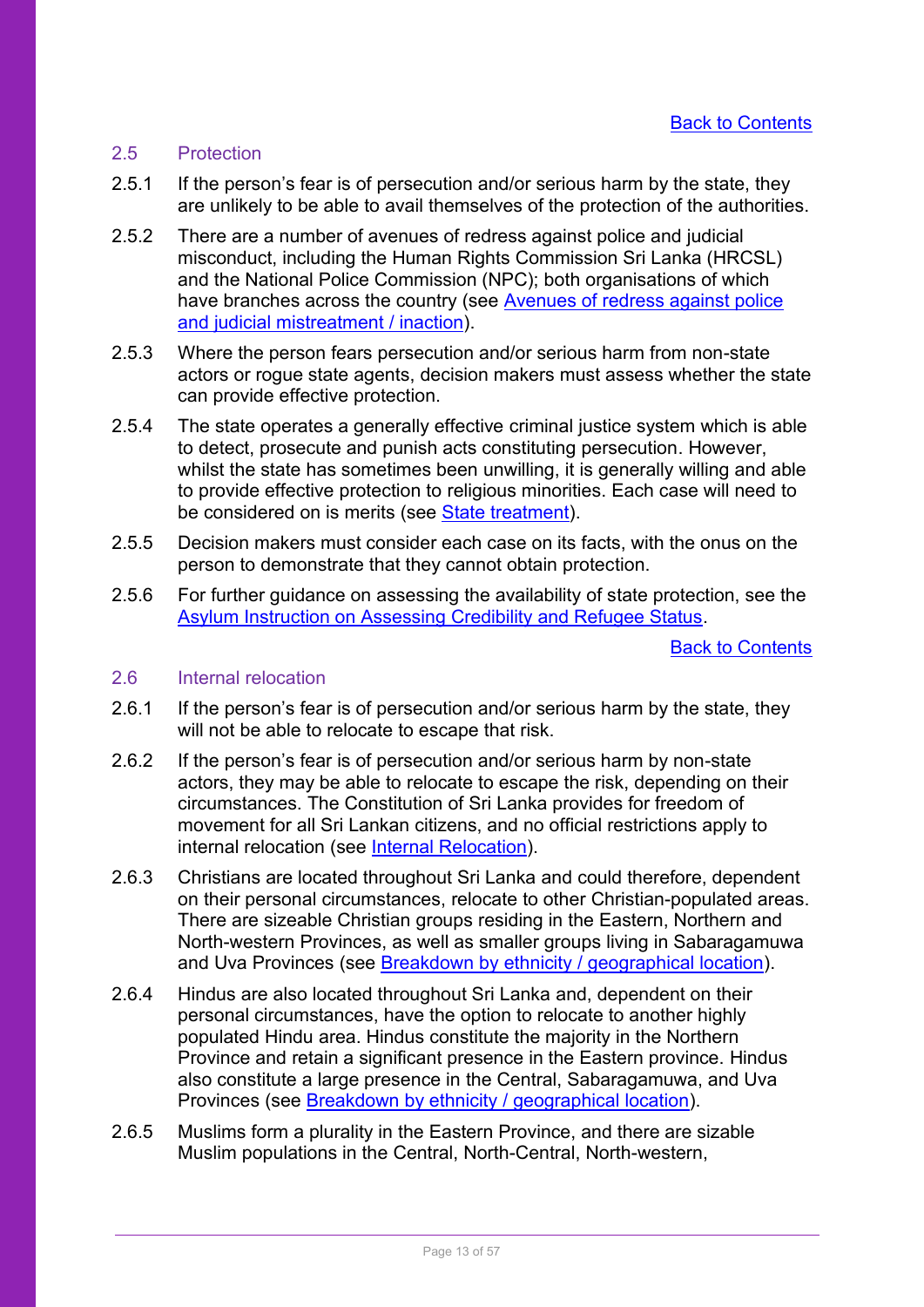Sabaragamuwa, Uva, and Western Provinces (see Breakdown by ethnicity / [geographical location\)](#page-14-3).

- 2.6.6 Decision makers must consider each case on its facts, with the onus on the person to demonstrate why they cannot relocate to another part of the country.
- 2.6.7 For further guidance on internal relocation and the factors to be considered, see the [Asylum Instruction on Assessing Credibility and Refugee Status.](https://www.gov.uk/government/publications/considering-asylum-claims-and-assessing-credibility-instruction)

[Back to Contents](#page-3-0)

## <span id="page-13-0"></span>2.7 Certification

- 2.7.1 Where a claim is refused, it is unlikely to be certifiable as 'clearly unfounded' under section 94 of the Nationality, Immigration and Asylum Act 2002.
- 2.7.2 For further guidance on certification, see Certification of Protection and [Human Rights claims under section 94 of the Nationality, Immigration and](https://www.gov.uk/government/publications/non-suspensive-appeals-certification-under-section-94-of-the-nia-act-2002-process)  [Asylum Act 2002 \(clearly unfounded claims\).](https://www.gov.uk/government/publications/non-suspensive-appeals-certification-under-section-94-of-the-nia-act-2002-process)

[Back to Contents](#page-3-0)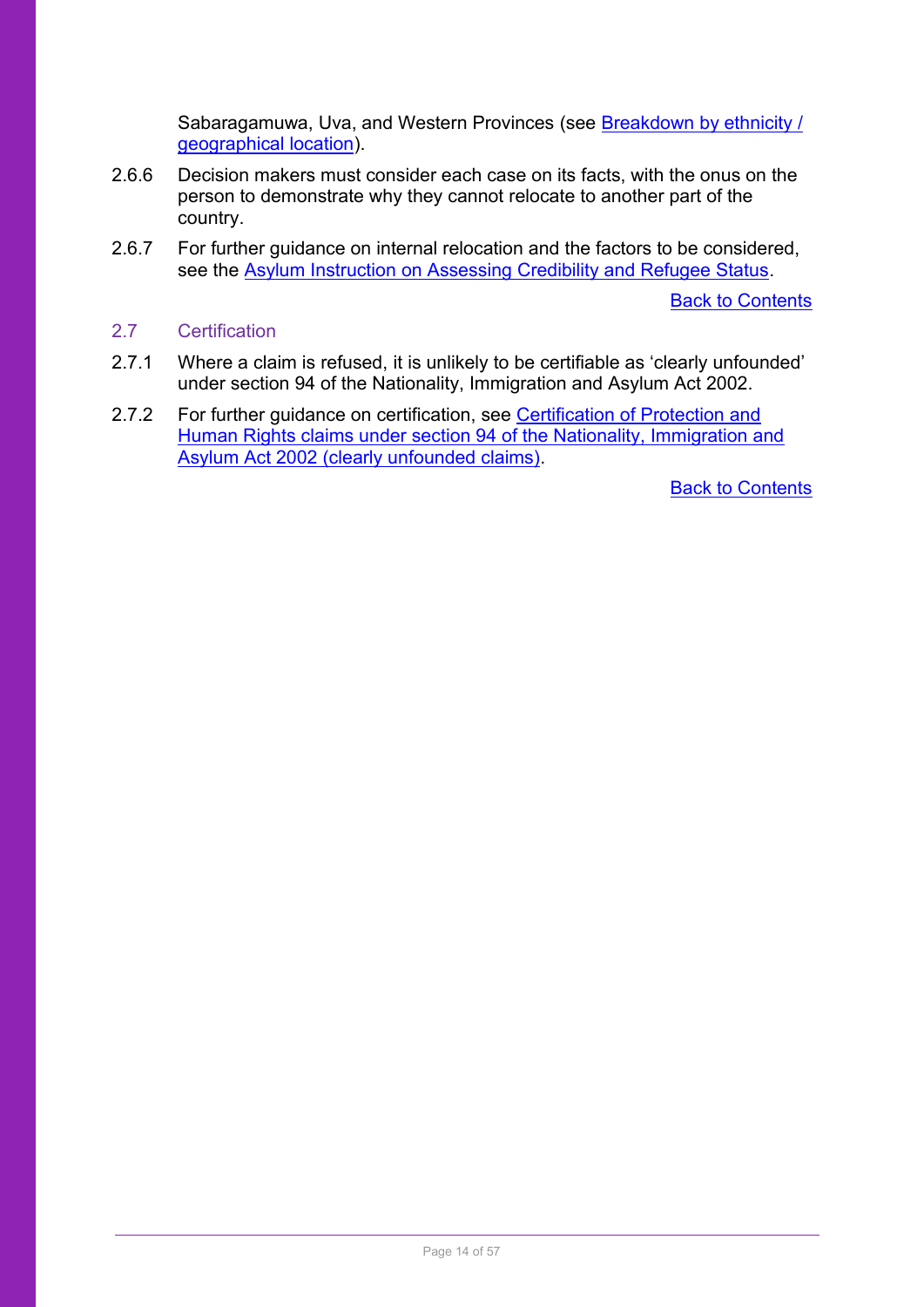## <span id="page-14-0"></span>Country information

Section 3 updated: 24 August 2021

## <span id="page-14-1"></span>**3. Religious demography**

#### <span id="page-14-2"></span>3.1 Population sizes

- 3.1.1 The USSD 2020 IRF report detailed an estimated population of 22.7 million in Sri Lanka in mid-2020<sup>1</sup>. Of the 22.7 million, the 2012 national census lists the population as 70.2% (14.2 million) Buddhist, 12.6% (2.5 million) Hindu,  $9.7\%$  (1.9 million) Muslim, and 7.4% (1.5 million) Christian $^2$ .
- 3.1.2 Religion plays an important role in Sri Lanka, with the 2012 Sri Lankan census showing that less than 2% of the general population do not believe in any of the religions listed above $3$ .

[Back to Contents](#page-3-0)

## <span id="page-14-3"></span>3.2 Breakdown by ethnicity / geographical location

3.2.1 The ethnic and geographical breakdown between religions is detailed by the USSD IRF report 2020 as the following:

'Most Sinhalese are Buddhist. Tamils, mainly Hindu with a significant Christian minority, constitute the majority in the Northern Province and represent the second largest group, after Muslims, in the Eastern Province. Most Muslims self-identify as a separate ethnic group, rather than as Tamil or Sinhalese, but are Tamil speaking. Tamils of Indian origin, who are mostly Hindu, have a large presence in the Central, Sabaragamuwa, and Uva Provinces. Muslims form a plurality in the Eastern Province, and there are sizable Muslim populations in the Central, North Central, North-western, Sabaragamuwa, Uva, and Western Provinces. Christians reside throughout the country but have a larger presence in the Eastern, Northern, Northwestern, and Western Provinces, and a smaller presence in Sabaragamuwa and Uva Provinces<sup>'4</sup>

3.2.2 The DFAT 2019 report demonstrated the geographical breakdown of ethnicity and religion in Sri Lanka (see picture below)<sup>5</sup>:

<sup>1</sup> USSD, [2020 Report on International Religious Freedom: Sri Lanka,](https://www.state.gov/reports/2020-report-on-international-religious-freedom/sri-lanka/) page 3, 12 May 2021

<sup>2</sup> Department of Census and Statistics, [Census of Population and Housing,](https://ukhomeoffice.sharepoint.com/sites/PROC975/SharedDocuments/Countries/Sri%20Lanka/CPINs/Microsoft%20Word%20-%20FinalReportE.doc%20(statistics.gov.lk)) page 160, 2012

<sup>&</sup>lt;sup>3</sup> Department of Census and Statistics, [Census of Population and Housing,](https://ukhomeoffice.sharepoint.com/sites/PROC975/SharedDocuments/Countries/Sri%20Lanka/CPINs/Microsoft%20Word%20-%20FinalReportE.doc%20(statistics.gov.lk)) page 160, 2012

<sup>4</sup> USSD, [2020 Report on International Religious Freedom: Sri Lanka,](https://www.state.gov/reports/2020-report-on-international-religious-freedom/sri-lanka/) page 3-4, 12 May 2021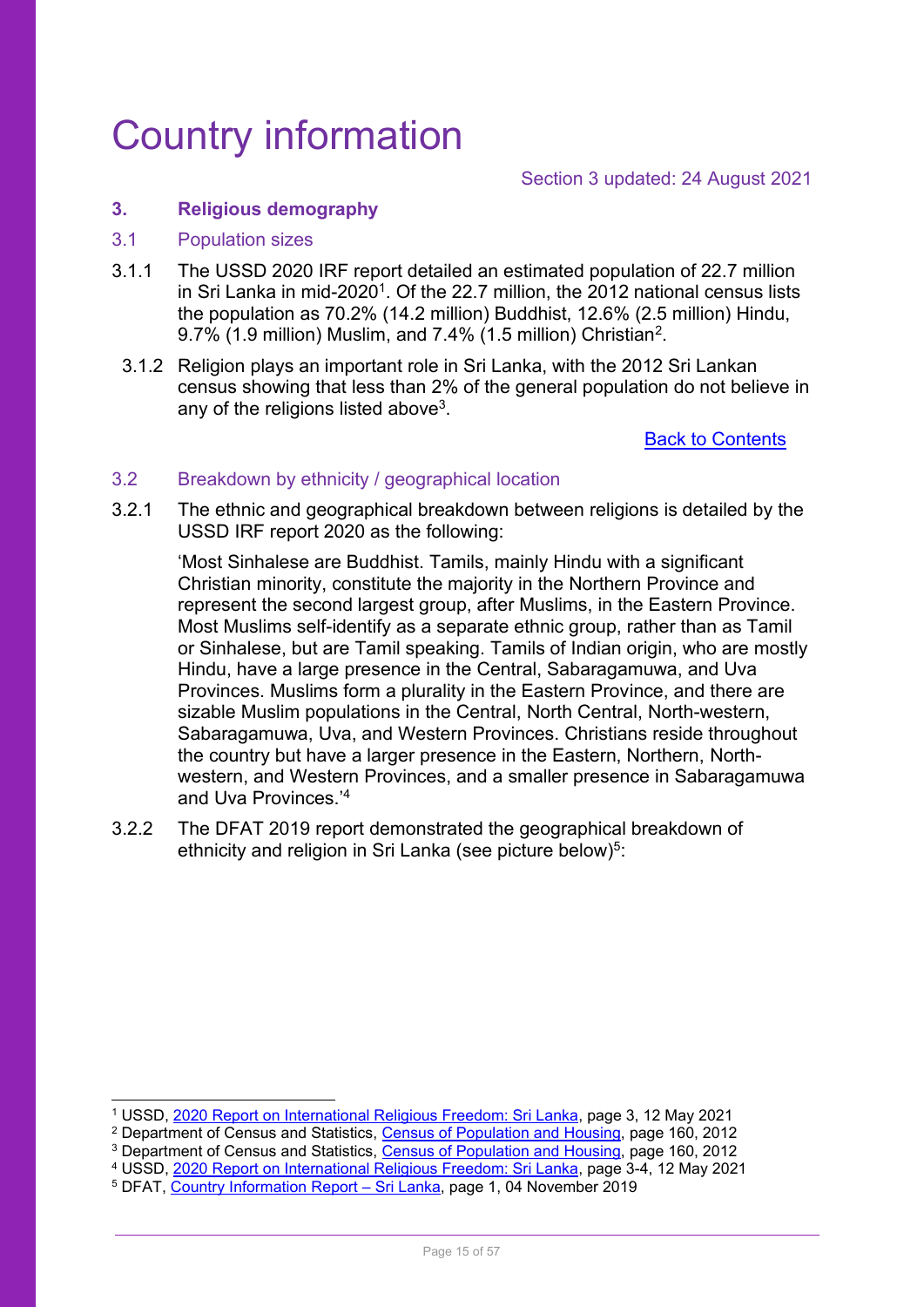

## <span id="page-15-0"></span>3.3 Christians

3.3.1 In regard to the introduction of Christianity to Sri Lanka, the Religion Media Centre (UK based charity providing religious information for the media) noted that:

'Christianity arrived in Sri Lanka predominantly through European settlers, beginning with the Portuguese, who occupied coastal parts of the country in the 16th century. Many locals converted to Roman Catholicism during this period. Parts of the island were then occupied by the Dutch until the late 18th century, and the Dutch Reformed Church was established during this period.

'The British occupied parts of the island in 1796, and by 1815, the entire country came under British rule and was known as Ceylon. The Church of England established a presence during this time, and many other protestant denominations also sent missionaries.

'The Roman Catholic Church re-established a presence during this period, and a number of Catholic schools were established in the late 19th and early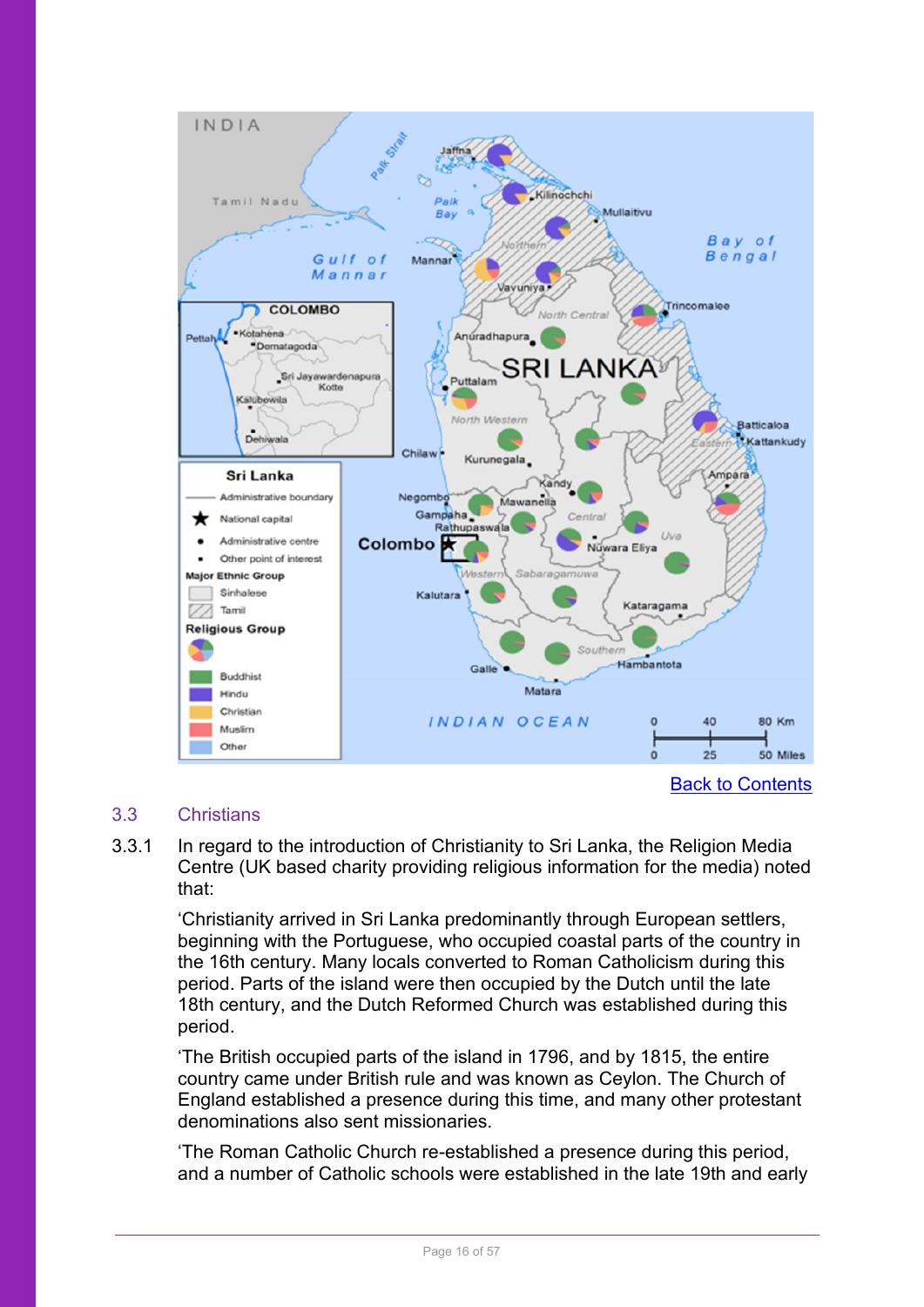20th century. The 20th century saw the arrival of newer evangelical and Pentecostal churches.'<sup>6</sup>

3.3.2 In considering the Christian denominations present in Sri Lanka today, the USSD 2020 IRF report noted that:

'According to government statistics, an estimated 81 percent of Christians are Roman Catholic. Other Christian groups include the Church of Ceylon (Anglicans), the Dutch Reformed Church, Methodists, Baptists, Assembly of God, Pentecostals, The Church of Jesus Christ of Latter-day Saints, and Jehovah's Witnesses. Christian evangelical and nondenominational Protestant groups have grown in recent years, although there are no reliable estimates of their numbers. According to the government, membership remains low compared with the larger Christian community.'<sup>7</sup>

3.3.3 The DFAT 2019 report noted that: 'Membership of evangelical Christian groups is small but growing. The Christian community encompasses both Sinhalese and Tamil ethnic groups.<sup>'8</sup>

## [Back to Contents](#page-3-0)

#### <span id="page-16-0"></span>3.4 Muslims

- 3.4.1 In consideration of the introduction of Islam to Sri Lanka, according to the Department of Muslim Religious and Cultural Affairs: 'The activities of the Muslim traders of Peninsular India in the period of 1000 to 1500 A.D. are closely linked with the origin of the Muslim settlements that we see today in Sri Lanka and the countries of south-east Asia. Immigration and conversion were the main two factors that influenced the growth of Muslim communities in this region.' 9
- 3.4.2 In considering the Islamic denominations present in Sri Lanka today, the USSD 2020 IRF report noted that: 'most Muslims are Sunni, with small Sufi, Ahmadi, and Shia, including Dawoodi Bohra, minorities.'<sup>10</sup>
- 3.4.3 The DFAT 2019 report noted that:

'Muslims are the third largest religious group in Sri Lanka (9.7 per cent of the population were practising Islam at the time of the 2012 census). Between 1981 and 2012, Sri Lanka's Muslim population grew by over 40 per cent, from 1.12 million to 1.97 million. Most Muslims speak Tamil as their first language. Muslim communities live throughout Sri Lanka, including in Colombo and Kandy, with larger communities in the east (Ampara, Batticaloa and Trincomalee), north (Mannar) and northwest (Puttalam). Nearly all Sri Lankan Muslims (98 per cent) are Sunni. A small number of Shi'a, including members of the Bohra community from India, reside mostly in Colombo. The Malay community, largely comprising descendants of Malay members of the Ceylon Police Force, is Muslim and a few of its members hold senior positions in the Sri Lankan military and police. The Urduspeaking Memon community of Indian or Pakistani descent mostly lives in

- <sup>7</sup> USSD, [2020 Report on International Religious Freedom: Sri Lanka,](https://www.state.gov/reports/2020-report-on-international-religious-freedom/sri-lanka/) page 3-4, 12 May 2021
- 8 DFAT, [Country Information Report](https://www.dfat.gov.au/sites/default/files/country-information-report-sri-lanka.pdf)  Sri Lanka, para 3.4.2, 04 November 2019
- 9 Department of Muslim Religious and Cultural Affairs, '[Muslims of Sri Lanka](https://muslimaffairs.gov.lk/muslims-of-sri-lanka/)', nd

<sup>6</sup> RMC, '[Factsheet: Christianity in Sri Lanka](https://religionmediacentre.org.uk/factsheets/christianity-in-sri-lanka/)', 24 April 2019

<sup>10</sup> USSD, [2020 Report on International Religious Freedom: Sri Lanka,](https://www.state.gov/reports/2020-report-on-international-religious-freedom/sri-lanka/) page 3, 12 May 2021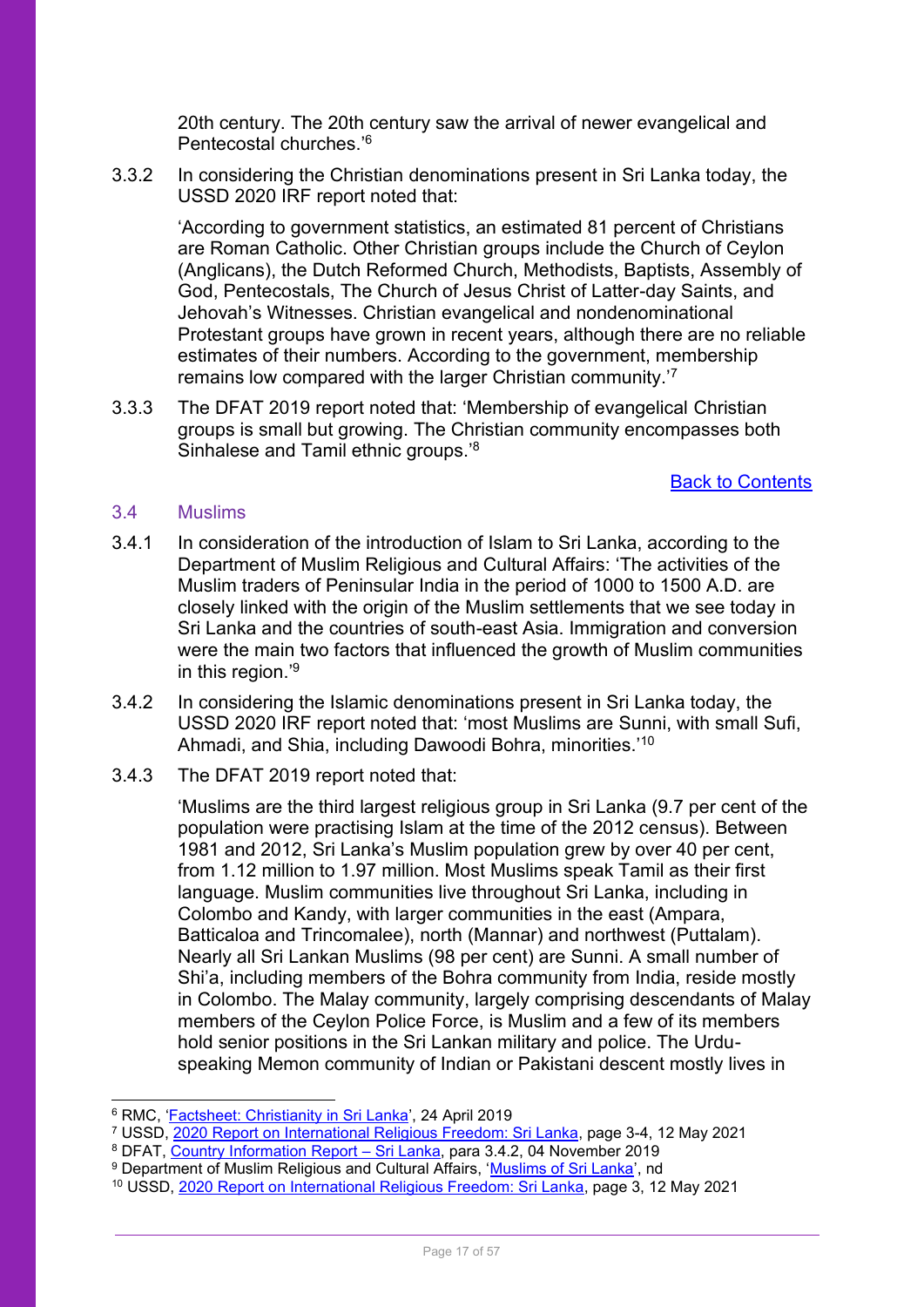Colombo. Sri Lanka also hosts a small number of Muslims who follow the Sufi tradition. Muslim property rights fall under state law while sharia (Islamic) law and cultural practice apply to marriages… Although many Muslims work in agriculture and fisheries, many also work in business, industry and the civil service. There are many wealthy Muslim businessmen in the east. In November 2017, some Muslim businesses were temporarily boycotted because of tensions between the Tamil and Muslim communities in Batticaloa. Muslim businesses have also been boycotted following the 2019 Easter Sunday terrorist attacks.'<sup>11</sup>

[Back to Contents](#page-3-0)

#### <span id="page-17-0"></span>3.5 Hindus

- 3.5.1 The USSD 2020 IRF report noted that 'Tamils of Indian origin, who are mostly Hindu, have a large presence in the Central, Sabaragamuwa, and Uva Provinces.'<sup>12</sup>
- 3.5.2 Minority Rights Group International (MRGI) noted in 2018 that:

'There are two groups of Tamils: "Sri Lankan Tamils" (also known as "Ceylon" or "Jaffna" Tamils) are the descendants of Tamil-speaking groups who migrated from southern India many centuries ago; and "Up Country Tamils" (also known as "Indian" or "estate" Tamils), who are descendants of comparatively recent immigrants. Both Tamil groups are predominantly Hindu with a small percentage of Christians. They also speak their own distinct language called Tamil.'<sup>13</sup>

3.5.3 The DFAT 2019 report noted that: 'Most Tamils in Sri Lanka are Hindu. Hindus account for a majority of the population in the Northern Province, and practise their faith freely there and elsewhere in Sri Lanka.'<sup>14</sup>

[Back to Contents](#page-3-0)

Section 4 updated: 24 August 2021

## <span id="page-17-1"></span>**4. Legal context**

#### <span id="page-17-2"></span>4.1 Constitution

4.1.1 The United States Department of State (USSD) 2020 report on International Religious Freedom: Sri Lanka, published in May 2021 and covering events in 2020, (USSD 2020 IRF report), stated that the [Sri Lankan Constitution](https://www.wipo.int/edocs/lexdocs/laws/en/lk/lk007en.pdf) provides for freedom of thought, conscience, and religion, including the freedom to change religion and that the law recognises Buddhism, Islam, Hinduism and Christianity<sup>15</sup>.. However, whilst it respects the rights of religious minorities, the law places Buddhism ahead of the country's religious faiths, committing the government to protecting it under the 2003 Supreme Court ruling [\(S.C. Special Determination No.19/2003\)](http://www.refworld.org/pdfid/4be3e7042.pdf) while respecting the rights of the other religions

<sup>&</sup>lt;sup>11</sup> DFAT, [Country Information Report](https://www.dfat.gov.au/sites/default/files/country-information-report-sri-lanka.pdf) - Sri Lanka, para 3.28, 04 November 2019

<sup>&</sup>lt;sup>12</sup> USSD, [2020 Report on International Religious Freedom: Sri Lanka,](https://www.state.gov/reports/2020-report-on-international-religious-freedom/sri-lanka/) page 3, 12 May 2021

<sup>&</sup>lt;sup>13</sup> MRGI, **Sri Lanka country page**, March 2018

<sup>&</sup>lt;sup>14</sup> DFAT, [Country Information Report](https://www.dfat.gov.au/sites/default/files/country-information-report-sri-lanka.pdf) – Sri Lanka, para 3.47, 04 November 2019

<sup>15</sup> USSD, [2019 Report on International Religious Freedom: Sri Lanka,](https://www.state.gov/reports/2019-report-on-international-religious-freedom/sri-lanka/) page 1, 10 June 2020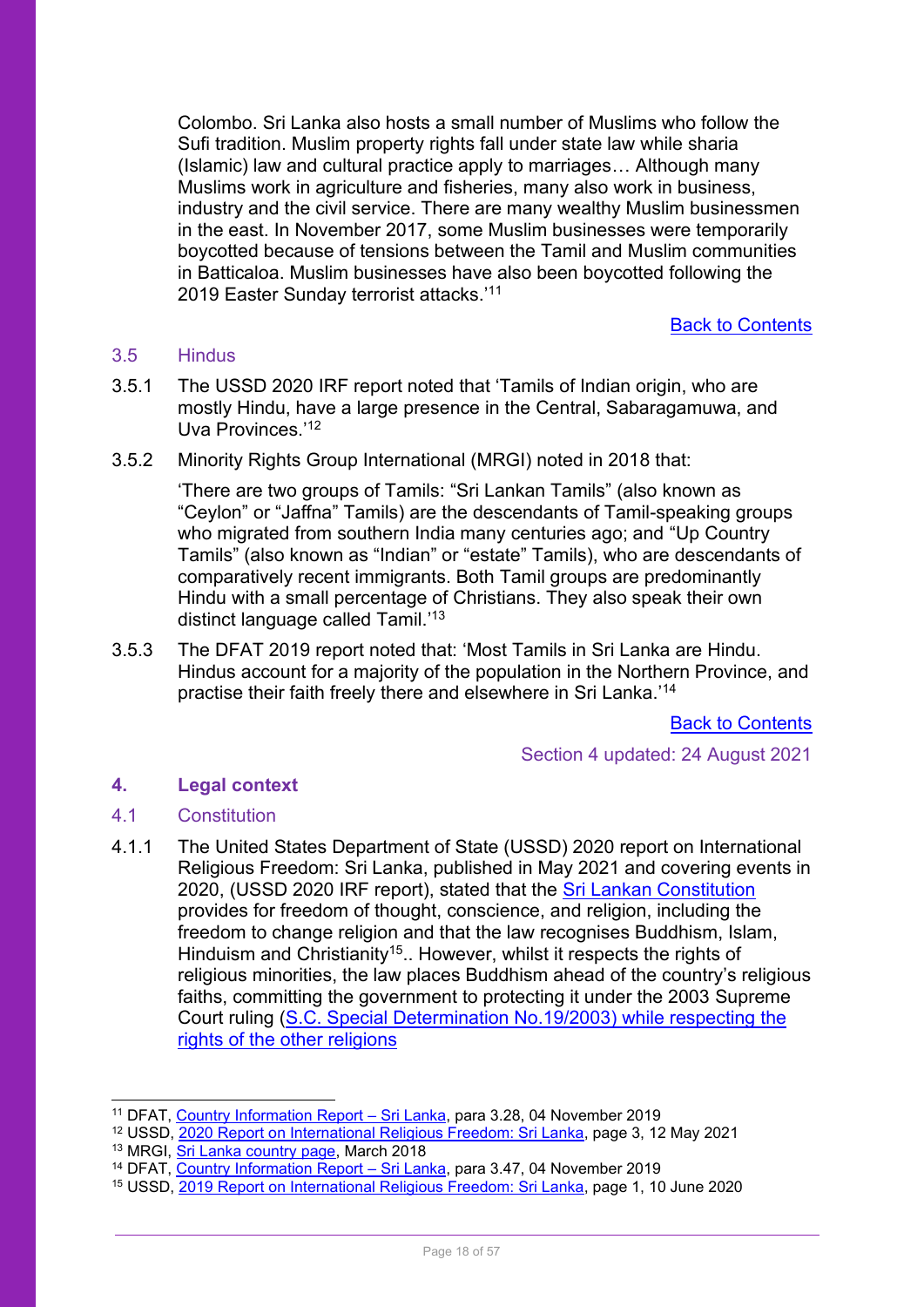- 4.1.2 The constitution outlines the following Articles concerning religious freedom:
	- 'Article 9: The Republic of Sri Lanka shall give to Buddhism the foremost place and accordingly it shall be the duty of the State to protect and foster the Buddha Sasana [the teaching of the Buddha], while assuring to all religions the rights granted by Articles 10 and 14(1)(e).
	- 'Article 10: Every person is entitled to freedom of thought, conscience and religion, including the freedom to have or to adopt a religion or belief of his choice
	- 'Article 12(2): No citizen shall be discriminated against on the grounds of race, religion, language, caste, sex, political opinion, place of birth or any such grounds.
	- 'Article 12(3): No person shall, on the grounds of race, religion, language, caste, sex or any one such grounds, be subject to any disability, liability, restriction or condition with regard to access to shops, public restaurants, hotels, places of public entertainment and places of public worship of his own religion.
	- 'Article 14(1)(e): Every citizen is entitled to the freedom, either by himself or in association with others, and either in public or in private, to manifest his religion or belief in worship, observance, practice or teaching.
	- 'Article 27(6): The State shall ensure equality of opportunity to citizens, so that no citizen shall suffer any disability on the ground of race, religion, language, caste, sex, political opinion or occupation.' 16
- 4.1.3 A report by Minority Rights Group International (MRGI), dated December 2016 stated:

'Sri Lanka's constitutional provisions on the freedom of religion broadly mirror international standards. However, judicial interpretation – particularly of Article 9 – demonstrates disparity in the manifestation of this right. It appears that the majority religious community enjoys greater protection and freedom to manifest their religious beliefs than the minority religious communities, as exemplified in the Menzingen Sisters case… In this case, which challenged the incorporation of a Catholic order of nuns, the Supreme Court determined that the right to propagation was not guaranteed by the Constitution and further, that "the propagation and spreading of Christianity…would not be permissible as it would impair the very existence of Buddhism"'<sup>17</sup> (see also <u>Proselytising and Conversion</u>).

4.1.4 The USSD 2020 IRF report stated 'According to a 2003 Supreme Court ruling, the state is constitutionally required to protect only Buddhism, and other religions do not have the same right to state protection. The same ruling also holds that no fundamental right to proselytize exists or is protected under the constitution. In 2017, the Supreme Court determined the right to propagate one's religion is not protected by the constitution.'<sup>18</sup>

[Back to Contents](#page-3-0)

<sup>17</sup> MRGI, […Continued violations against religious minorities in Sri Lanka'](http://minorityrights.org/wp-content/uploads/2016/12/MRG_Rep_SriLan_Dec16.pdf), para 5, December 2016,

<span id="page-18-0"></span><sup>16</sup> [The Constitution of the Democratic Socialist Republic of Sri Lanka](https://www.wipo.int/edocs/lexdocs/laws/en/lk/lk007en.pdf)

<sup>18</sup> USSD, [2020 Report on International Religious Freedom: Sri Lanka,](https://www.state.gov/reports/2020-report-on-international-religious-freedom/sri-lanka/) page 4, 12 May 2021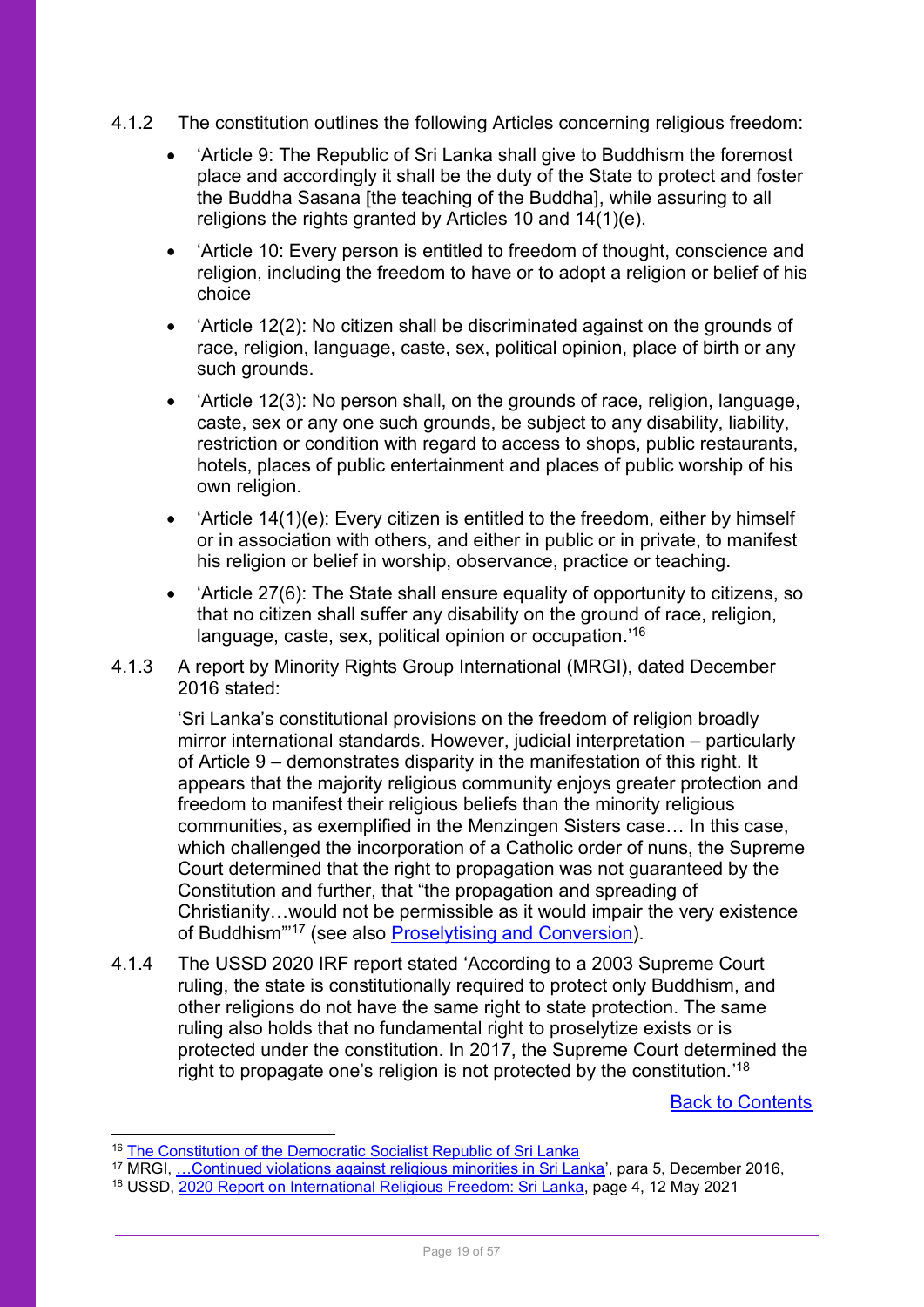## <span id="page-19-0"></span>4.2 Penal code

- 4.2.1 The Sri Lankan [Penal Code of 1885](http://www.refworld.org/docid/4c03e2af2.html) outlines offences related to religion:
	- 'Article 290: Whoever destroys, damages, or defiles any place of worship, or any object held sacred by any class persons, with the intention of thereby insulting the religion of insult the any class of persons or with the knowledge that any class of persons is likely to consider such destruction, damage, or defilement as an insult to their religion, shall be punished with imprisonment of either description for a term which may extend to two years, or with fine, or with both.
	- 'Article 290A: Whoever does any act, in or upon, or in the vicinity of, any place of worship or any object which is held sacred with intent to or in veneration by any class of persons, with the intention wounding the religious feelings of any class of persons or with the knowledge that any class of persons is likely to consider such act as an insult to their religion, shall be punished with imprisonment of either description for a term which may extend to one year, or with fine, or with both.
	- 'Article 291: Whoever voluntarily causes disturbance to any assembly lawfully engaged in the performance of religious worship or religious ceremonies shall be punished with imprisonment of either description for a term which may extend to one year, or with fine, or with both.
	- 'Article 291A: Whoever, with the deliberate intention of wounding the religious feelings of any person, utters any word or makes any sound in the hearing of that person, or makes any gesture in the sight of that person, or places any object in the sight of that person, shall be punished with imprisonment of either description for a term which may extend to one year, or with fine, or with both.
	- 'Article 291B: Whoever, with the deliberate and malicious intention of outraging the religious feelings of any class of persons, by words, either spoken or written, or by visible representations, insults or attempts to insult the religion or the religious beliefs of that class, shall be punished with imprisonment of either description for a term which may extend to two years, or with fine, or with both.
	- 'Article 292: Whoever with the intention of wounding the feelings of any person, or of insulting the religion of any person, or with the knowledge that the feelings of any person are likely to be wounded, ore that the religion of any person is likely to be insulted thereby, commits any trespass in any place of worship or on any place of sepulture or any place set apart for the performance of funeral rites, or as a depository for the remains of the dead, or offers any indignity to any human corpse, or causes disturbance to any persons assembled for the performance of funeral ceremonies, shall be punished with imprisonment of either description for a term which may extend to one year, or with fine, or with both.' 19

[Back to Contents](#page-3-0)

<sup>19</sup> [Sri Lankan Penal Code,](https://www.refworld.org/docid/4c03e2af2.html) 1885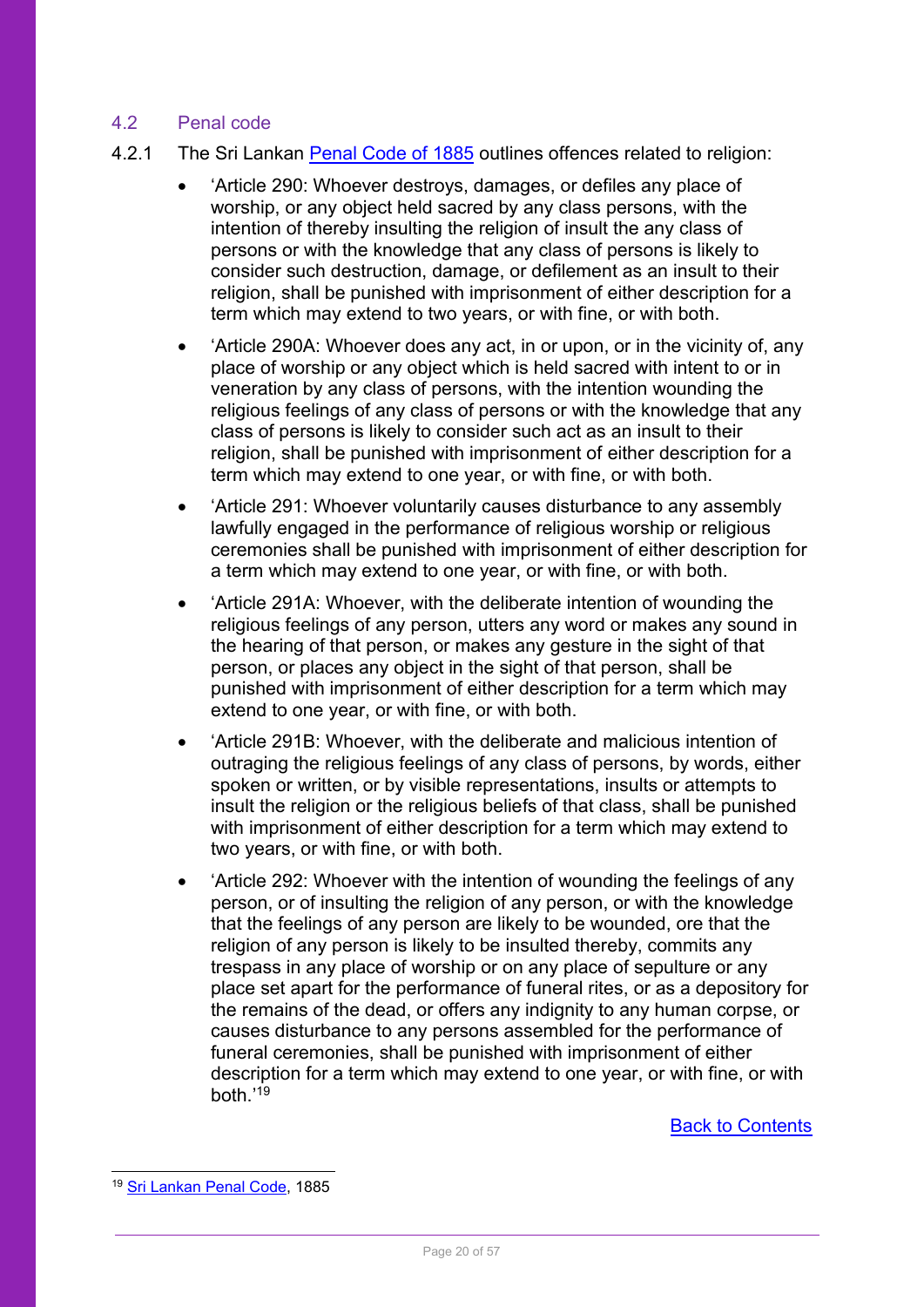## <span id="page-20-0"></span>4.3 Registration of religious groups

4.3.1 With reference to the founding of new religions, the USSD 2020 IRF report noted that:

'The law recognizes four religions: Buddhism, Islam, Hinduism, and Christianity. There is no registration requirement for central religious bodies of these four groups. New religious groups, including groups affiliated with the four recognized religions, must register with the government to obtain approval to construct new places of worship, sponsor religious workers (missionaries) visas/immigration permits, operate schools, and apply for subsidies for religious education. Religious organizations may also seek incorporation by an act of parliament, which requires a simple majority and affords religious groups state recognition.' 20

- 4.3.2 The same report stated that: 'Starting in 2020, specific noncabinet departments under the Ministry of Buddha Sasana are responsible for addressing the concerns of each major religious community. The Prime Minister heads this ministry. Previously, individual cabinet ministries handled religious affairs with each of the four recognized religions.'<sup>21</sup>
- 4.3.3 The same report also stated that:

'According to Christian groups, they experienced two major difficulties in complying with local officials' registration requirements. First, rural congregations often could not obtain deeds to land due to the degradation of hard-copy Land Registry documentation and incomplete land surveys. Second, without the consent of the local community or the local Buddhist temple, local councils often opted not to approve the construction of new religious buildings. Church leaders said they repeatedly appealed to local government officials and the ministry responsible for religious affairs for assistance, with limited success.' 22

4.3.4 Ahmed Shaheed, the United Nations Special Rapporteur on Freedom of Religion or Belief, undertook a visit to Sri Lanka from 15 to 26 August 2019, during which he spoke with a variety of government officials, civil society organisations, research institutions and representatives of a variety of religious organisations. In the preliminary findings of the '[Report of the](https://undocs.org/A/HRC/43/48/Add.2)  [Special Rapporteur on freedom of religion or belief](https://undocs.org/A/HRC/43/48/Add.2) on his visit to Sri Lanka' (UN SR report 2020), the Special Rapporteur noted that 'minority communities complain that the registration process is opaque and slow; that registration requirement is not clear and is a cumbersome process, and that it also results in monitoring and harassment by local police and authorities.'<sup>23</sup>

[Back to Contents](#page-3-0)

#### <span id="page-20-1"></span>4.4 Education and religious teaching

4.4.1 The USSD 2020 IRF report covering events in 2020 noted that it is compulsory for all primary and secondary schools to teach religious studies to students and noted that all schools following the Sri Lankan Ordinary

<sup>22</sup> USSD, [2020 Report on International Religious Freedom: Sri Lanka,](https://www.state.gov/reports/2020-report-on-international-religious-freedom/sri-lanka/) page 10, 12 May 2021

<sup>20</sup> USSD, [2020 Report on International Religious Freedom: Sri Lanka,](https://www.state.gov/reports/2020-report-on-international-religious-freedom/sri-lanka/) page 4, 12 May 2021

<sup>21</sup> USSD, [2020 Report on International Religious Freedom: Sri Lanka,](https://www.state.gov/reports/2020-report-on-international-religious-freedom/sri-lanka/) page 5, 12 May 2021

<sup>&</sup>lt;sup>23</sup> OHCHR, '...findings of Country Visit to Sri Lanka by the Special Rapporteur' 26 August 2019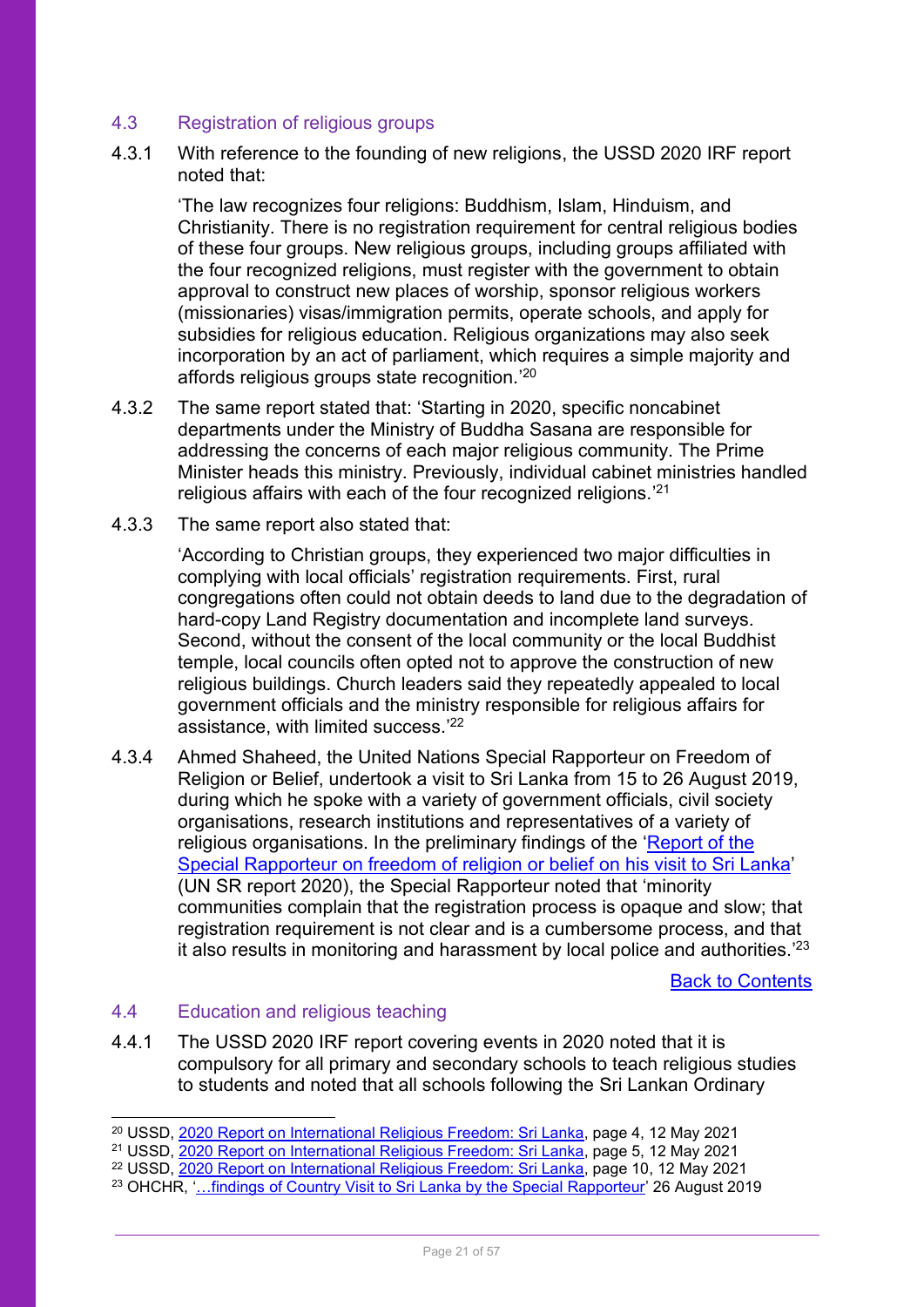Level syllabus are obligated to teach the Ministry of Education curriculum, which includes teaching on all 4 of the state-recognised religions $^{24}$ .

4.4.2 The UN SR report 2020 noted, with specific reference to religious teaching, that 'Religious communities are free to run schools and classes to teach their religions. The Government funds and supports religious schools by the Buddhist community while those run by other religious communities are privately funded.'<sup>25</sup>

[Back to Contents](#page-3-0)

## <span id="page-21-1"></span><span id="page-21-0"></span>4.5 Proselytising and conversion

#### 4.5.1 The UN SR report 2020 noted that, with reference to proselytising:

'The right to proselytize is not fully protected in Sri Lanka. In its Special Determination No. 19 of 2003, the Supreme Court decided that the propagation and spreading of a religion other than Buddhism "would not be permissible as it would impair the very existence of Buddhism or the Buddha Sasana"; while in 2018, it was held that the right "to propagate" one's religion was not protected by the Constitution. However, the decision of 2003 seems to suggest that it would be acceptable if one were to propagate Buddhism. This would also contradict the Constitution of Sri Lanka, which assures all religions the rights granted by articles 10 and 14 (1) (e). $^{26}$ 

4.5.2 He also reported that:

'Reported hostilities towards Jehovah's Witnesses, Evangelicals and Muslims appear to be grounded in the perception that religious conversions threaten established hegemonies or "insult" the doctrines and beliefs of the dominant religion in a given area. Often, these religious conversions are allegedly claimed to be "unethical" and involve the "exploitation" of vulnerable persons. The common complaint of both the Bodu Bala Sena and Siva Senai is that Buddhists and Hindus are being converted to Christianity through insults to existing religious practices and material inducement by Western-funded non-governmental organizations in Sri Lanka. They assert that, during the course of the civil war, many such exploitative religious conversions took place in the conflict-affected Eastern and Northern provinces in particular.' 27

4.5.3 Despite the Sri Lankan constitution providing for freedom of religion, Sri Lankan news publication 'The Morning' reported in February 2021 that the Ministry of Buddhasasana, Religious, and Cultural Affairs is currently drafting anti-conversion laws to combat 'unethical' conversions of individuals to different religions. The Ministry of Buddhasasana, Religious, and Cultural Affairs Secretary Prof. Kapila Gunawardana' explained that 'religious conversions for financial gains or in order to access other services such as education are regarded as unethical. "While people have the right to follow the religion they want, various financial gains and other services are obtained through unethical conversions, and that must be stopped".<sup>28</sup> The

- <sup>26</sup> UN HRC, '<u>…Special Rapporteur on freedom of religion or belief…'</u> para 31, 28 February 2020
- <sup>27</sup> UN HRC, '...Special Rapporteur on freedom of religion or belief...' para 33, 28 February 2020

<sup>24</sup> USSD, [2020 Report on International Religious Freedom: Sri Lanka,](https://www.state.gov/reports/2020-report-on-international-religious-freedom/sri-lanka/) page 5, 12 May 2021

<sup>&</sup>lt;sup>25</sup> UN HRC, '<u>…Special Rapporteur on freedom of religion or belief…'</u> para 42, 28 February 2020

<sup>28</sup> The Morning, '[New laws against unethical conversions](https://www.themorning.lk/new-laws-against-unethical-conversions/)', 18 February 2021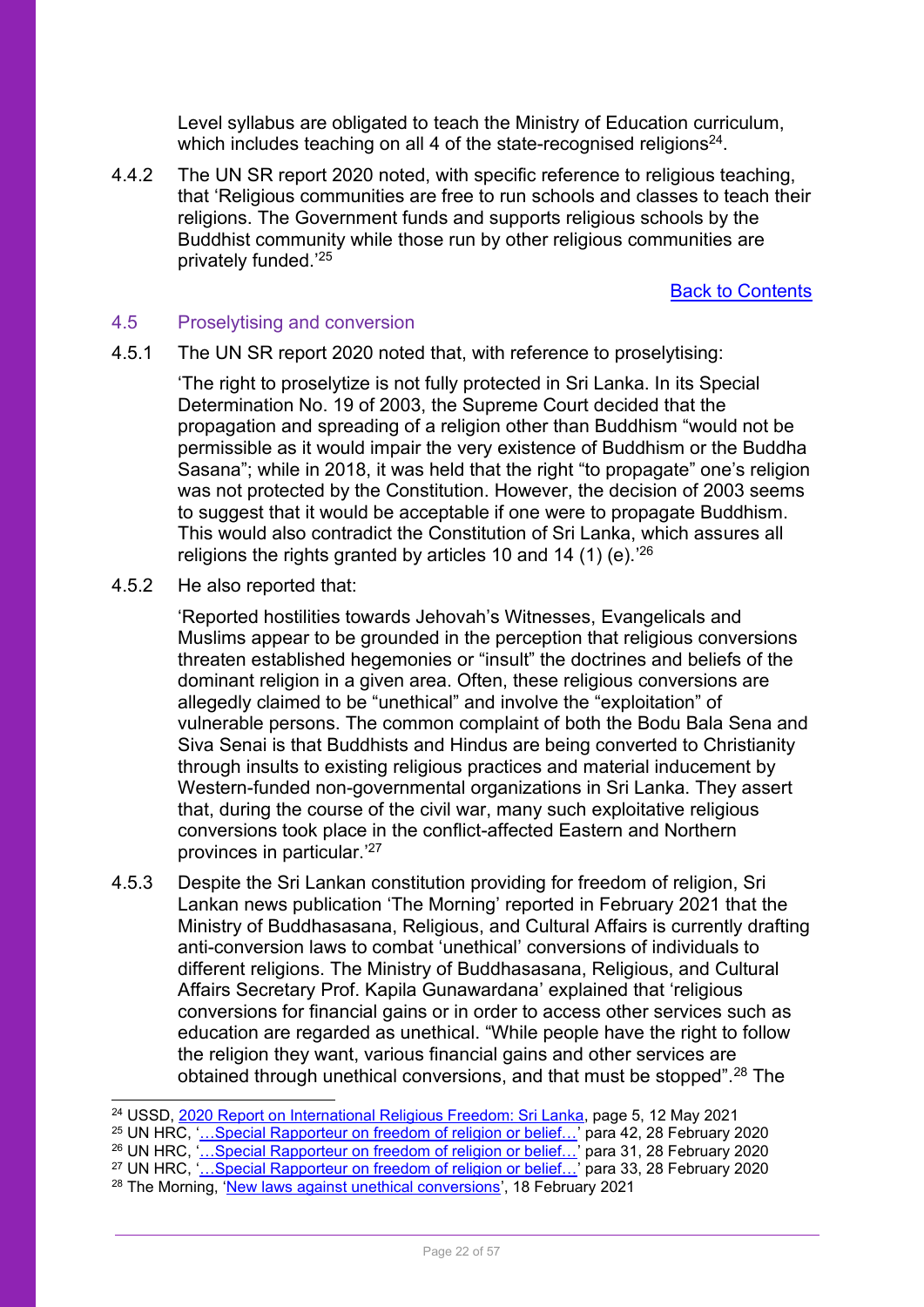same article also reported that: 'Prime Minister Mahinda Rajapaksa raised concerns regarding this issue, when he claimed that the conversion of "traditional Buddhist families to other religions" is a major threat, in a speech made at the annual convention of the All Ceylon Buddhist Congress.'<sup>29</sup> This is despite the 2012 census only showing a negligible total rise in those following the Christian faiths compared to the 1981 census $^{\rm 30}$ .

[Back to Contents](#page-3-0)

#### <span id="page-22-0"></span>4.6 Ban of Burkas and religious face coverings

4.6.1 The BBC reported in March 2021 that the Sri Lankan state had taken steps towards banning the burka and other face coverings in public, on grounds of national security<sup>31</sup>. The report noted that:

'Public Security Minister Sarath Weerasekara told the BBC that he had signed a cabinet order which now needs parliamentary approval.

'Officials say they expect the ban to be implemented very soon.

'The move comes nearly two years after a wave of co-ordinated attacks on hotels and churches on Easter Sunday.

'Suicide bombers targeted Catholic churches and tourist hotels, killing more than 250 people in April 2019. The Islamic State militant group said it had carried out the attacks.

'As the authorities tracked down the militants, an emergency short-term ban on face coverings was implemented in the majority-Buddhist nation.

'Now the government is moving to re-introduce it on a permanent basis.

'Mr Weerasekara told reporters that the burka was "a sign of religious extremism that came about recently". He added that it was "affecting national security" and that a permanent ban was overdue.

'"So I have signed that and it will be implemented very soon," he said.'<sup>32</sup>

4.6.2 The UN SR report 2020 stated:

'[the ban of religious face coverings] has led to a rise in intolerance towards those who observe religious dress codes, especially Muslim women in public institutions such as hospitals, schools and public transport. Some people stop Muslim women and girls with the hijab or abaya that do not include facial covering from entering hospitals or exam halls, or make verbal insults in workplaces.

'Many Muslim women reported being harassed on the street and refused service at government agencies and private businesses when wearing a headscarf, even with their faces visible...<sup>'33</sup>

4.6.3 Al Jazeera noted, on 28 April 2021, that 'Sri Lanka's cabinet has approved a proposed ban on wearing full-face veils including Muslim burqas in public, citing national security grounds, despite a United Nations expert's comment

<sup>&</sup>lt;sup>29</sup> The Morning, '[New laws against unethical conversions](https://www.themorning.lk/new-laws-against-unethical-conversions/)', 18 February 2021

<sup>30</sup> Colombo Telegraph, '[Are Religious Conversions Taking Place In Sri Lanka?](https://www.colombotelegraph.com/index.php/are-religious-conversions-taking-place-in-sri-lanka/)', 4 November 2016

<sup>&</sup>lt;sup>31</sup> BBC, '[Sri Lanka to ban burka and other face coverings](https://www.bbc.co.uk/news/world-asia-56386426)', 13 March 2021

<sup>32</sup> BBC, '[Sri Lanka to ban burka and other face coverings](https://www.bbc.co.uk/news/world-asia-56386426)', 13 March 2021

<sup>33</sup> UN HRC, ['…Special Rapporteur on freedom of religion or belief…'](https://undocs.org/A/HRC/43/48/Add.2) para 49- 50, 28 February 2020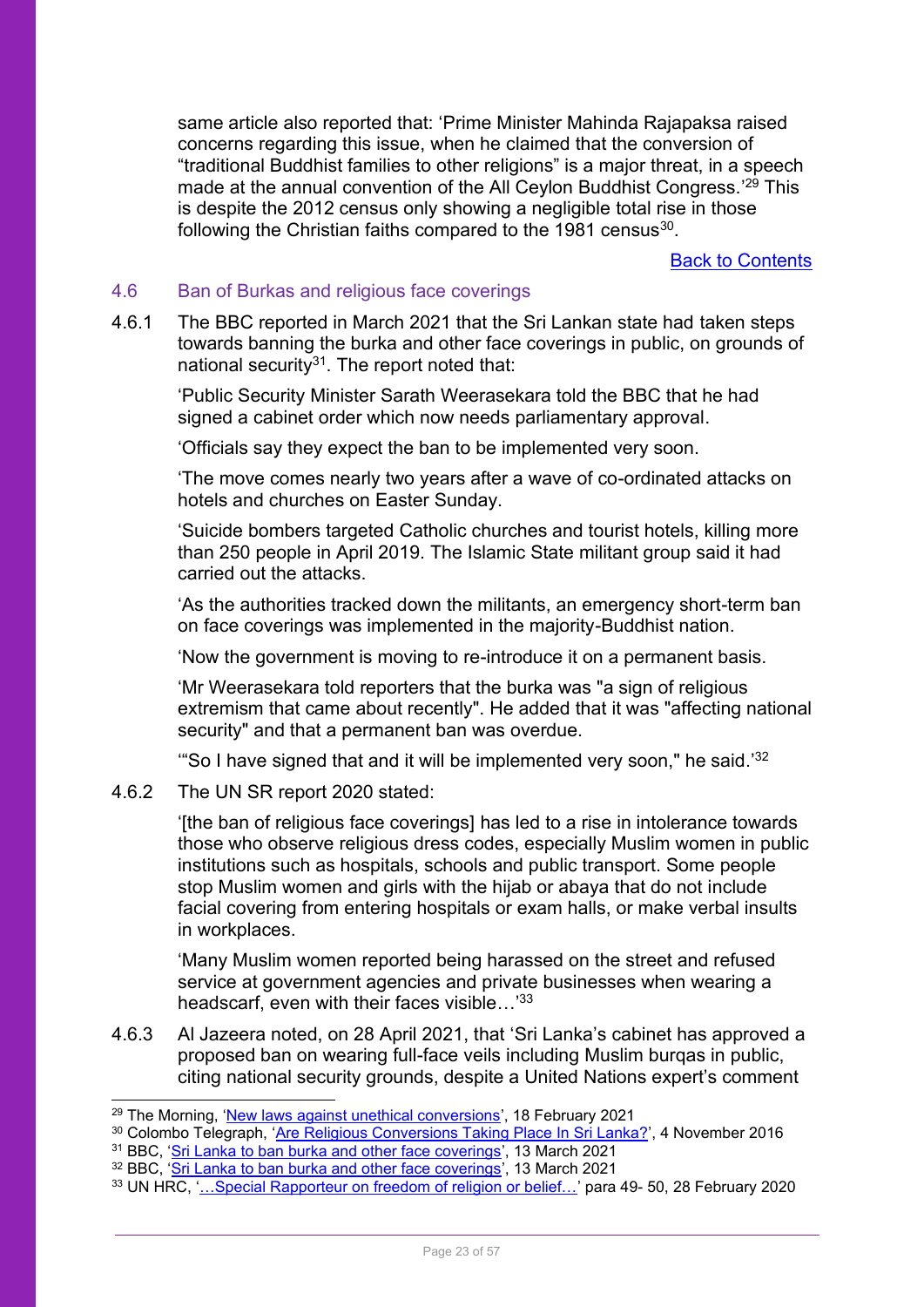that it would violate international law… The proposal will now be sent to the Attorney General's Department and must be approved by parliament to become law. The proposal could easily be passed as the government holds a majority in parliament.'<sup>34</sup>

4.6.4 At the time of writing, a decision by parliament on the proposal remained pending (see [Bibliography\)](#page-53-0).

[Back to Contents](#page-3-0)

#### <span id="page-23-0"></span>4.7 Other Islamic legal restrictions

- 4.7.1 In March 2021, The Guardian also reported the Sri Lankan government's plan to close 1000 Muslim schools: 'Weerasekara also said the government will ban more than 1,000 madrassas, saying they are not registered with the authorities and do not follow the national education policy.<sup>35</sup> At the time of writing, CPIT could not find information to confirm whether the madrassas have been closed down (see [Bibliography\)](#page-53-0).
- 4.7.2 In March 2021, the Tamil Guardian also reported that a ban had been imposed on the import of Islamic books, unless the Ministry of Defence approve of the material<sup>36</sup>. This was also reported by Journalists for Democracy in Sri Lanka (JDS) at 11:52am (UK time) on 6 March 2021, who stated: 'A week after granting burial rights for #Muslims by #GoSL under increased international pressure, Secretary of Defence @KamalGunaratne on Friday (5), has ordered a blanket ban on importing #Islamic religious books, unless they are approved by #MoD.'<sup>37</sup>

#### [Back to Contents](#page-3-0)

#### Section 5 updated: 24 August 2021

## <span id="page-23-1"></span>**5. Religious minorities' participation in the political sphere**

5.1.1 The Australian Department of Foreign Affairs and Trade in their Country Information report on Sri Lanka, published 4 November 2019 (DFAT 2019 report) informed by DFAT's on-the-ground knowledge and discussions with a range of sources noted that, with regards to the representation of Muslims in the political sphere:

'The Sri Lanka Muslim Congress (SLMC), the largest Muslim political party, has seven members of parliament. Another Muslim party, the All Ceylon Makkal Congress (ACMC), holds five seats in parliament. Both the SLMC and the ACMC are part of the United National Front for Good Governance, the UNP-led governing coalition. The SLFP [Sri Lanka Freedom Party] and the UNP have Muslim members in parliament. Muslims held nine ministeriallevel positions – including cabinet positions – in the current government, although they resigned en masse from their portfolios on 3 June 2019 in protest over the government's perceived failure to protect the Muslim community following the 2019 Easter Sunday terrorist attacks. On the same day, and in response to public pressure, the Muslim provincial governors of the Western and Eastern provinces also tendered their resignations. Eight of

- <sup>35</sup> The Guardian, '[Sri Lanka to ban burqa and close 1,000 Islamic schools](https://www.theguardian.com/world/2021/mar/13/sri-lanka-to-ban-burka-and-close-1000-islamic-schools)', 13 March 2021
- <sup>36</sup> Tamil Guardian, ['Sri Lanka bans importing Islamic religious books…'](https://www.tamilguardian.com/content/sri-lanka-bans-importing-islamic-religious-books-unless-approved-ministry-defence) 06 March 2021

<sup>34</sup> Al Jazeera, '[Sri Lanka cabinet approves proposed ban on burqas in public](https://www.aljazeera.com/news/2021/4/28/sri-lanka-cabinet-approves-proposed-ban-on-burqas-in-public)', 28 April 2021

<sup>37</sup> JDS, (@JDSLanka on Twitter.com) '[Tweet dated 11:52am UK time, 6](https://twitter.com/JDSLanka/status/1368167665395728392) March 2021'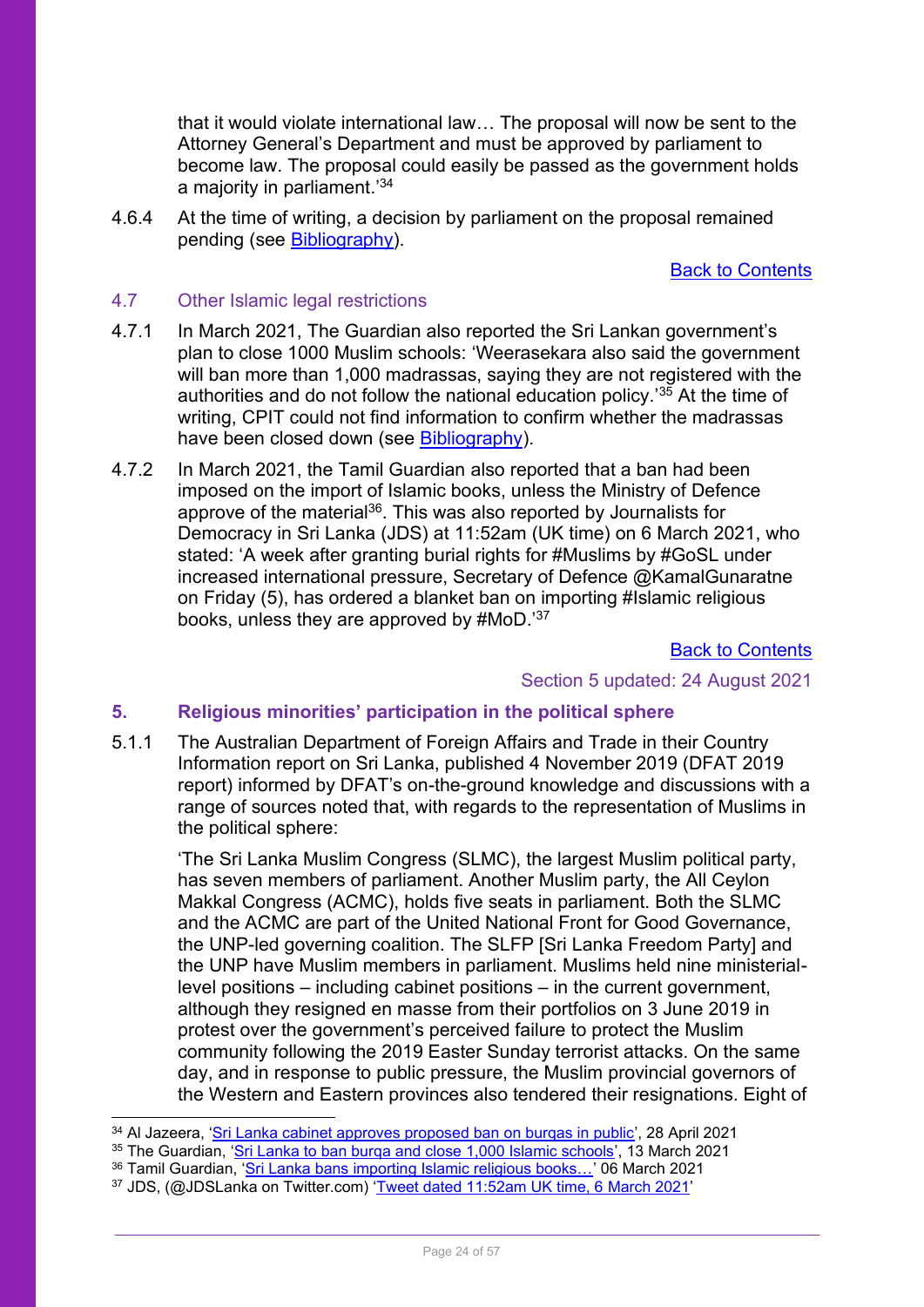the nine Muslim ministers subsequently returned to their ministerial and cabinet positions (two on 19 June, four on 29 July and two on 23 August 2019).'<sup>38</sup>

- 5.1.2 Freedom House's Freedom in the World 2021 report covering events in 2020 (the Freedom House 2021 report) detailed that, with specific regard to the representation of Hinduism in the political sphere: 'A number of parties explicitly represent the interests of ethnic and religious minority groups, including several Tamil parties and the Sri Lankan Muslim Congress, the country's largest Muslim party. Systemic discrimination, including via language laws and naturalization procedures, negatively affects Tamils' political participation.' 39
- 5.1.3 CPIT could not find information regarding Christian representation in the political sphere in the sources consulted in this note (see [Bibliography\)](#page-53-0).

Section 6 updated: 24 August 2021

## <span id="page-24-2"></span><span id="page-24-0"></span>**6. State treatment of religious minorities**

#### <span id="page-24-1"></span>6.1 Overview

6.1.1 The UN SR report 2020 found that, despite the ongoing challenges in societal treatment of religious minorities, some positive steps have been taken by the state in recent years to attempt to tackle public perception of them. Notably:

'The Special Rapporteur received reports that various initiatives to promote reconciliation and peaceful coexistence were under way in the country. He noted the establishment of the Select Committee of Parliament on 4 September 2018 to study and report on "communal and religious harmony" in Sri Lanka… By August 2019, the Committee had identified existing challenges to religious harmony, provided a list of recommendations to overcome some of those challenges and drawn up an implementation plan for the proposed recommendations. Moreover, at the Special All-Faith and All-Party Conference in April 2019, the Committee launched the Diyawanna Declaration, which, among other recommendations, stated that there was "the need for all party leaders including the President, the Prime Minister and the Leader of the Opposition to work in cooperation with each other regardless of narrow political, religious or party differences in order to ensure all citizens are able to exist without fear or suspicion and to ensure the security of the country and its people".

'In 2017, the Office published the Cabinet-approved National Policy on Reconciliation and Coexistence in Sri Lanka, which provides stakeholders working on reconciliation and coexistence with a guiding framework to achieve coherence in peace and national unity initiatives. It has also been reported that the Office conducts programmes, targeting and training students, to promote religious coexistence and to identify geographic locations with particular vulnerabilities to interreligious violence, as well as interactive training in conflict transformation in these areas… In addition, district reconciliation committees 11 were established to tackle inter-ethnic

<sup>38</sup> DFAT, [Country Information Report](https://www.dfat.gov.au/sites/default/files/country-information-report-sri-lanka.pdf) - Sri Lanka, para 3.29, 04 November 2019

<sup>39</sup> Freedom House, [Freedom in the World Sri Lanka 2021 report,](https://freedomhouse.org/country/sri-lanka/freedom-world/2021) 3 March 2021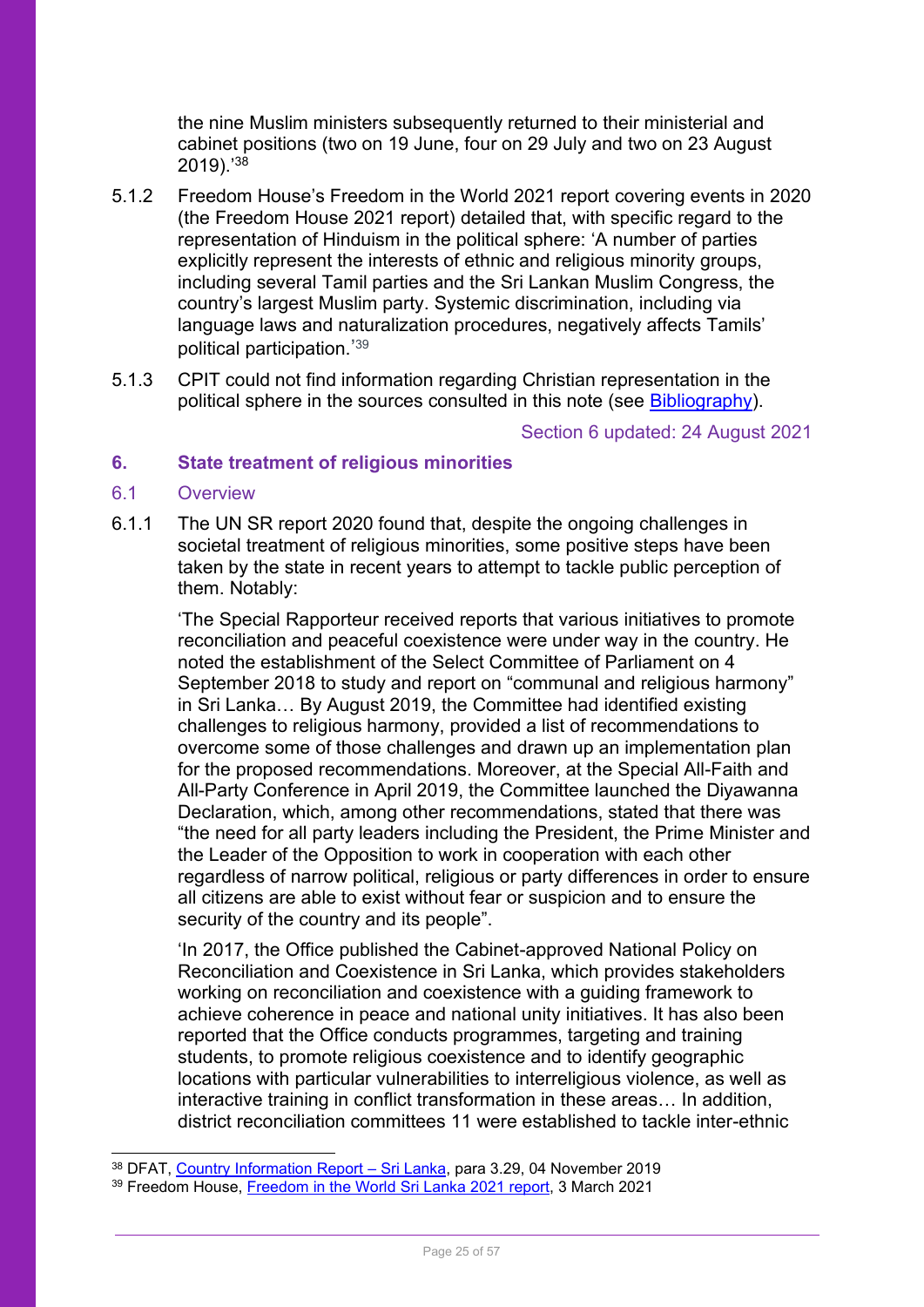and interreligious tensions through conflict resolution, mediation and amicable settlement. Furthermore, the Office recently launched a project known as "Heal the past, build the future", which is aimed at bringing together religious leaders, young people, government representatives and civil society actors to raise awareness about how to transform conflict…

'Additionally, the Special Rapporteur learned about a number of district-level interreligious committees that bring together religious leaders and actors from different religions to promote interreligious harmony. These committees are supported by the National Peace Council of Sri Lanka and the Interreligious Forum of Caritas Sri Lanka. Civil society has been active in monitoring and reporting incidents of the violation of freedom of religion or belief.'<sup>40</sup>

- 6.1.2 The Special Rapporteur also observed, however, that: 'Despite the positive developments mentioned above, tensions among ethnic and religious communities persist and significant gaps exist, particularly in upholding accountability and access to justice, as well as ensuring the non-recurrence of human rights violations.' 41
- 6.1.3 In January 2020, International Crisis Group noted:

'Since his election on 16 November 2019, Sri Lankan President Gotabaya Rajapaksa and his brother, Prime Minister Mahinda Rajapaksa, have initiated fundamental changes to policies on ethnic relations, the legacy of a 26-year civil war, and the rule of law… The shift in policy, rooted in part in the ethno-nationalism of many among Sri Lanka's Sinhala and Buddhist majority, threatens to increase ethnic and religious tensions and dangerously weaken checks on executive and state power.' 42

6.1.4 With reference to religious minority groups' places of worship, the USSD 2020 IRF report noted that:

'Local police and government officials reportedly continued to cite a government circular, revoked by the Ministry of Buddha Sasana in 2012, requiring places of worship to obtain approval to conduct religious activities. Police also reportedly cited a 2008 circular on the construction of religious facilities when they prohibited, impeded, or closed Christian and Muslim services and places of worship. According to some legal experts, however, there was no explicit basis in national law for such a requirement.'<sup>43</sup>

6.1.5 The same report further stated:

'On August 20, presenting the government's policy speech at the inaugural session of parliament, President Rajapaksa… highlighted the Presidential Task Force for Archaeological Heritage Management, saying that it had been established to protect places of archaeological importance and to preserve the Buddhist heritage. He said that by "ensuring priority for Buddhism… the freedom of any citizen to practice the religion of his or her choice is better secured." Tamil and Muslim activists in the Eastern Province

- <sup>41</sup> UN HRC, '<u>…Special Rapporteur on freedom of religion or belief…'</u> para 18, 28 February 2020
- <sup>42</sup> International Crisis Group, [Asia: A Dangerous Sea Change in Sri Lanka,](https://www.crisisgroup.org/watch-list-2020#sri) 29 January 2020

<sup>&</sup>lt;sup>40</sup> UN HRC, '<u>…Special Rapporteur on freedom of religion or belief…'</u> para 15-17, 28 February 2020

<sup>43</sup> USSD, [2020 Report on International Religious Freedom: Sri Lanka,](https://www.state.gov/reports/2020-report-on-international-religious-freedom/sri-lanka/) page 7, 12 May 2021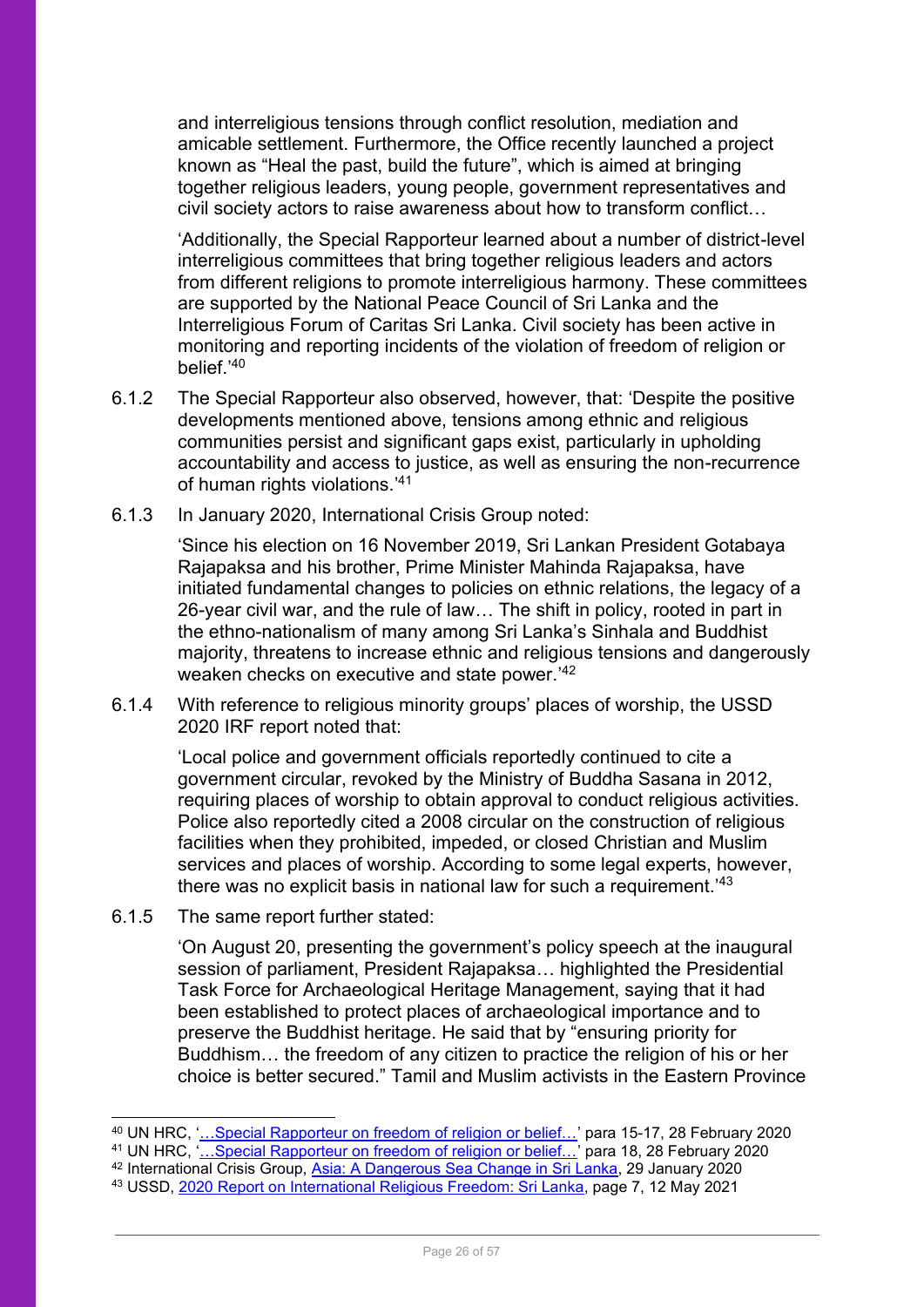predicted that the Task Force for Archaeological Heritage Management would use its authority to claim locations that possess ancient Buddhist relics as a pretext to force minorities off their lands.

'Civil society groups and local politicians continued to state the military sometimes acted outside its official capacity and aided in the construction of Buddhist shrines in predominantly Hindu and Muslim areas, although there were few reports of this practice during the year due to movement restrictions imposed because of the COVID-19 pandemic.' 44

- 6.1.6 The DFAT 2019 report found that: 'Local sources allege that police and government officials at the local level, who are predominantly Buddhist, are prejudiced against religious minorities and are not responsive to instances of religiously-motivated attacks against them. Religious minorities told DFAT they were losing faith in the state's ability to provide them with protection against Buddhist extremists, particularly at the local government level.<sup>'45</sup>
- 6.1.7 Considering the Sri Lankan State's approach to religion holistically, in his report of preliminary findings following his visit to Sri Lanka, the Special Rapporteur stated:

'The State does not appear to impede the freedom of thought, conscience and religion or belief and the country has a long tradition of embracing religious pluralism. The choice of an individual to have, to adopt or to change one's religion or belief is guaranteed in law in Sri Lanka and broadly conforms to international standards. However, even where the state does not impose specific restrictions on the manifestation of religion or belief, there were frequent reports of acts of intolerance from one religious community to another along with the failure of the state to protect individuals and communities targeted by such hostility.<sup>'46</sup>

[Back to Contents](#page-3-0)

## <span id="page-26-0"></span>6.2 Police treatment of Christians

6.2.1 The DFAT 2019 report found that:

'According to sources from the local Christian community, Christians who file complaints on the basis of perceived breaches of their right to religious freedom are often victimised and blamed by law enforcement officials, and some complaints are not investigated further. Of the incidents of violence and intimidation against Christians documented by the NCEASL since 2015, nearly half involved state agents, either implicitly or explicitly, including police, village officers (grama niladhari) and Divisional Secretariats. Sources told DFAT that restrictions on Christians' religious liberties were particularly pronounced in rural areas and that, as a result, Christians in these areas were increasingly apprehensive about being open about their faith.'47

6.2.2 With specific regard to state treatment of Christians, the USSD 2020 IRF noted that:

<sup>44</sup> USSD, [2020 Report on International Religious Freedom: Sri Lanka,](https://www.state.gov/reports/2020-report-on-international-religious-freedom/sri-lanka/) page 7-8, 12 May 2021

<sup>&</sup>lt;sup>45</sup> DFAT, <u>Country Information Report – Sri Lanka</u>, para 3.24, 04 November 2019

<sup>46</sup> OHCHR, '...findings of Country Visit [to Sri Lanka by the Special Rapporteur](https://www.ohchr.org/EN/NewsEvents/Pages/DisplayNews.aspx?NewsID=24918&LangID=E)' 26 August 2019

<sup>47</sup> DFAT, [Country Information Report](https://www.dfat.gov.au/sites/default/files/country-information-report-sri-lanka.pdf) – Sri Lanka, para 3.44, 04 November 2019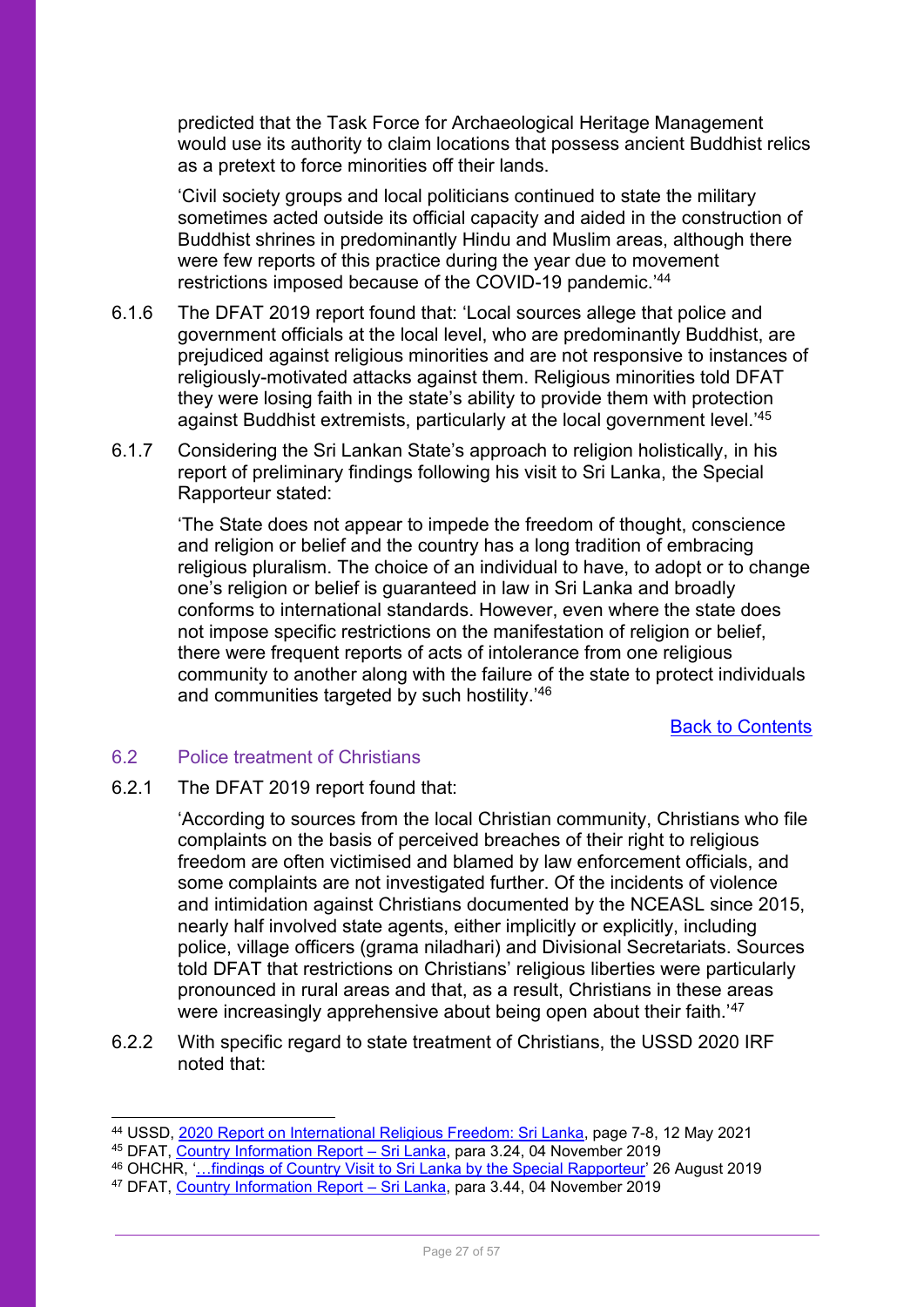'NCEASL said evangelical Christian groups continued to report that police and local government officials were complicit in the harassment of religious minorities and their places of worship. Christian groups said officials and police often sided with the religious majority. NCEASL said police often attempted to coerce Christians into signing statements absolving those harassing them and accused them of breaching the peace if they filed complaints about police behavior.'<sup>48</sup>

6.2.3 The same report highlighted that despite their legal right to worship, some members of Christian groups reported local authorities occasionally forcing them to stop or relocate their worship on the premise of 'maintaining community peace'49.

#### 6.2.4 MRGI noted in March 2018 that:

'While Sri Lankan law does not require state authorization or registration of places of worship or religious bodies, the 2008 Circular consists of an instruction issued by the Secretary of the Ministry to provincial councils and divisional secretaries that the construction of new places of worship requires prior approval of the ministry. This is widely used to support the restriction or prohibition of Christian places of worship as illegal or unauthorized. Although the 2008 Circular clearly stipulates that it is applicable to new building construction and does not have retrospective effect, it is routinely misapplied by state actors to close down churches and forbid Christian worship, even in structures pre-dating the issuing of the circular.

'The circular stipulates submission of documentary evidence by applicant religious bodies to prove their bona fides. However, it exempts "traditional religion"' from this requirement. What constitutes a "traditional religion" is not explained in the document or elsewhere, allowing the various officials of relevant bodies to apply their own interpretation. The implication of a special category of "traditional religions" inevitably cements the perception that religions which are viewed as 'non-traditional' consequently lack legitimacy. This encourages discrimination against evangelical Christians in particular, extending even to evangelical denominations incorporated by Act of Parliament as far back as 1947, who are nevertheless not accepted as "traditional".'<sup>50</sup>

6.2.5 In addition to the above, the Special Rapporteur on Freedom of Religion or Belief also reviewed the 2008 circular used by the state to disrupt religious minorities' ability to worship. He noted in the UN SR report 2020, with particular reference to Christians, that:

'Law enforcement and local government officials allegedly use the circular to discriminate against religious minority groups and curtail their right to worship. It is also used retroactively to close non-mainline churches. Since 2015, at least 57 Protestant Christian churches have been instructed to obtain registration. Evangelical Christian churches in particular continue to report pressure and harassment by local authorities to close down places of

<sup>48</sup> USSD, [2020 Report on International Religious Freedom: Sri Lanka,](https://www.state.gov/reports/2020-report-on-international-religious-freedom/sri-lanka/) page 6, 12 May 2021

<sup>49</sup> USSD, [2020 Report on International Religious Freedom: Sri Lanka,](https://www.state.gov/reports/2020-report-on-international-religious-freedom/sri-lanka/) page 7, 12 May 2021

<sup>50</sup> MRGI, [Sri Lankan Christians information page,](https://minorityrights.org/minorities/christians-4/) March 2018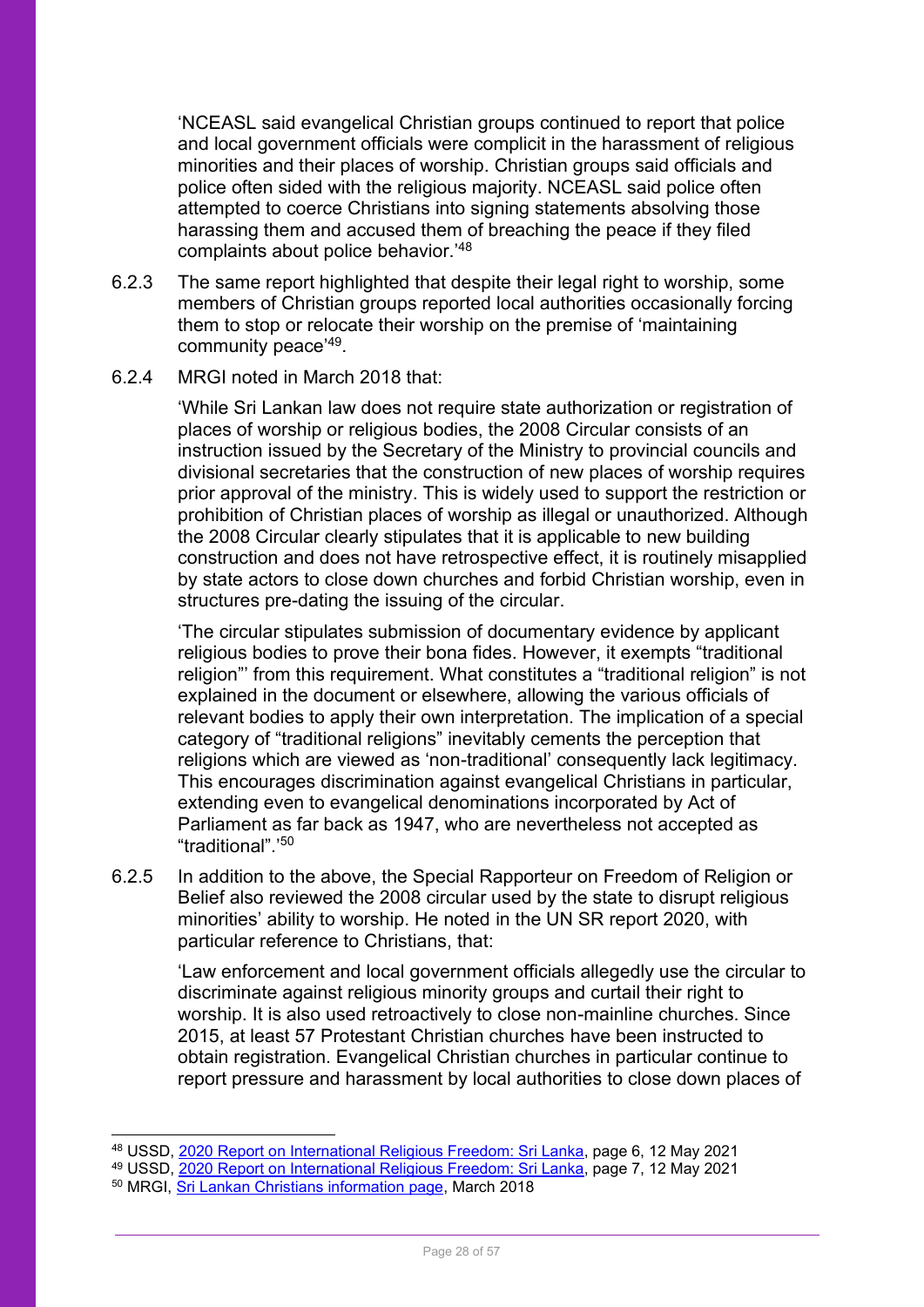worship because they were not registered, and their prayer meetings and worship activities are also routinely denied permission to take place.' 51

6.2.6 Whilst some members of the authorities were seen to discriminate against Christian groups during 2020, the USSD also highlighted some instances of positive government practices throughout the year:

'According to NCEASL, on January 18, a mob of approximately 150 individuals arrived at the King of Kings Gospel Church in Kalawanchikudy and demanded that the pastor stop conducting his religious worship activities in the village and close the church. The mob included members of the local government and a Hindu priest. The pastor went to the Kalwanchikudy Police Station on January 25 for an inquiry, where the senior officer there spoke in favor of the pastor, defending his religious rights and reiterating his freedom to conduct his religious activities. The senior officer further warned the others against harassing the pastor and said that he would place them all under arrest if they continued to cause trouble in the future.'<sup>52</sup>

6.2.7 Whilst there have been some instances of positive steps in protecting the rights of the Christian minority, responses remain mixed. The USSD 2020 IRF report highlighted a demonstrable incident:

'On February 10, according to NCEASL, the pastor and nine congregants of Good Shepherd Church at Sri Nissankamallapura met with local police, government officials and 12 Buddhist monks. The government officials and the monks demanded that the pastor stop religious activities immediately, reportedly saying Christians would not be tolerated in the village. The pastor refused and challenged them to take legal action. On February 16, a group led by a Buddhist monk went to the church and admonished the pastor for not stopping his religious activities as instructed. At the pastor's request, local police personnel provided protection to the church. When the pastor went to lodge a complaint against the monks, however, a police headquarters inspector instructed him to sign a statement affirming that he had breached the peace. When the pastor refused, the inspector threatened to place him under arrest. Police accused the pastor of disturbing the peace.' 53

#### [Back to Contents](#page-3-0)

#### <span id="page-28-0"></span>6.3 Judicial treatment of Christians

6.3.1 The USSD 2020 IRF report noted in the case of the pastor of Good Shepherd Church at Sri Nissankamallapura who was instructed to cease his religious activities that, after being accused by the police of disturbing the peace: '…His case was taken before the Manampitiya Magistrates Court on February 17 and postponed until March 16. The magistrate ordered the pastor not to invite anyone to participate in religious activities at his premises for one month and imposed a bail bond of 500,000 rupees (\$2,700) if he violated the order.' 54

<sup>&</sup>lt;sup>51</sup> UN HRC, '<u>…Special Rapporteur on freedom of religion or belief…'</u> para 36, 28 February 2020

<sup>&</sup>lt;sup>52</sup> USSD, <u>2020 Report on International Religious Freedom: Sri Lanka,</u> page 7, 12 May 2021

<sup>53</sup> USSD, [2020 Report on International Religious Freedom: Sri Lanka,](https://www.state.gov/reports/2020-report-on-international-religious-freedom/sri-lanka/) page 8, 12 May 2021

<sup>54</sup> USSD, [2020 Report on International Religious Freedom: Sri Lanka,](https://www.state.gov/reports/2020-report-on-international-religious-freedom/sri-lanka/) page 8, 12 May 2021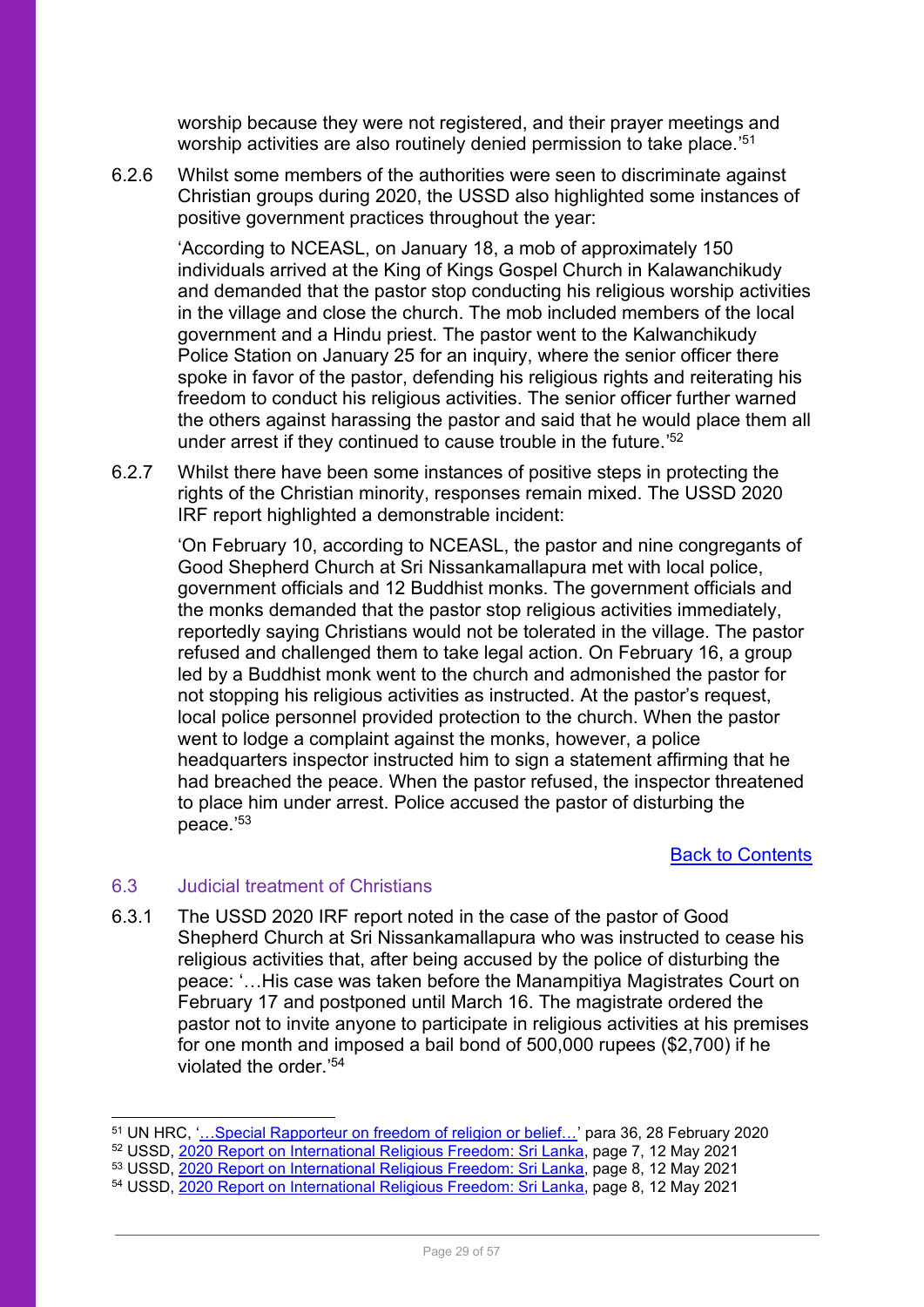#### 6.3.2 The UN SR report 2020 noted that:

'…received reports from the National Christian Evangelical Alliance of Sri Lanka of about 87 cases of recorded physical attacks at places of worship, in residential areas, or on pastors or members of Evangelical churches between 2015 and 2019. Only 50 cases were reported to the police, and 8 of those were brought before the courts, and there was not a single conviction of a perpetrator even though in some cases compensation had been granted to the victims. Similarly, Evangelical Christian communities have documented over 11 cases of incitement to hatred and violence against them, and about 300 instances of harassment or discrimination based on their religious identity. Of those cases that were reported to the police or brought before the courts, the result was the same, that is, there was not a single conviction.'<sup>55</sup>

6.3.3 With specific regard to Jehovah's Witnesses' experience of the judiciary, the same report found that:

'Jehovah's Witnesses also reported that, between 2017 and 2019, they had referred to the police at least 58 cases of physical assaults, harassment and intimidation, the disruption of their worship meetings, the vandalism of their places of worship, and the refusal of permits to build places of worship. Of the 33 cases that had been brought before the courts, only 5 cases were decided in their favour and the perpetrators agreed to stop harassing them, but there has still not been a single conviction.'<sup>56</sup>

6.3.4 In contrast, with reference to a historic case involving an attack on Jehovah's Witnesses in 2013, the USSD 2020 IRF report outlined that:

'On October 23, police reported that the attorney general would be filing a complaint against Buddhist monks accused of leading a mob that assaulted three female Jehovah's Witnesses in 2013. The women had been tied to a tree by the mob, struck, and verbally assaulted. When the incident was first reported to police, the mob stormed the local police station and assaulted the officers there. In the years since the attack, the victims continued to press police to take action, and the monks involved were identified.' 57

#### [Back to Contents](#page-3-0)

#### <span id="page-29-0"></span>6.4 Police treatment of Muslims

6.4.1 In considering police responses to Buddhist Nationalists' treatment of Muslims, MRGI noted in March 2018 that: 'Perpetrators were rarely if ever brought before the law, despite being clearly identifiable in footage of these incidents that also shows police officers as bystanders to the violence. Inaction and apathy on the part of the state to effectively address the persecution of minorities, as well as the seeming lack of political will to control the BBS and similar organizations, suggested the tacit approval of the state.' 58

- $^{56}$  UN HRC, '<u>…Special Rapporteur on freedom of religion or belief…'</u> para 81, 28 February 2020
- <sup>57</sup> USSD, [2020 Report on International Religious Freedom: Sri Lanka,](https://www.state.gov/reports/2020-report-on-international-religious-freedom/sri-lanka/) page 17, 12 May 2021

 $^{55}$  UN HRC, '<u>…Special Rapporteur on freedom of religion or belief…</u>' para 80, 28 February 2020

<sup>58</sup> MRGI, [Sri Lankan Muslims information page,](https://minorityrights.org/minorities/muslims-4/) March 2018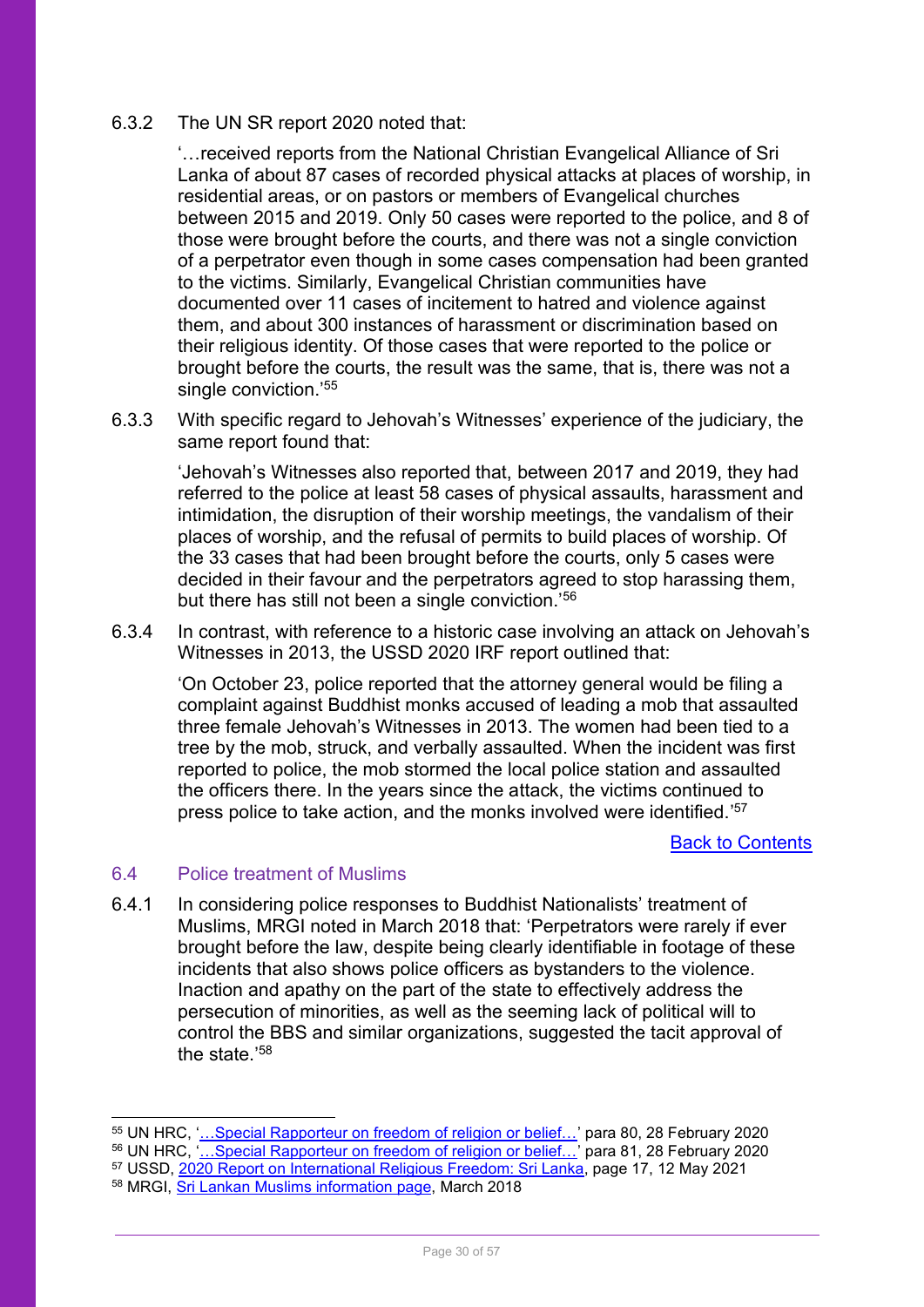6.4.2 With specific regard to police treatment of Muslims, the UN SR report 2020 found that:

'From April to June 2017, a series of incidents of violence and intimidation against Muslims continued to be reported in different parts of Sri Lanka, where Muslim-owned businesses, places of worship, property and homes were targeted. In November 2017, violence erupted in Gintota, where dozens of Muslim properties were damaged. Subsequently, in March 2018, a state of emergency was declared and hundreds of security forces were deployed to stop the mob violence in Digana, Kandy, Ampara and other areas in the Central and Eastern provinces. One person was killed, several were injured and over 400 properties, places of worship and vehicles were destroyed in four days of attacks. The authorities made a few arrests but those who were political figures were later released on bail.'<sup>59</sup>

- 6.4.3 The Special Rapporteur observed that, following the 2019 Easter bombings: '… 2,289 people (mostly Muslims) were reportedly arrested under emergency regulations on suspicion of involvement with terrorism and subsequently charged under the Prevention of Terrorism (Temporary Provisions) Act (No. 48 of 1979) or the International Covenant on Civil and Political Rights Act (No. 56 of 2007)…'<sup>60</sup>
- 6.4.4 In comparison to the initial high volume of arrests, in July 2021, the National Catholic Register, an American Catholic news source, reported that there were now only 42 suspects in the case $\rm ^{61}$ .
- 6.4.5 Since the initial state response to the 2019 Easter bombings, in April 2021, Al Jazeera reported that Rishad Bathiudeen, leader of the All Ceylon Makkal Party had since been arrested in connection:

'The Sri Lankan police have arrested a Muslim leader and member of parliament in connection with the 2019 Easter Sunday attacks that killed 279 people as pressure to speed up the investigation mounted.

Detectives took Rishad Bathiudeen, leader of the All Ceylon Makkal Party, into custody on Saturday under the Prevention of Terrorism Act (PTA), police spokesman Ajith Rohana said, adding that Bathiudeen and his brother Riyaaj were arrested in predawn raids on their homes in Colombo. "They were arrested under the PTA based on circumstantial and scientific evidence that they had connections with the suicide bombers who carried out the attacks," Rohana said in a statement.' 62

- 6.4.6 CPIT could not find any information to suggest that further high volumes of arrests of Muslims following the attacks has continued (see [Bibliography\)](#page-53-0).
- 6.4.7 The UN SR report 2020 also noted that there had been an increase in anti-Muslim hatred and attacks and found that '…The lack of response from the authorities against this violence appears to empower the potential perpetrators to continue with their acts of hate.' 63

- <sup>60</sup> UN HRC, ['…Special Rapporteur on freedom of religion or belief…'](https://undocs.org/A/HRC/43/48/Add.2) para 24, 28 February 2020
- <sup>61</sup> NCR, <u>…Bishops Demand Answers From President, 2 Years After Easter Bombing</u>', 14 July 2021
- <sup>62</sup> Al Jazeera, '<u>[Sri Lanka arrests Muslim leader over 2019 Easter Sunday attacks](https://www.aljazeera.com/news/2021/4/24/sri-lanka-arrests-muslim-leader-over-easter-attacks)</u>' 24 April 2021

<sup>59</sup> UN HRC, '...Special Rapporteur on freedom of religion or belief...' para 29, 28 February 2020

 $^{63}$  UN HRC, '<u>…Special Rapporteur on freedom of religion or belief…'</u> para 27, 28 February 2020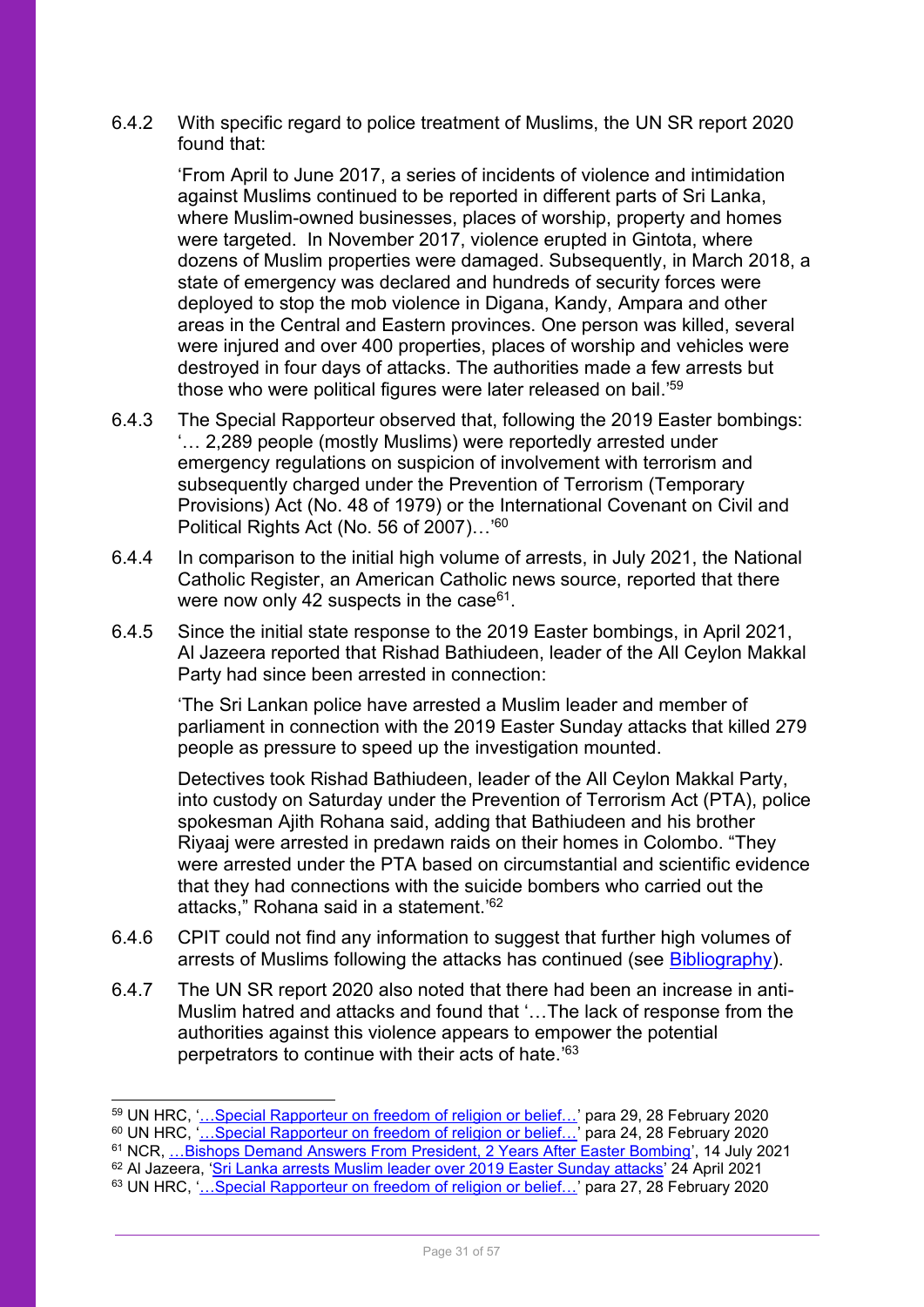6.4.8 The same report continued, with reference to police reaction to violence against Muslims following the Easter 2019 attacks:

'Many interlocutors complained about how acts of violence were "indulged" by the silence and inaction of the authorities, as illustrated by some of the examples discussed above. Some expressed surprise and dismay that large mobs could openly and for several hours rampage through minority community neighbourhoods without hindrance or reaction from law enforcement authorities, that some of the police participated in those violent incidents or that the authorities failed to adequately protect those under attack even when some of the violence continued for several days.'<sup>64</sup>

- 6.4.9 The DFAT 2019 report also noted that Muslims reported a lack of police action during violent clashes against the religious group, in retaliation to the Easter 2019 bombings.<sup>65</sup>
- 6.4.10 In contrast, The New Arab, a UK-based news reporting site focusing on issues in the Middle East and North Africa reported one instance of a willingness on the part of Sri Lankan authorities to investigate and punish those involved in the degradation of Muslims:

'Sri Lanka's military launched an investigation Sunday after social media posts showed soldiers forcing minority Muslims to kneel on the streets as a punishment for flouting Covid-19 lockdown rules.

'Armed troops ordered Muslim civilians to raise their hands in the air while kneeling on a road in the town of Eravur, about 300 kilometres (190 miles) east of the capital Colombo.

'Local residents said they considered the order to be degrading and humiliating, while officials acknowledged that troops had no power to mete out such punishments.

'The victims were on their way to two restaurants to buy food.

'"An initial Military Police investigation has already commenced after certain photos went viral depicting an alleged harassment in the Eravur area," the army said in a statement.

'It said the officer in charge had been removed and the soldiers involved ordered to leave the town.

'"The army will adopt the strictest disciplinary action against all errant army personnel," the military added, in a rare display of willingness to investigate its own.' 66

## [Back to Contents](#page-3-0)

## <span id="page-31-1"></span><span id="page-31-0"></span>6.5 Judicial treatment of Muslims

6.5.1 In reference to police pursuit of those who had committed violence against Muslims, the USSD 2020 IRF noted that: 'During the year, there were no prosecutions for the May 2019 anti-Muslim violence that led to the death of one Muslim and attacks on mosques and Muslim-owned homes and

<sup>&</sup>lt;sup>64</sup> UN HRC, '<u>…Special [Rapporteur on freedom of religion or belief…'](https://undocs.org/A/HRC/43/48/Add.2)</u> para 78, 28 February 2020

<sup>&</sup>lt;sup>65</sup> DFAT, [Country Information Report](https://www.dfat.gov.au/sites/default/files/country-information-report-sri-lanka.pdf) – Sri Lanka, para 3.37, 04 November 2019

<sup>&</sup>lt;sup>66</sup> The New Arab, '<u>Sri Lanka investigates troops over 'humiliation</u>' of Muslims, 20 June 2021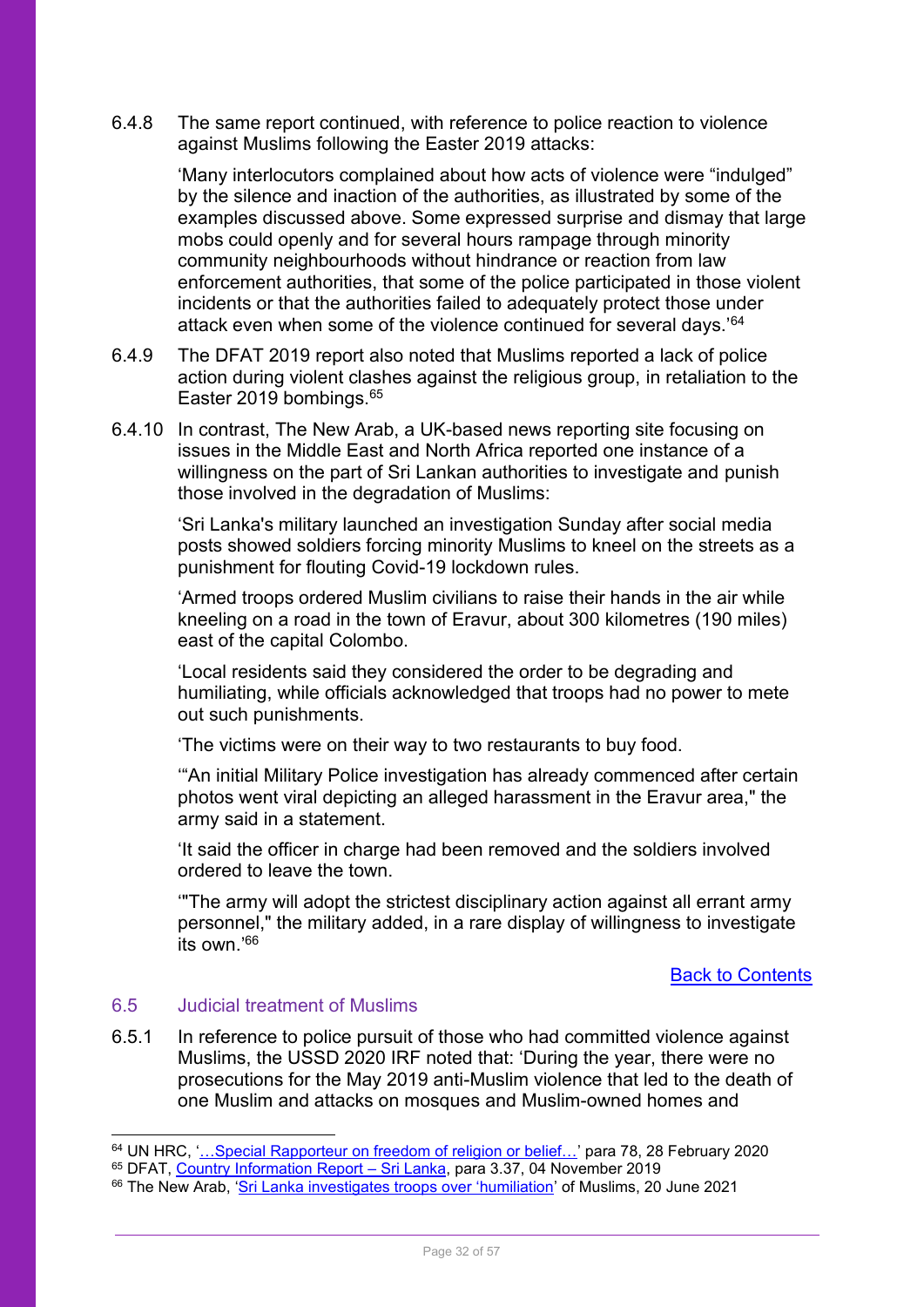businesses. By year's end, the government had not fully compensated owners for property damage they sustained during the violence across North-western Province<sup>'67</sup>

6.5.2 The UN SR report 2021 observed that, of the people (mostly Muslims) arrested in connection to the 2019 Easter bombings, many struggled to receive adequate legal representation:

'…As of July 2019, 1,655 had been granted bail, 423 had been remanded and 211 were in detention. Families of Muslims arrested under the Prevention of Terrorism Act claimed that they had had a hard time securing legal representation in their areas and that they had undergone significant financial hardship to hire lawyers from other areas. Most Muslim lawyers have been reluctant to appear for those arrestees in fear of reprisals. Moreover, the Special Rapporteur received reports that non-Muslim lawyers often refused to defend those detained due to "extraneous considerations". The Human Rights Commission of Sri Lanka, in its communication to the Bar Association of Sri Lanka, expressed concern over the refusal of lawyers to appear in those cases due to such considerations.'<sup>68</sup>

[Back to Contents](#page-3-0)

#### <span id="page-32-0"></span>6.6 COVID-19 pandemic

6.6.1 The USSD 2020 IRF report outlined how the government's response to the COVID-19 pandemic was discriminatory against those of Islamic faith in relation to death and burials:

'In March, the MOH [Ministry of Health] made cremation compulsory for all COVID-19 victims, thereby denying Muslims who died from the virus the Islamic tradition of burying the dead. International media reported that Muslims who had lost relatives due to COVID-19 described a traumatic rush by police and health authorities to cremate the bodies of their loved ones. Many family members said they were not provided a copy of the test results showing that their loved ones had tested positive, and that hospital officials refused their pleas to conduct second tests. Human rights activist Shreen Shahor told The Guardian, "The way (the government) is treating the Muslim community during this pandemic is clear-cut racism. The community is being forced to abandon their own dead in order to protect (others') beliefs and traditions. There is not even a scientific justification for them being denied dignity in death."'<sup>69</sup>

6.6.2 The same report further outlined the government response to repeated calls for the policy to be changed:

'On April 11 [2020], the MOH issued revised guidelines with no further explanation, reiterating that cremation was mandatory for COVID-19 victims of all faiths. In May, the two major Muslim political parties, the SLMC and the ACMC, as well as several civil society activists, filed petitions with the Supreme Court challenging the government's COVID-19 cremation policy. By year's end, the court had not heard the petitions to determine if the cases

- <sup>67</sup> USSD, <u>2020 Report on International Religious Freedom: Sri Lanka,</u> page 9, 12 May 2021
- 68 UN HRC, '...Special Rapporteur on freedom of religion or belief...' para 24, 28 February 2020

<sup>&</sup>lt;sup>69</sup> USSD, <u>2020 Report on International Religious Freedom: Sri Lanka,</u> page 13, 12 May 2021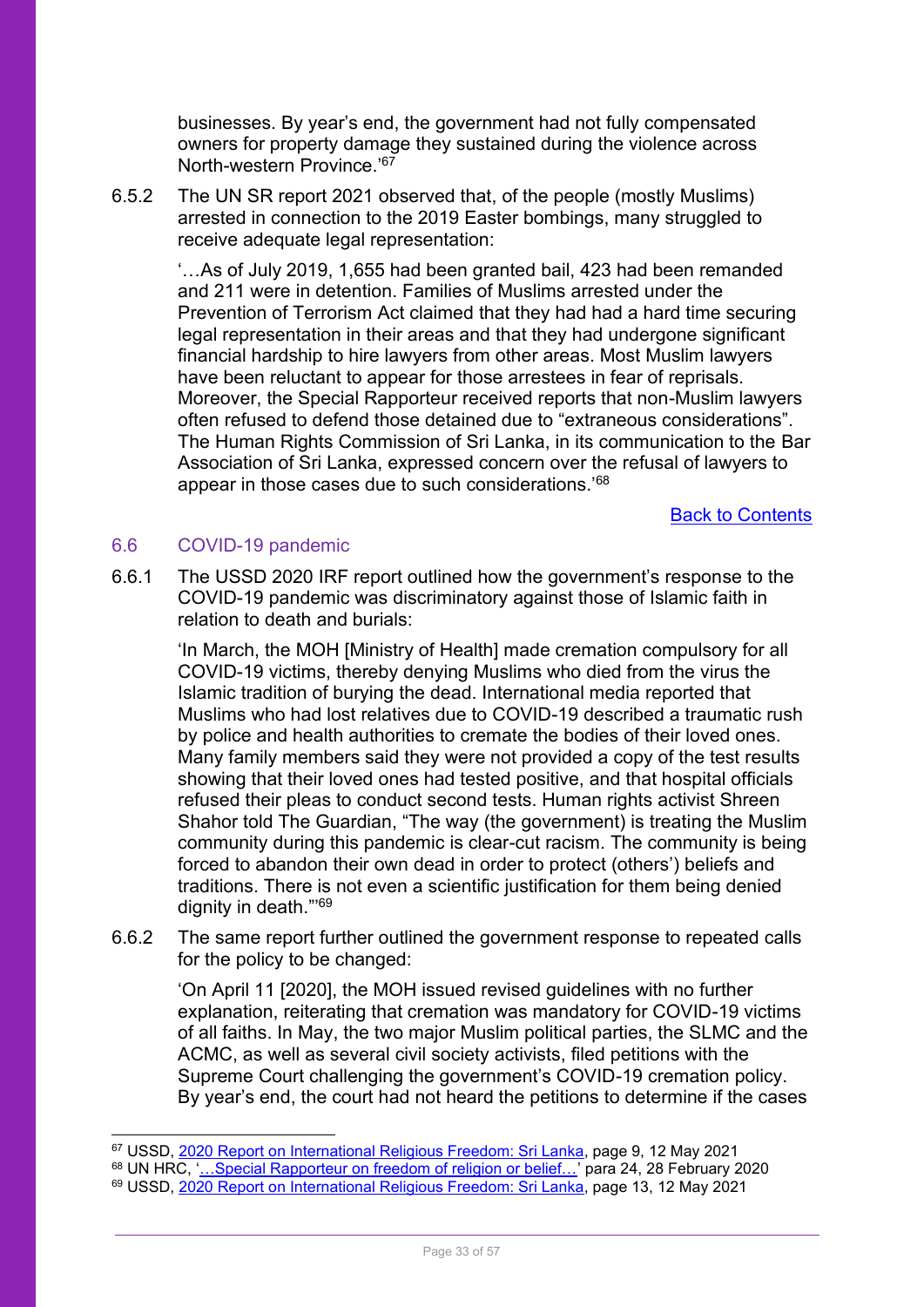had standing to proceed. In a November 4 open letter, the Independent Permanent Human Rights Commission of the Organization of Islamic Cooperation expressed deep concerns about the country's policy of mandatory cremation for COVID-19 victims.'<sup>70</sup>

6.6.3 Following pressure to allow Muslims to bury loved-ones who had died of Covid-19, the BBC reported that, in February 2021, the government reversed the mandatory order to cremate the bodies of those who had died of Covid-19, 11 months after it was put in place<sup>71</sup>.

[Back to Contents](#page-3-0)

## <span id="page-33-0"></span>6.7 State treatment of Hindus

6.7.1 The 2019 DFAT report stated:

'Local sources told DFAT that the Department of Archaeology routinely sided with Buddhist monks claiming Hindu archaeological sites in the north and east as Buddhist sites. DFAT is not aware of any organisations in Sri Lanka that systematically document violations against Hindus and, as such, cannot verify this information.'<sup>72</sup>

6.7.2 See country policy and information note on [Sri Lanka: Tamil separatism](https://assets.publishing.service.gov.uk/government/uploads/system/uploads/attachment_data/file/994246/Sri_Lanka_-_Tamil_separatism_-_CPIN_-_June_2021_-_ext.pdf) and for information on the treatment of Tamils (of whom a majority are of the Hindu faith).

[Back to Contents](#page-3-0)

Section 7 updated: 24 August 2021

## <span id="page-33-1"></span>**7. Societal treatment of religious minorities**

#### <span id="page-33-2"></span>7.1 Overview

- 7.1.1 The USSD 2020 IRF report noted that: 'Because religion, language, and ethnicity are closely linked, it was difficult to categorize most incidents of harassment or discrimination as being solely based on religious identity.<sup>'73</sup>
- 7.1.2 In a report jointly published by the International Centre for Ethnic Studies and the National Christian Evangelical Alliance of Sri Lanka (NCEASL) in 2020 entitled 'Hate Speech in Sri Lanka during the pandemic', the growing prevalence of hate crimes and incidents against religious minorities in Sri Lanka was reported:

'Sri Lanka has seen a significant escalation in ethno-religious tensions over the past 10 years. The number of incidents of hate crimes, including religiously motivated violence, and hate speech against religious minorities have grown, with Muslims and Evangelical Christians being at the receiving end of most of these incidents of violence and hate speech. While religious violence is not new to Sri Lanka, the frequency and intensity of the violence in recent years is a new phenomenon.' 74

7.1.3 The UN SR report 2020 noted that in Sri Lanka:

<sup>70</sup> USSD, [2020 Report on International Religious Freedom: Sri Lanka,](https://www.state.gov/reports/2020-report-on-international-religious-freedom/sri-lanka/) page 13-14, 12 May 2021

<sup>71</sup> BBC, 'Covid-[19: Sri Lanka reverses 'anti](https://www.bbc.co.uk/news/world-asia-56205737)-Muslim' cremation order', 26 February 2021

<sup>&</sup>lt;sup>72</sup> DFAT, [Country Information Report](https://www.dfat.gov.au/sites/default/files/country-information-report-sri-lanka.pdf) – Sri Lanka, para 3.47, 04 November 2019

<sup>73</sup> USSD, [2020 Report on International Religious Freedom: Sri Lanka,](https://www.state.gov/reports/2020-report-on-international-religious-freedom/sri-lanka/) page 15, 12 May 2021

<sup>74</sup> MinorMatters, '[Hate Speech in Sri Lanka during the pandemic](https://www.minormatters.org/storage/app/uploads/public/5fc/76b/014/5fc76b014d43f554793096.pdf)', page 3, 2020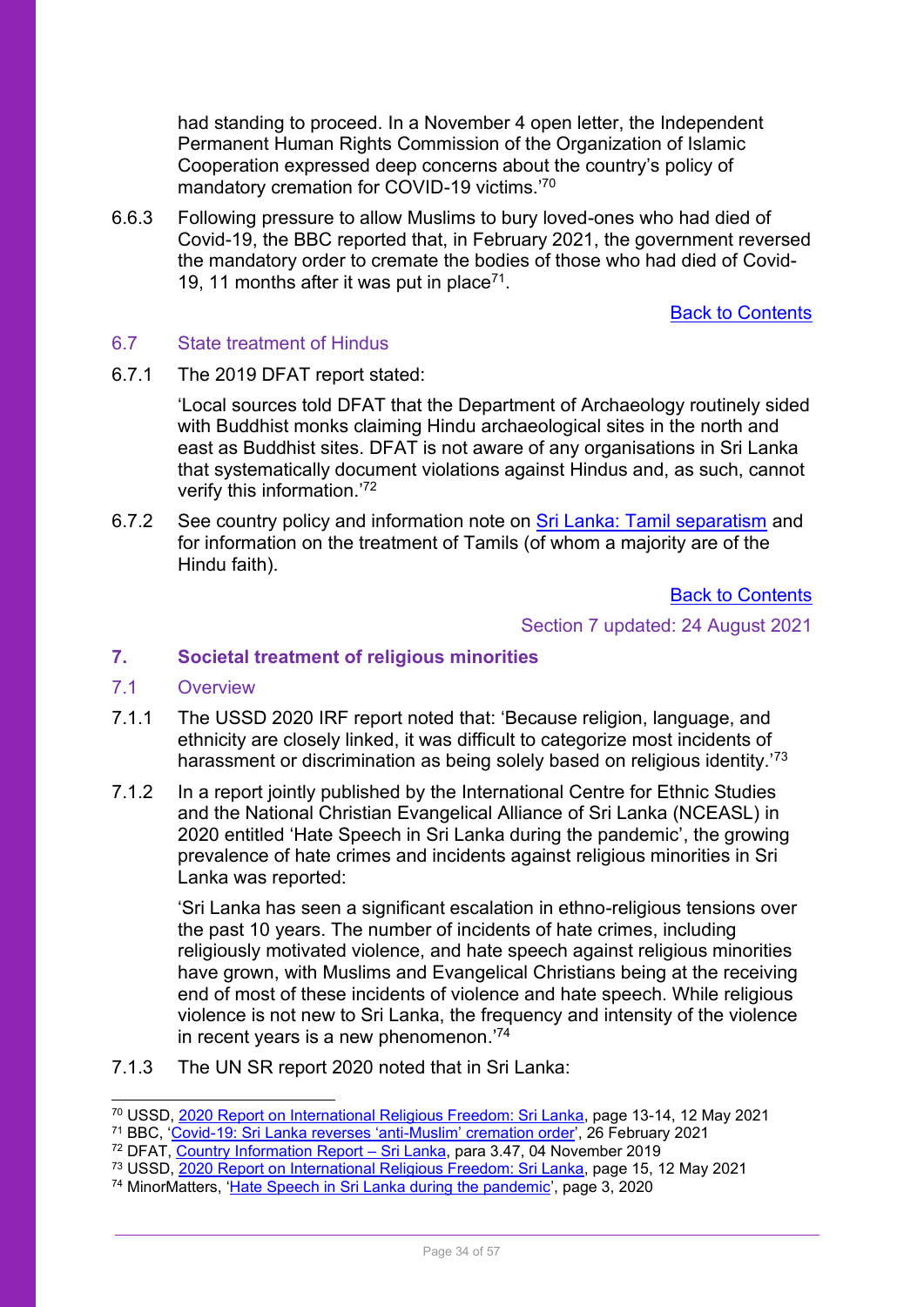'There is a general perception by the victims that perpetrators of hate speech are free to continue their campaigns and cause harm without any legal repercussions. The minority communities are feeling extremely vulnerable with the constant threat of hate speech and hate crimes while they have no recourse for justice. Most of them have lost their faith in the State and law enforcement agencies after multiple traumas from the violence in Aluthgama in 2014, in Gintota in 2017 as well as in Ampara and Digana in 2018. These instances of violence include property damage, grievous injury, and death in the cases of Aluthgama and Digana. These are clear contemporary examples of hate speech and hate violence, politicising the ethnic and religious identities, targeting minority communities, in particular the Muslim community. Despite sufficient evidence available at each incident, even years after the fact, not one perpetrator has been held accountable even though the Government made a few arrests and some victims have been compensated. It is also worth noting that such violence did not exclusively target Muslims; similar violence had been committed also against the Tamils and Christians at various points in time.'<sup>75</sup>

7.1.4 The USSD 2020 IRF report noted that, in order to create religious harmony:

'Civil society organizations continued efforts to strengthen the ability of religious and community leaders to lead peacebuilding activities through district-level interreligious reconciliation committees consisting of religious and civic leaders and laypersons from different faith traditions and ethnicities. The NGO National Peace Council of Sri Lanka created the committees in 2010 following the end of the civil war between the predominantly Buddhist Sinhalese majority and the primarily Hindu and Christian Tamil minority.'<sup>76</sup>

[Back to Contents](#page-3-0)

## <span id="page-34-1"></span><span id="page-34-0"></span>7.2 Social media and online abuse

7.2.1 The USSD 2020 IRF report stated:

'According to civil society groups, social media campaigns targeting religious minorities fueled hatred. According to press reports and civil society, Buddhist nationalist groups such as the BBS continued to promote the supremacy of the ethnic Sinhalese Buddhist majority and denigrated religious and ethnic minorities, especially in social media. These groups said authorities did not act against those inciting hatred against the Muslim and Tamil community.' 77

7.2.2 Over a period of three months (from March to June 2020) the National Christian Evangelical Alliance of Sri Lanka (NCEASL) reviewed a number of online websites to analyse hate speech against religious minorities in Sri Lanka. 103 online posts in a mixture of Sinhalese and Tamil were analysed by the NCEASL. Of the posts, 58% of hate speech in the material they surveyed focused on attacking Muslims, 30% targeted Christians, and less than 5% attacked Tamils or Hinduism<sup>78</sup>. Of the posts examined in Sinhala,

- <sup>76</sup> USSD, <u>2020 Report on International Religious Freedom: Sri Lanka,</u> page 17, 12 May 2021
- <sup>77</sup> USSD, [2020 Report on International Religious Freedom: Sri Lanka,](https://www.state.gov/reports/2020-report-on-international-religious-freedom/sri-lanka/) page 15, 12 May 2021

<sup>&</sup>lt;sup>75</sup> UN HRC, '<u>…Special Rapporteur on freedom of religion or belief…'</u> para 67, 28 August 2020

<sup>78</sup> MinorMatters, '[Hate Speech in Sri Lanka during the pandemic](https://www.minormatters.org/storage/app/uploads/public/5fc/76b/014/5fc76b014d43f554793096.pdf)', page 15-18, 2020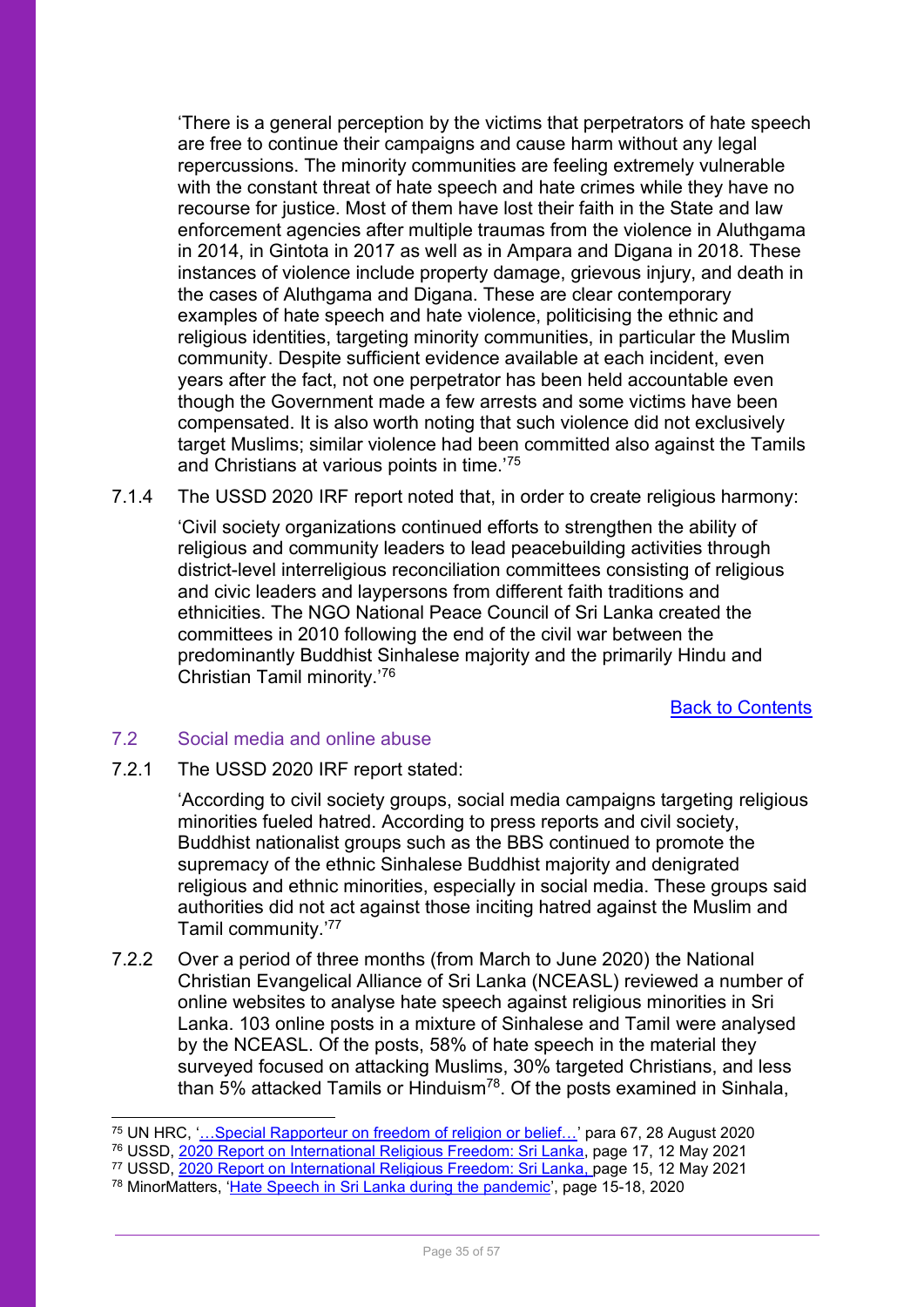79% attacked Muslims or Islam. Of the posts examined in the Tamil language, 46% attacked Christians of Tamil ethnicity and 35% attacked Muslims or Islam<sup>79</sup>. The NCEASL found that 'Religious minorities, particularly Muslims, Christians, Tamils, and Hindus continue to be demonized on social media platforms. Many posts and comments during this three-month period reflected the disinformation, stereotypes and demonization published on social media previously.'80

- 7.2.3 The USSD 2020 IRF report also outlined how social media campaigns exacerbated hatred towards religious minorities: 'Muslim civil society activists described a "vast outpouring" of anti-Muslim hate speech on social media and in parts of the broadcast and print media related to the COVID-19 pandemic.' 81
- 7.2.4 In an article published May 2020 by the Berkley Center for Religion, Peace, and World Affairs, attacks on the Muslim community online and on social media was also explored:

'Ethno-religious divisions are evident on social media and electronic media news reporting, which propagate an anti-Muslim discourse portraying the ethnic minority community as irresponsible in its conduct in the pandemic as well as allegations of organized spreading of the virus. A group of Muslim organizations have urged the Sri Lanka Police to carry out an immediate investigation "on the continued hate mongering against the Muslim community." In their letter to the acting inspector general of police, the organizations refer to social media content that instigates religious hatred and call on the police to take urgent action to control the spread of fake news.' 82

- 7.2.5 In their 2021 World report covering events in 2020, Human Rights Watch (HRW) noted that: 'For several years, Muslims in Sri Lanka have been the target of virulent hate speech in mainstream and social media, which worsened following the 2019 Easter Sunday bombings by Islamist militants that killed over 250 people. During the early months of the Covid-19 pandemic there were calls on social media to boycott Muslim businesses, and false allegations of Muslims spreading Covid-19 deliberately.'<sup>83</sup>
- 7.2.6 The UN SR report 2020 noted the role of online and fake news in incitement of hatred and violence against Christians:

'The role of social media in generating fear through fake news and incitement to violence was noted with serious concern by many interlocutors. Christians have been the target of fake news and online hate speech as well. For instance, in its incident report for 2019, the National Christian Evangelical Alliance of Sri Lanka referred to false rumours and violence in January 2019 against a Christian community in Batticaloa, which had been called for through Facebook.'<sup>84</sup>

<sup>79</sup> MinorMatters, '[Hate Speech in Sri Lanka during the pandemic](https://www.minormatters.org/storage/app/uploads/public/5fc/76b/014/5fc76b014d43f554793096.pdf)', page 15-18, 2020

<sup>80</sup> MinorMatters, '[Hate Speech in Sri Lanka during the pandemic](https://www.minormatters.org/storage/app/uploads/public/5fc/76b/014/5fc76b014d43f554793096.pdf)', page 21, 2020

<sup>81</sup> USSD, [2020 Report on International Religious](https://www.state.gov/reports/2020-report-on-international-religious-freedom/sri-lanka/) Freedom: Sri Lanka, page 15, 12 May 2021

<sup>82</sup> Berkley Centre, '[Implications of Covid-19 on Ethno-Religious Tensions in Sri Lanka](https://berkleycenter.georgetown.edu/posts/implications-of-covid-19-on-ethno-religious-tensions-in-sri-lanka)' 26 May 2020 83 HRW, [World Report 2021,](https://www.hrw.org/world-report/2021/country-chapters/sri-lanka) 13 January 2021

<sup>84</sup> UN HRC, '...Special Rapporteur on freedom of religion or belief...' para 69, 28 February 2020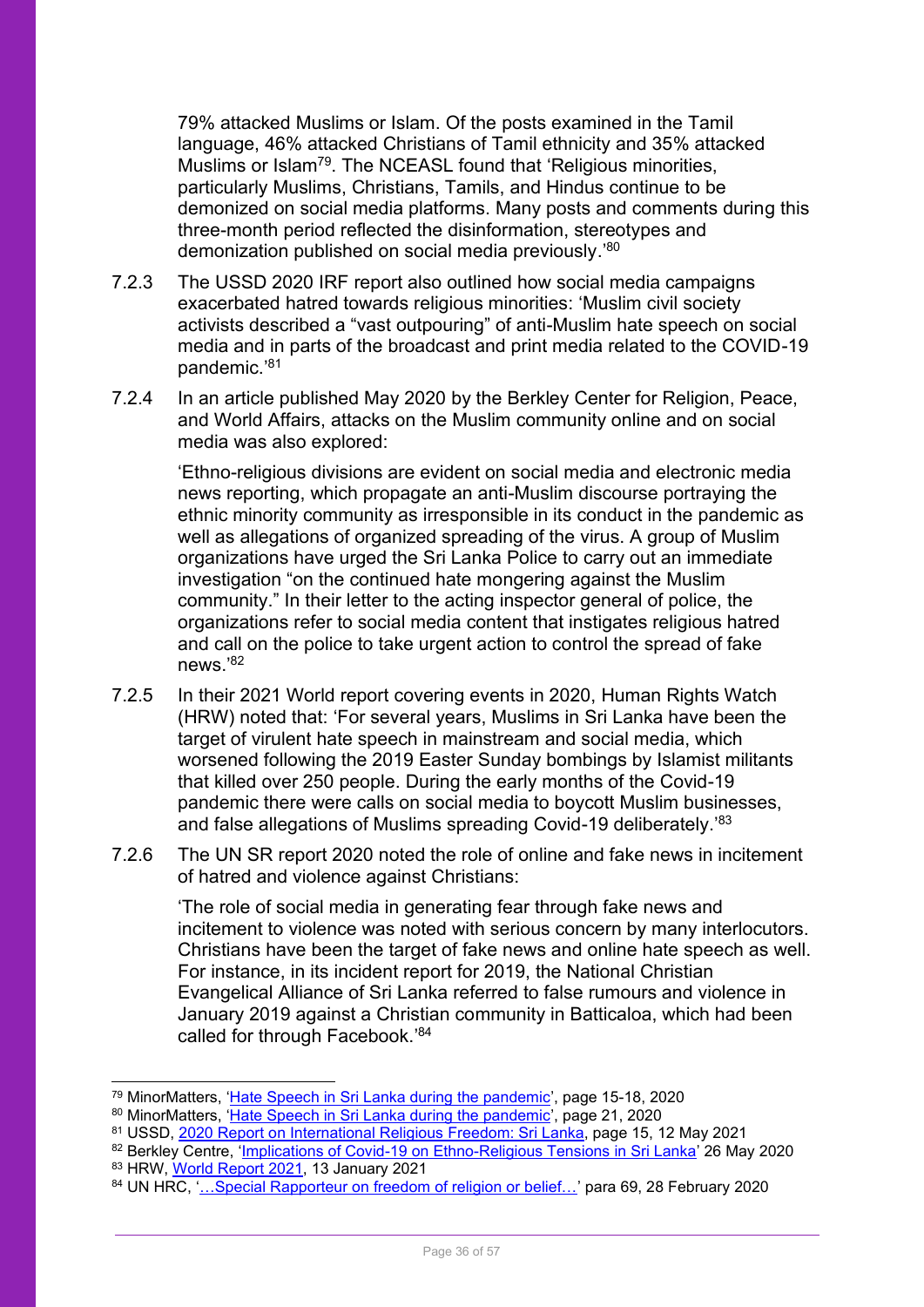## <span id="page-36-1"></span><span id="page-36-0"></span>7.3 Christians

- 7.3.1 With reference to societal treatment of Christians, MRGI noted in March 2018 that: 'Hostility towards Christians, particularly evangelical Christians, has persisted for decades. The various manifestations of this hostility, however, have evolved over time: while there is a notable decrease in violent attacks causing physical injury or property, other instances not involving physical violence – such as harassment, threats, intimidation and discrimination – persist.' 85
- 7.3.2 Christian Solidarity Worldwide (CSW), a human rights organisation reporting on religious minorities in the world noted that in a May 2020 article that the National Christian Evangelical Alliance of Sri Lanka has documented "an estimated 387 attacks or violations targeting Christians" since the "beginning of 2015 to the end of June 2019". The same source further noted that, "The number of incidents reported to them has remained fairly even across the years. These incidents are wide ranging, including acts of physical violence, threats of violence, closure (and attempted closure) of churches, hate campaigns and propaganda, property damage and police indifference".<sup>86</sup>
- 7.3.3 Journalists for Democracy in Sri Lanka (JDS) reported on 17th April 2019 that:

"Christians attending a prayer meeting at a center for the disabled were pelted with stones and burning firecrackers, by an abusive anti-Christian mob, says the Methodist Church in Sri Lanka. This latest attack on non Buddhists had been launched when devotees were celebrating Palm Sunday, a holy day for Christians […] 'This is not the first time,' Bishop Perera said in a video message posted in social media. Alongside scores of Christian institutions, the Koombichchankulam center has also been a target since February [2019]".<sup>87</sup>

- 7.3.4 With specific reference to the experiences of Christians in Sri Lanka, the USSD 2020 IRF report detailed a decrease in societal physical and nonphysical violence towards Christians in 2020 compared with 2019. It stated: 'NCEASL documented 50 cases of attacks on churches, intimidation of and violence against pastors and their congregations, and obstruction of worship services during the year, compared with 94 cases in 2019. Human rights activists attributed the lower number of incidents to pandemic-related lockdowns and prohibitions on public gatherings.<sup>'88</sup>
- 7.3.5 The USSD 2020 IRF report pointed to the following examples of violence against evangelical Christians in 2020:

'In January and February, groups led by Buddhist monks accosted evangelical Christians on their way to church or interrupted church services, demanding they end immediately and threatening worshippers. In three

87 JDS, 'Mobs attack Sri Lanka Methodist center for disabled on Palm Sunday...', 17 April 2019

<sup>85</sup> MRGI, [Sri Lankan Christians information page,](https://minorityrights.org/minorities/christians-4/) March 2018

<sup>86</sup> CSW, '[General Briefing: Sri Lanka](https://www.csw.org.uk/2020/05/01/report/4640/article.htm)', 1 May 2020

<sup>88</sup> USSD, [2020 Report on International Religious Freedom: Sri Lanka,](https://www.state.gov/reports/2020-report-on-international-religious-freedom/sri-lanka/) page 16, 12 May 2021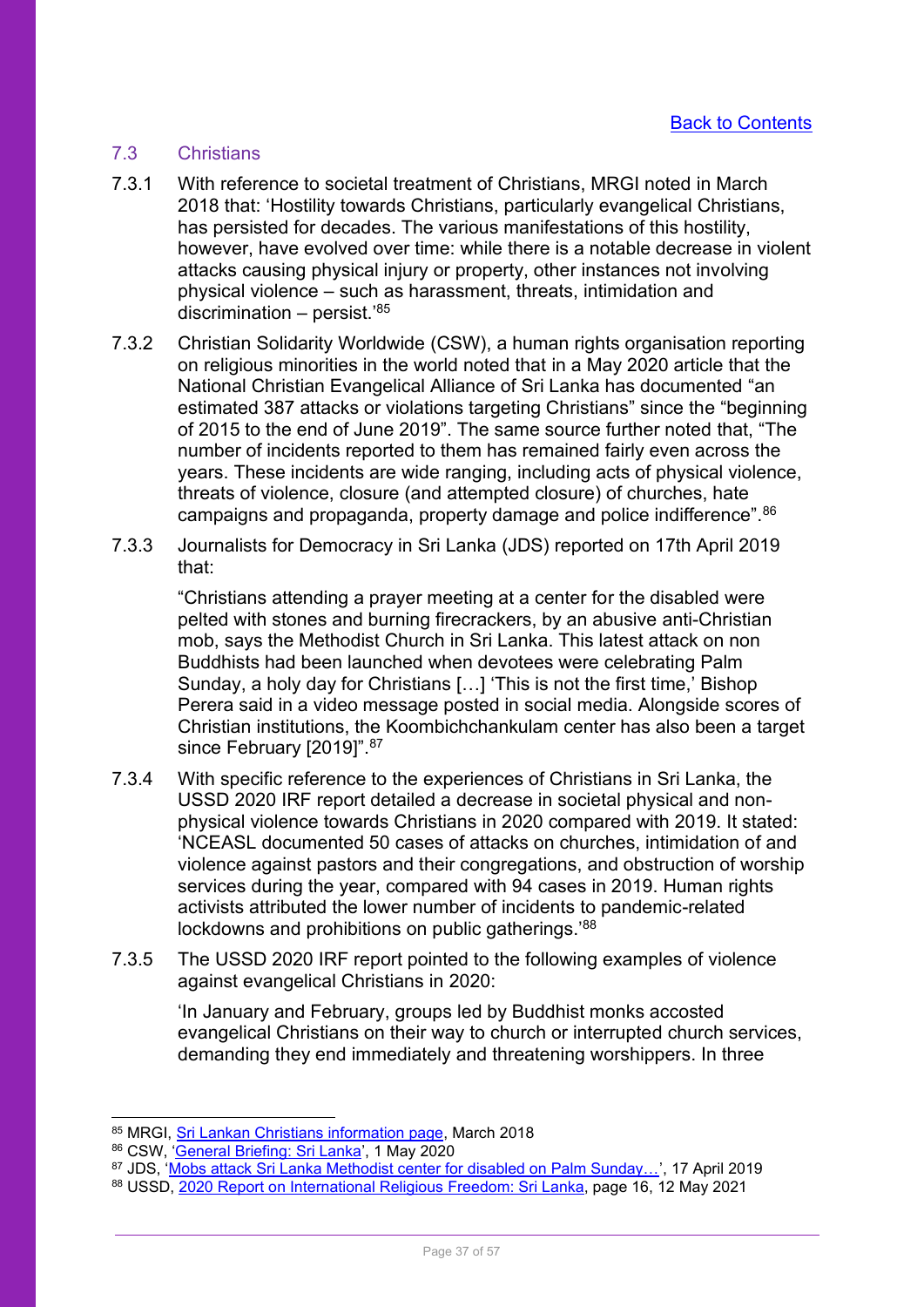instances, the crowd assaulted pastors, their family members, or congregants…'<sup>89</sup>

7.3.6 In considering attacks against Christians between the years of 2015 and 2019, the UN SR report 2020 noted that:

'… received reports from the National Christian Evangelical Alliance of Sri Lanka of about 87 cases of recorded physical attacks at places of worship, in residential areas, or on pastors or members of Evangelical churches between 2015 and 2019... Similarly, Evangelical Christian communities have documented over 11 cases of incitement to hatred and violence against them, and about 300 instances of harassment or discrimination based on their religious identity.'<sup>90</sup>

7.3.7 The DFAT 2019 report noted that:

'Buddhists were the perpetrators of most of the reported incidents, followed by Hindus and, to a lesser extent, Catholics against other Christian denominations. Prior to 2019, there were no reported incidents of violence or visible hostility against Christians perpetrated by Muslims. DFAT is aware of reports of Hindu and Buddhist mobs preventing Christians from burying their dead in public cemeteries in the North Central and Eastern provinces in recent years.'<sup>91</sup>

7.3.8 With specific regard to the experience of Jehovah's Witnesses, the USSD 2020 IRF report stated that:

'Jehovah's Witnesses continued to report incidents of discrimination and abuse. On March 17, Jehovah's Witnesses reported that Angmaduwe Vimala Himi, chief monk of the Weralugahamulla Temple, with a group of followers, approached four female Jehovah's Witnesses. The monk and his followers verbally abused the women and beat them with a cane. They seized religious literature from one of the women and burned it, while issuing threats to all of them against returning, saying they would "face worse." One of the women was hospitalized after the attack. On the same day, the same monk and a group of his followers confronted another group of Jehovah's Witnesses, confiscated their literature, and assaulted them, resulting in the hospitalization of two. Jehovah Witnesses filed complaints in both instances, which remained pending at year's end.'<sup>92</sup>

7.3.9 The UN SR report 2020 concluded that:

<span id="page-37-0"></span>'Non-Roman Catholic Christians continue to be exposed to numerous incidents of violent attack due to a suspicion of "unethical conversion" and limitations on their right to proselytize.<sup>'93</sup>

[Back to Contents](#page-3-0)

92 USSD, [2020 Report on International Religious Freedom: Sri Lanka,](https://www.state.gov/reports/2020-report-on-international-religious-freedom/sri-lanka/) page 16-17, 12 May 2021

<sup>89</sup> USSD, [2020 Report on International Religious Freedom: Sri Lanka,](https://www.state.gov/reports/2020-report-on-international-religious-freedom/sri-lanka/) page 2, 12 May 2021

<sup>90</sup> UN HRC, ['…Special Rapporteur on freedom of religion or belief…'](https://undocs.org/A/HRC/43/48/Add.2) para 80, 28 February 2020

<sup>&</sup>lt;sup>91</sup> DFAT, <u>Country Information Report – Sri Lanka</u>, para 3.43, 04 November 2019

<sup>93</sup> UN HRC, '...Special Rapporteur on freedom of religion or belief...' para 90, 28 February 2020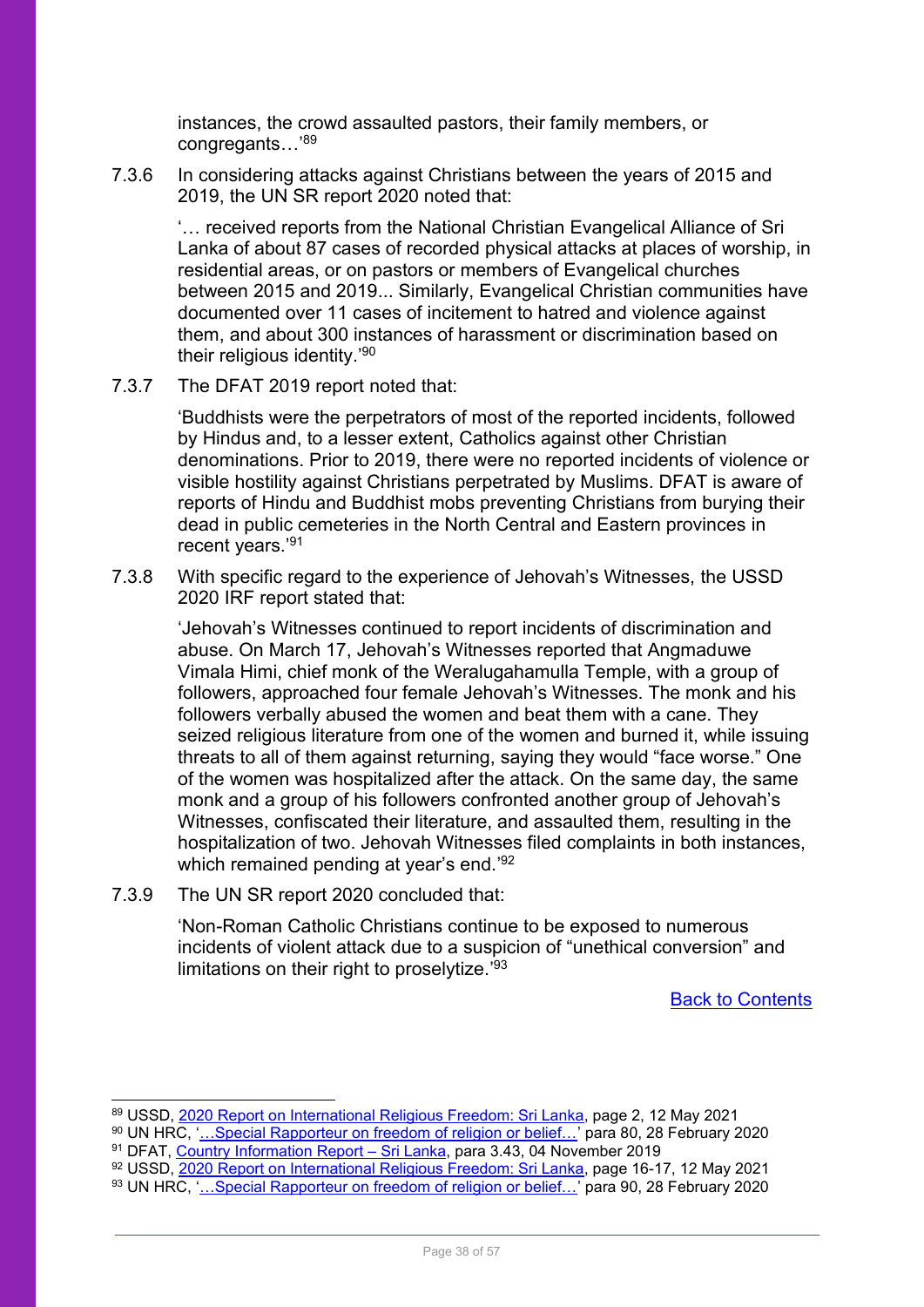## <span id="page-38-0"></span>7.4 Muslims

7.4.1 In his preliminary findings following his visit to Sri Lanka in 2019, the Special Rapporteur summarised the treatment of Muslims in society as follows:

'Often, the Muslim communities… in particular faced a range of harassment and assaults. This ranges from interruption of worship, damage to places of worship, physical assaults on clergy, intimidation, mob violence towards the community or clergy, demands for registration of the… mosque and restricting the use of places of worship, the obstruction of religious rites such as those related to burial ceremonies or access to cemeteries, incitement to violence to the community and many other acts of intolerance. The Muslim communities have faced increased hostility especially after the April [2019] bombings. Prior impunity has strengthened the anti-Muslim groups. Weak and un-coordinated responses to anti-Muslim violence have seen the rise in violence and attacks on individuals and the communities in some parts of the country…'<sup>94</sup>

7.4.2 In considering perceptions towards and treatment of Muslims, MRGI noted in March 2018 that:

'Threats and intimidation aimed at the Muslim community include boycotting Muslim-owned shops and businesses, as well as activism to ban traditionally Muslim-owned trades such as butcher shops. The community also regularly faces discrimination in the practice of their religious beliefs. A notable example was the February 2016 report of Buddhist opposition to the expansion of a madrassa in Bandaragama where, in spite of the madrassa obtaining the necessary approval for the construction, the Divisional Secretary halted the construction in deference to the objections of local Buddhist clergy. Subsequently the police conceded that the construction was legal, but advised the Muslims to abandon the extension, stating that the police would not be able to provide security in the event of an attack. Construction of a minaret at the Jumma Line mosque (also called the Malay Military mosque) in Kandy similarly drew angry demonstrations in June 2016, led by Buddhist clergy who alleged that, once completed, the minaret would stand taller than the sacred Buddhist Temple of the Tooth in Kandy. The mosque is built on land gifted to the Malay Regiment by the British colonial administration in 1820, prior to which Buddhists claim it belonged to the Buddhist temple. Seeking to defuse a very volatile situation and the threat of possible violence, the mosque gave an undertaking to halt construction of the disputed minaret.' 95

7.4.3 The DFAT 2019 report noted that:

'…Muslim shop owners, stallholders, mobile vendors and daily labourers in the Eastern Province have been obstructed from carrying out their daily business, leaflets have been distributed promoting boycotts of Muslim businesses, and some Muslims have been denied access to shops and transport. DFAT has also heard anecdotally that some Muslim men in the north and east have been refused night travel passes, which has prevented them from fishing. On 24 May [2019], Dr. Mohamed Shafi, a Muslim doctor in

<sup>94</sup> OHCHR, '...findings of Country [Visit to Sri Lanka by the Special Rapporteur](https://www.ohchr.org/EN/NewsEvents/Pages/DisplayNews.aspx?NewsID=24918&LangID=E)' 26 August 2019

<sup>95</sup> MRGI, [Sri Lankan Muslims information page,](https://minorityrights.org/minorities/muslims-4/) March 2018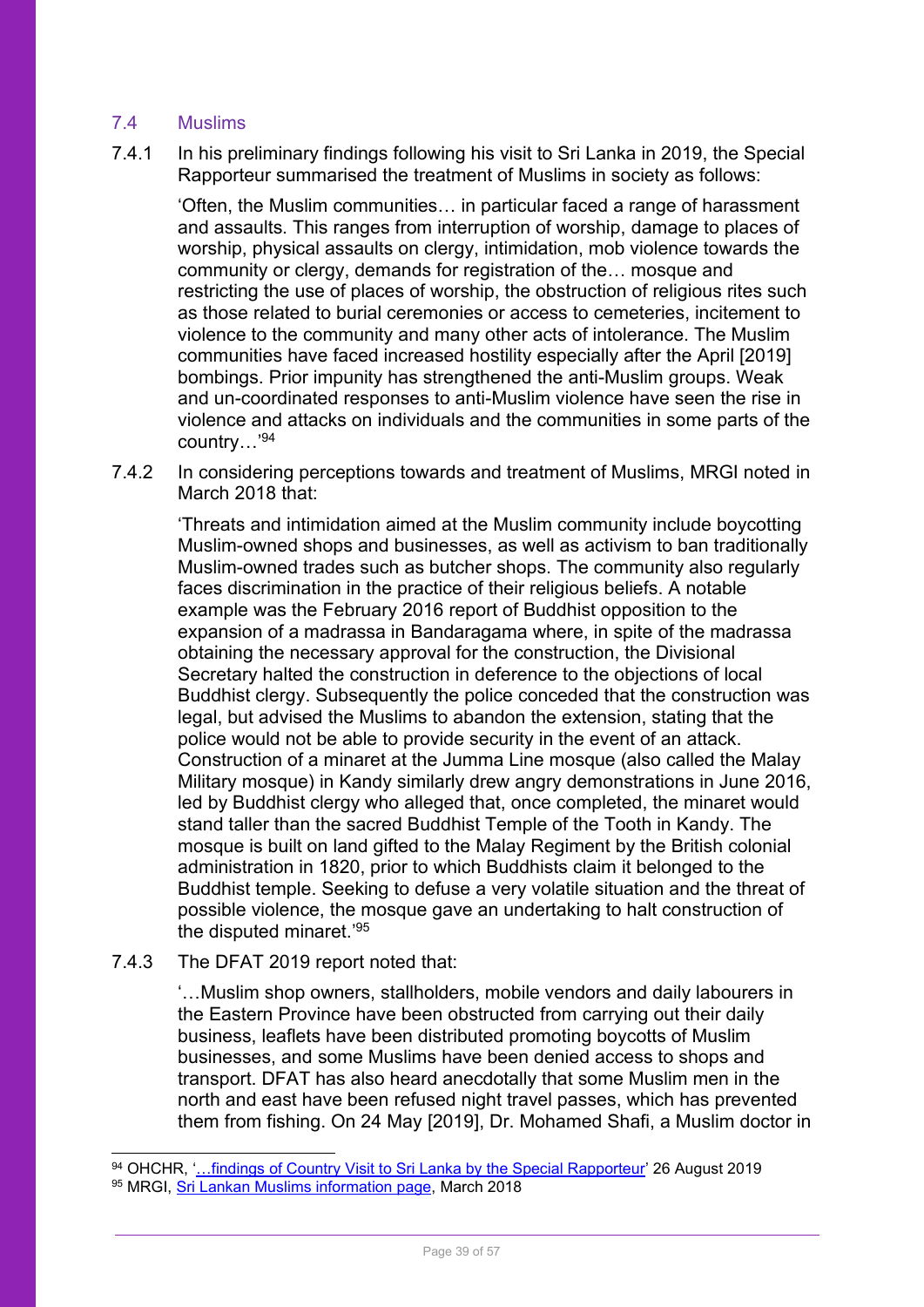Kurunegala (North Western Province), was detained on allegations he sterilised thousands of Sinhalese women without their consent. The arrest followed a front-page story in a nationalist newspaper claiming an unidentified doctor had sterilised 4,000 women after performing caesarian [caesarean] sections. Dr Shafi was released on bail on 25 July after police found no substantial evidence against him.' 96

7.4.4 With specific regard to the experience of the Muslim community in Sri Lanka, the UN SR report 2020 observed that:

'The aftermath of the Easter bombings has seen an intensification of discrimination, hostility and violence against Muslim communities, boycotts of Muslim businesses, vigilante attacks on Muslim women's dress codes and media hate campaigns. Despite the rejection of the extremist ideology of those involved in the attacks by Muslim political, religious and civil society leaders, members of the Muslim community have been subjected to widespread stigmatization and racist attacks. Hatred that appears to ride on conspiracy theories about Muslims and racist stereotypes has raised fears among the Muslim community, who fear for their safety and for their future in the country.'<sup>97</sup>

- 7.4.5 The Special Rapporteur also observed in the same report that, as a result of the 2019 Easter bombings having been perpetrated by Islamic terrorists, 'this has become the pretext for anti-Muslim groups to intensify incitement to hatred and violence against Muslim communities'<sup>98</sup> and also noted that '…Several mosques have also come under scrutiny by local vigilante groups. Sections of the local media, both print and electronic, continued to repeat anti-Muslim narratives, without carrying rebuttals or clarifications from individuals or groups in the targeted community.' 99
- 7.4.6 In contrast, the USSD 2020 report highlighted different experiences of the Sufi Muslim community throughout the year: 'According to representatives of a Sufi Muslim community of approximately 10,000 based in the Eastern Province town of Kathankudy, there were no incidents against them during the year. They said they felt secure, since public attention on Sufi relations with conservative Wahhabi-inspired Sunni Muslims had waned since the Easter Sunday bombing, and government scrutiny of the Wahhabis had increased.'<sup>100</sup>

## [Back to Contents](#page-3-0)

## <span id="page-39-1"></span><span id="page-39-0"></span>7.5 Easter 2019 extremist bombings

7.5.1 On 21 April 2019 (Easter Sunday), suicide bombers from militant group National Thowheed Jamath (NTJ) affiliated with Islamic State killed at least 253 people and injured approximately 500 at churches and hotels across Sri Lanka, in an attack targeting those belonging to the Christian faith $^{101}$ .

<sup>99</sup> UN HRC, ['…Special Rapporteur on freedom of religion or belief…'](https://undocs.org/A/HRC/43/48/Add.2) para 25, 28 February 2020

<sup>&</sup>lt;sup>96</sup> DFAT, <u>Country Information Report – Sri Lanka</u>, para 3.32, 04 November 2019

<sup>97</sup> UN HRC, '...Special Rapporteur on freedom of religion or belief...' para 23, 28 February 2020

<sup>&</sup>lt;sup>98</sup> UN HRC, '<u>…Special Rapporteur on freedom of religion or belief…'</u> para 27, 28 February 2020

<sup>&</sup>lt;sup>100</sup> USSD, [2020 Report on International Religious Freedom: Sri Lanka,](https://www.state.gov/reports/2020-report-on-international-religious-freedom/sri-lanka/) page 17, 12 May 2021

<sup>101</sup> BBC, '[Sri Lanka attacks: What we know about the Easter bombings](https://www.bbc.co.uk/news/world-asia-48010697)', 28 April 2019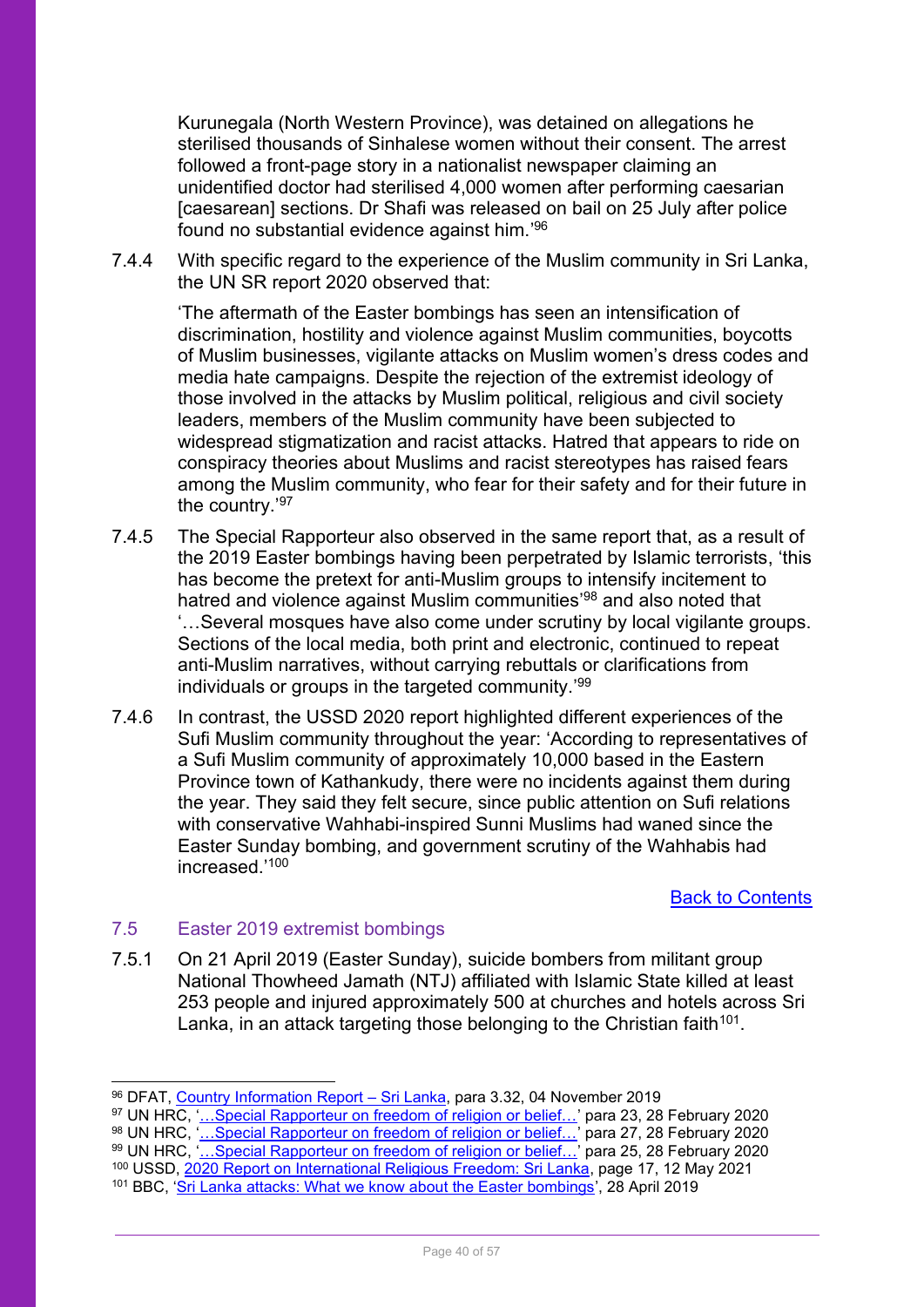#### 7.5.2 The DFAT 2019 report assessed that:

'There are no reliable statistics on attacks on Muslims and Muslim places of worship. Incidents against Muslims have increased since the Easter Sunday terrorist attacks. Sinhala Buddhist nationalist groups have engaged in a sustained campaign of hate speech against Muslims in recent years, which remains ongoing. Following the Easter attacks, Muslims have been the subject of discrimination and vilification, and some non-Muslims hold the Muslim community collectively responsible for the events of 21 April 2019. With the exception of the anti-Muslim violence of March 2018 and May 2019, attacks on the Muslim community have been of a low-level nature.<sup>'102</sup>

7.5.3 The DFAT 2019 report highlighted the State response including the extreme measures and special powers invoked in response to the bombings, which lapsed on 22 August 2019: 'Countrywide Emergency Regulations were introduced on 22 April 2019, in response to suicide and other bombings perpetrated by local Islamic extremists. The Emergency Regulations gave the military police powers, including the ability to arrest suspects without a warrant, impose roadblocks and curfews, and limit public gatherings (see Security Situation, Muslims and Christians). They lapsed on 22 August 2019…' 103

7.5.4 The DFAT 2019 report also noted that Muslims have faced reprisal attacks as a result of the extremist bombings:

'The Muslim community has been the subject of reprisal attacks, including physical assault and property damage, since 21 April 2019. Known reprisals have occurred in the Western (Negombo, Gampaha, Kalutara), North Western (Puttalam, Chilaw, Kurunegala) and Northern (Mannar) provinces. In the most serious incident, on 12-13 May, scores of Muslim-owned businesses, mosques, houses and vehicles were targeted by Sinhalese mobs in several towns and cities across North Western Province, including Chilaw, Puttalam and Kurunegala. Many properties were torched and destroyed or badly damaged (450 in Kurunegala District alone, according to local contacts). One Muslim businessman was killed. The government declared a countrywide curfew and blocked social media in response to the unrest, to prevent the circulation of videos and posts inciting violence against Muslims. More than 100 people were arrested in connection with the violence, including high-profile Sinhalese Buddhist nationalist Amith Weerasinghe. The HRCSL expressed concern that the authorities did not do enough to stop the attacks…

'The events of 12-13 May 2019 were the most serious case of anti-Muslim violence since 6 March 2018, when the government declared a 10-day countrywide State of Emergency and temporarily blocked instant messaging applications and social media platforms in response to clashes between members of the Sinhalese Buddhist and Muslim communities in Kandy (Central Province). The unrest was triggered by reports of a Sinhalese man being assaulted by a group of Muslims following a traffic accident (the Sinhalese man later died of his injuries). Despite the deployment of high

<sup>102</sup> DFAT, [Country Information Report](https://www.dfat.gov.au/sites/default/files/country-information-report-sri-lanka.pdf) - Sri Lanka, para 3.40, 04 November 2019

<sup>&</sup>lt;sup>103</sup> DFAT, [Country Information Report](https://www.dfat.gov.au/sites/default/files/country-information-report-sri-lanka.pdf) – Sri Lanka, para 5.5, 04 November 2019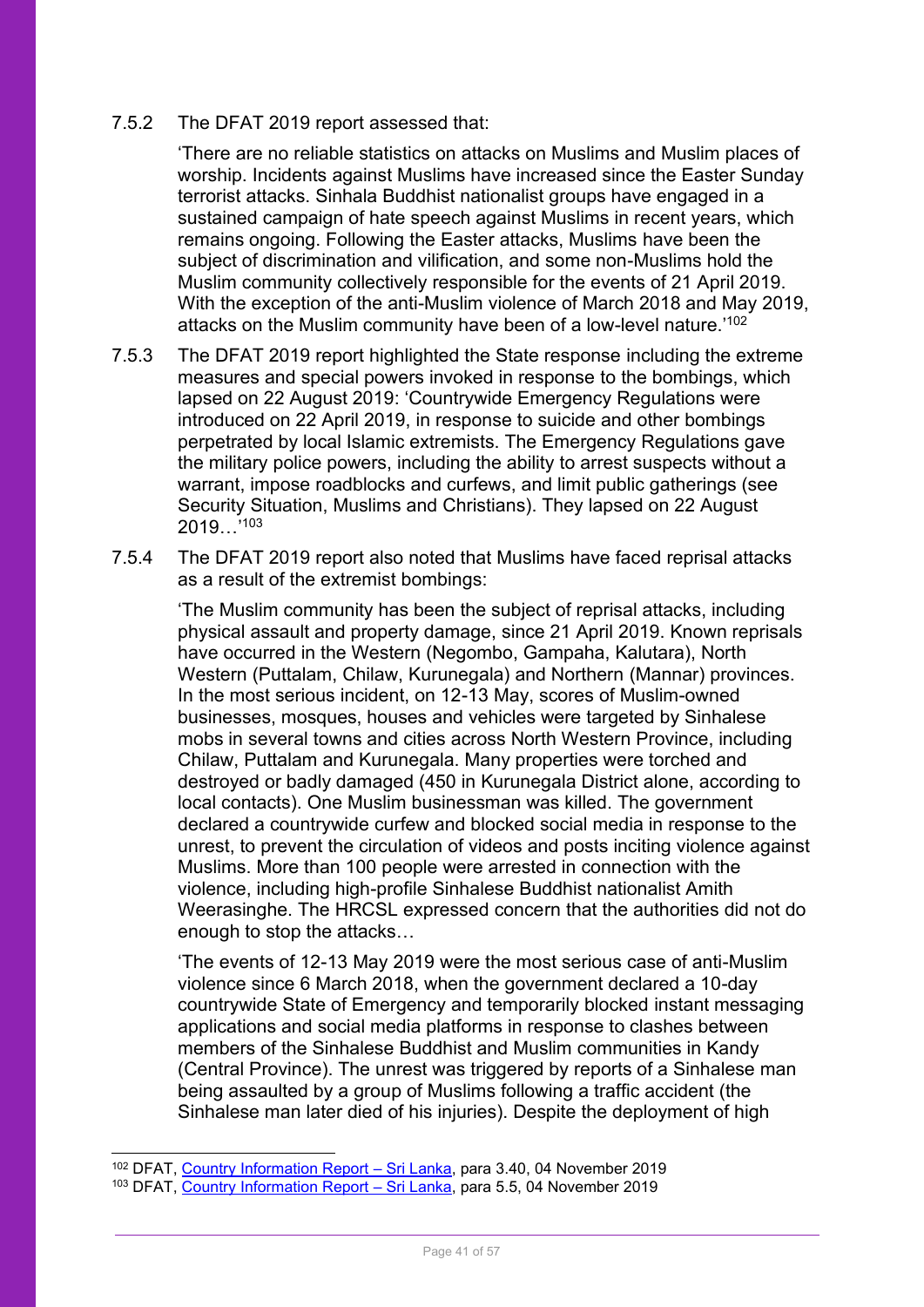numbers of military and police and extended curfews, violence continued in several towns around Kandy until 7 March 2018, and four people (two Muslims and two Sinhalese) were killed and dozens injured. A total of 280 people were arrested in relation to the violence, including Amith Weerasinghe (Weerasinghe was released on bail on 1 November 2018).'<sup>104</sup>

7.5.5 The UN SR report 2020 noted that there was: '…a serious deficit of trust and an increase in tensions among ethno-religious communities, particularly following the Easter bombings and the subsequent mob violence targeting Muslim communities.'<sup>105</sup>

[Back to Contents](#page-3-0)

#### <span id="page-41-2"></span><span id="page-41-0"></span>7.6 Hindus

7.6.1 In reference to the treatment of Tamils (a majority of whom are Hindu) MRGI noted in March 2018 that:

'…While land rights and access to justice are central elements in the country's efforts at reconciliation, Tamil culture and freedom of expression have been marginalized, particularly after decades of repressive policies by the Sri Lankan government that saw religious practices prohibited and heritage destroyed. These problems persist to this day, with continuing militarization, displacement and Sinhalization in minority areas, reflected in the construction of Buddhist shrines and victory monuments that affirm Sinhalese control.

'Rights violations include the taking over of land for Buddhist religious sites, the emergence of Buddhist symbols and places of worship in minority areas – in some cases where no Buddhists resided – and the denial of Tamils access to Hindu places of worship and cultural sites.' 106

7.6.2 See country policy and information note on [Sri Lanka: Tamil separatism](https://assets.publishing.service.gov.uk/government/uploads/system/uploads/attachment_data/file/994246/Sri_Lanka_-_Tamil_separatism_-_CPIN_-_June_2021_-_ext.pdf) of June 2021 and [The Report of a Home Office fact-finding Mission to Sri](https://assets.publishing.service.gov.uk/government/uploads/system/uploads/attachment_data/file/859277/Sri_Lanka_FFM_report_2020.pdf)  [Lanka](https://assets.publishing.service.gov.uk/government/uploads/system/uploads/attachment_data/file/859277/Sri_Lanka_FFM_report_2020.pdf) of January 2020 for further information on the treatment of Tamils (of whom a majority are of the Hindu faith).

> [Back to Contents](#page-3-0) Section 8 updated: 24 August 2021

#### <span id="page-41-1"></span>**8. Interfaith marriages**

8.1.1 The DFAT 2019 report noted that:

'There are no official data on the incidence of interfaith/interreligious marriage in Sri Lanka. Anecdotal evidence suggests that, while it occurs, particularly in urban areas, interfaith/interreligious marriage is not common overall. Sri Lankans are encouraged to marry from within their own religious community. While it is common for families to disapprove of interfaith/interreligious marriages, this does not generally manifest itself in physical harm to mixed couples or their children. Sources told DFAT that interfaith/interreligious marriage was more likely in the southern parts of the

<sup>&</sup>lt;sup>104</sup> DFAT, <u>Country Information Report – Sri Lanka</u>, para 3.35, 3.37, 04 November 2019

<sup>105</sup> UN HRC, '...Special Rapporteur on freedom of religion or belief...' para 21, 28 February 2020 <sup>106</sup> MRGI, [Sri Lankan Tamils information page,](https://minorityrights.org/minorities/tamils/) March 2018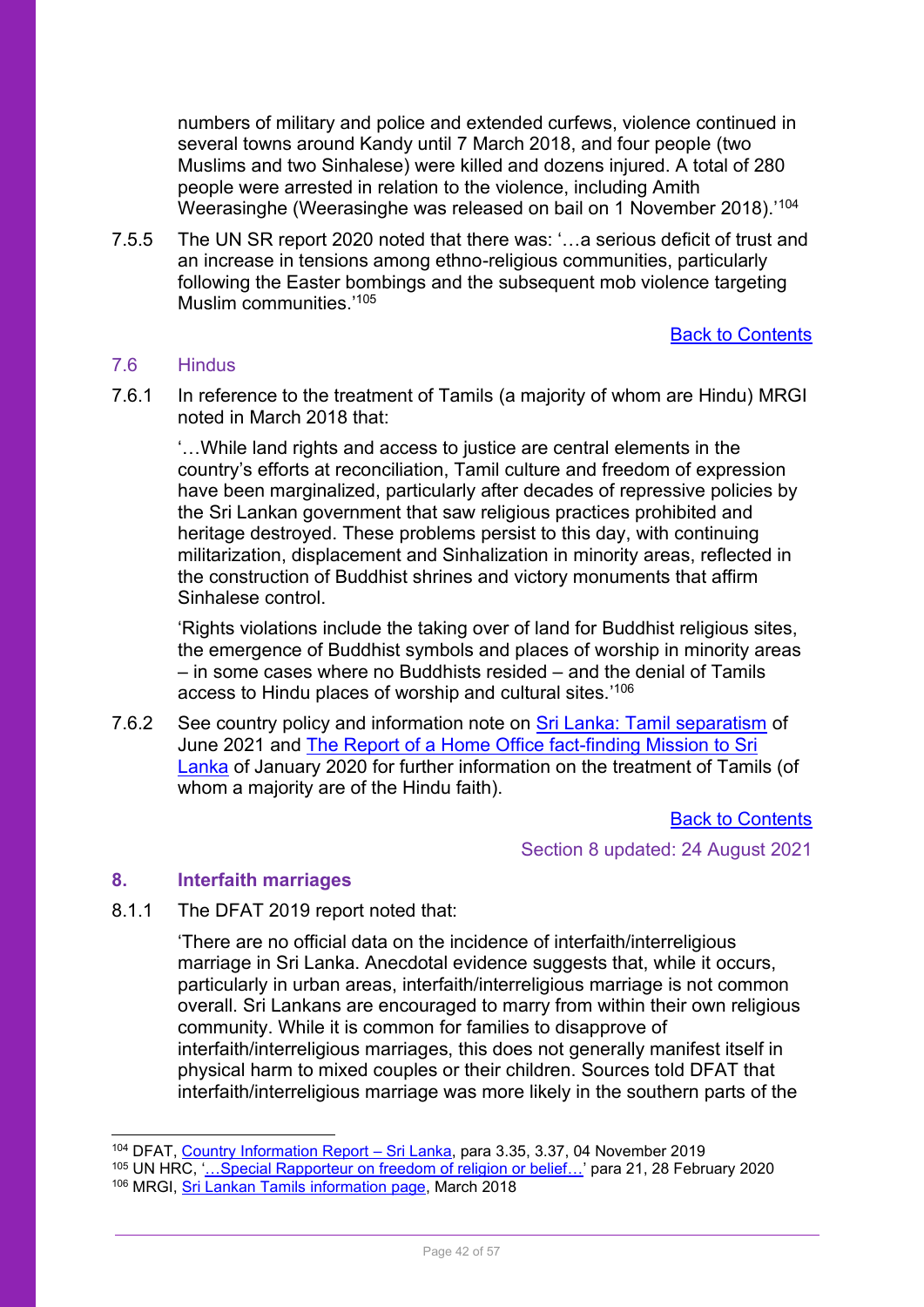country (including Colombo) than in the north and east. State – rather than religious – law governs most mixed marriages.'

'Marriage between Christians and Hindus is more common than any other kind of interfaith marriage in Sri Lanka. Sinhalese Buddhists sometimes marry Christians. Sri Lankan Muslims are more likely to marry Christians than members of other faiths. A non-Muslim wishing to marry a Muslim must convert to Islam and raise any children as Muslim. DFAT is aware of reports that such conversions are sometimes symbolic. The BBS [Bodu Bala Sena] has in the past raised concerns over marriages of Buddhist women to Muslim men, couched in terms of Muslim expansionism within Sri Lanka. Within the Muslim community, social stigmas attach to those who marry outside the faith…'<sup>107</sup>

> [Back to Contents](#page-3-0) Section 9 updated: 24 August 2021

#### <span id="page-42-0"></span>**9. Buddhist nationalism**

#### 9.1.1 The UN SR report 2020 noted that:

'The Special Rapporteur has…observed the tendency of some Buddhist religious leaders to instigate hatred and division among the population in Sri Lanka by invoking nationalist sentiments among people by politicizing ethnic and religious identity. Similarly, political parties have used ethno-nationalistic rhetoric in Sri Lanka, using the popularity of the "Sinha Le" as a powerful tool to mobilize the public…

'In 2012, Bodu Bala Sena, a Sinhalese Buddhist organization was created. It became influential within a short time and received much media attention. It claimed to have been created to protect the Sinhalese and Buddhism and to draw attention to the threats allegedly faced by the Sinhalese race in the face of globalization, flagging that they might become a "global minority". The organization alleged that there was a growing international Islamic presence in the country and that the Muslim population's expansion posed a threat to the Sinhalese community's status as the country's majority. It also instilled fear among the Sinhalese population by referring to the possible domination by some 60 million Tamils in southern India. Bodu Bala Sena managed to heighten the polarization of the communities through identity politics…

'Moreover, Bodu Bala Sena launched a vigorous anti-Muslim campaign and spread inaccurate information to incite hatred against Muslims. For example, at a public meeting in Kandy on 17 March 2013, a spokesperson for the organization stated that the Qur'an ordered Muslims to spit three times on meals offered to non-Muslims. While on 12 April 2014, the General Secretary of Bodu Bala Sena falsely attributed to the Qur'an the concept that "Thaqiya" allowed Muslims to defraud people of other faiths and acquire properties and wealth of non-Muslims by cheating them.'<sup>108</sup>

<sup>&</sup>lt;sup>107</sup> DFAT, [Country Information Report](https://www.dfat.gov.au/sites/default/files/country-information-report-sri-lanka.pdf) - Sri Lanka, para 3.48-3.49, 04 November 2019 <sup>108</sup> UN HRC, ['…Special Rapporteur on freedom of religion or belief…'](https://undocs.org/A/HRC/43/48/Add.2) para 63-64, 28 February 2020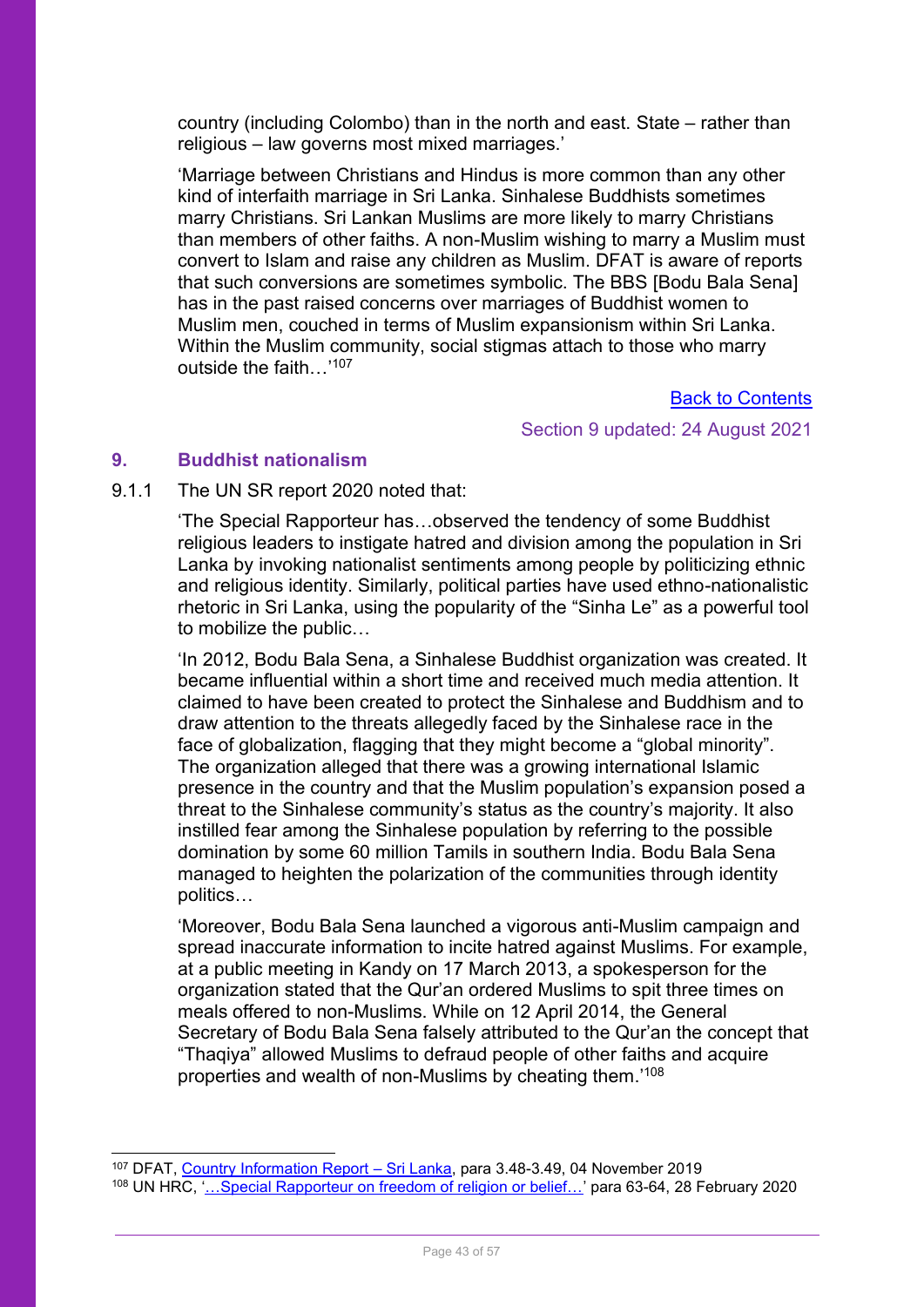9.1.2 With specific reference to Buddhist Nationalists' targeting of Christians, the MRGI noted in March 2018 [prior to the Easter 2019 bombings] that:

'The historical perception of Christianity as a tool of Western colonialism, perpetuated by ardent Buddhist nationalists in the years following independence, has led to Christians – particularly evangelical denominations – being viewed by many as a suspicious "other" and a threat to Buddhism and Sinhala culture. Propaganda-driven attacks on religious minorities gained momentum in the 1980s, targeting Protestant Christians.

'These incidents intensified with the emergence of Buddhist nationalist movements such as the SUCCESS (Society for Upliftment and Conservation of Cultural, Educational and Social Standards) movement, formed by prominent Buddhist clergy and laity in the 1990s, and the Jathika Hela Urumaya (JHU) in December 2003. Buddhist nationalists used accusations of proselytization to stoke animosity towards evangelical Christians. The JHU subsequently positioned itself as a political party, championing the establishment of a Buddhist nation and the introduction of laws prohibiting religious conversion, inciting further intolerance against the country's Christian community. That year also marked a significant increase in violent attacks against Christians, with 2004 recording the highest number of attacks to date. During the past 20 years, there have been over 900 documented incidents against Christians, including targeted killings of Christian clergy, physical violence and extensive destruction of places of worship and property.' 109

9.1.3 With specific reference to Buddhist Nationalists' treatment of Muslims, MRGI noted in March 2018 that:

'…While the end of the conflict enabled some displaced Muslim communities to return to their homes, Buddhist nationalists have become increasingly active in their dissemination of anti-Muslim propaganda through a range of public platforms, including social media. This wave of Buddhist nationalism was impelled by groups such as the Bodu Bala Sena (BBS), Sinhala Ravaya, Ravana Balaya and others. Sporadic acts of violence and discrimination targeting Islamic places of worship have been recorded from 2009 onwards by various sources, the most notable being the 2012 attack on the Masjidul Kairiya mosque in Dambulla by a large mob which claimed that it had been illegally constructed on sacred Buddhist land. Following the violence, the then Prime Minister and Minister of Religious Affairs D.M. Jayaratne ordered the 50-year-old mosque to be relocated.

'However, the worst incidents of violence targeting the Muslim community in recent years were the mob attack on the Masjid Deenul Islam mosque in Grandpass in 2013 and rioting centred around Aluthgama in 2014 – widely attributed to BBS instigation, through inflammatory anti-Muslim rhetoric uttered at a public rally just before violence erupted. The violence in Aluthgama left four dead, many injured and displaced, and significant property damage.'<sup>110</sup>

9.1.4 MRGI also noted in March 2018 that:

<sup>109</sup> MRGI, [Sri Lankan Christians information page,](https://minorityrights.org/minorities/christians-4/) March 2018

<sup>110</sup> MRGI, [Sri Lankan Muslims information page,](https://minorityrights.org/minorities/muslims-4/) March 2018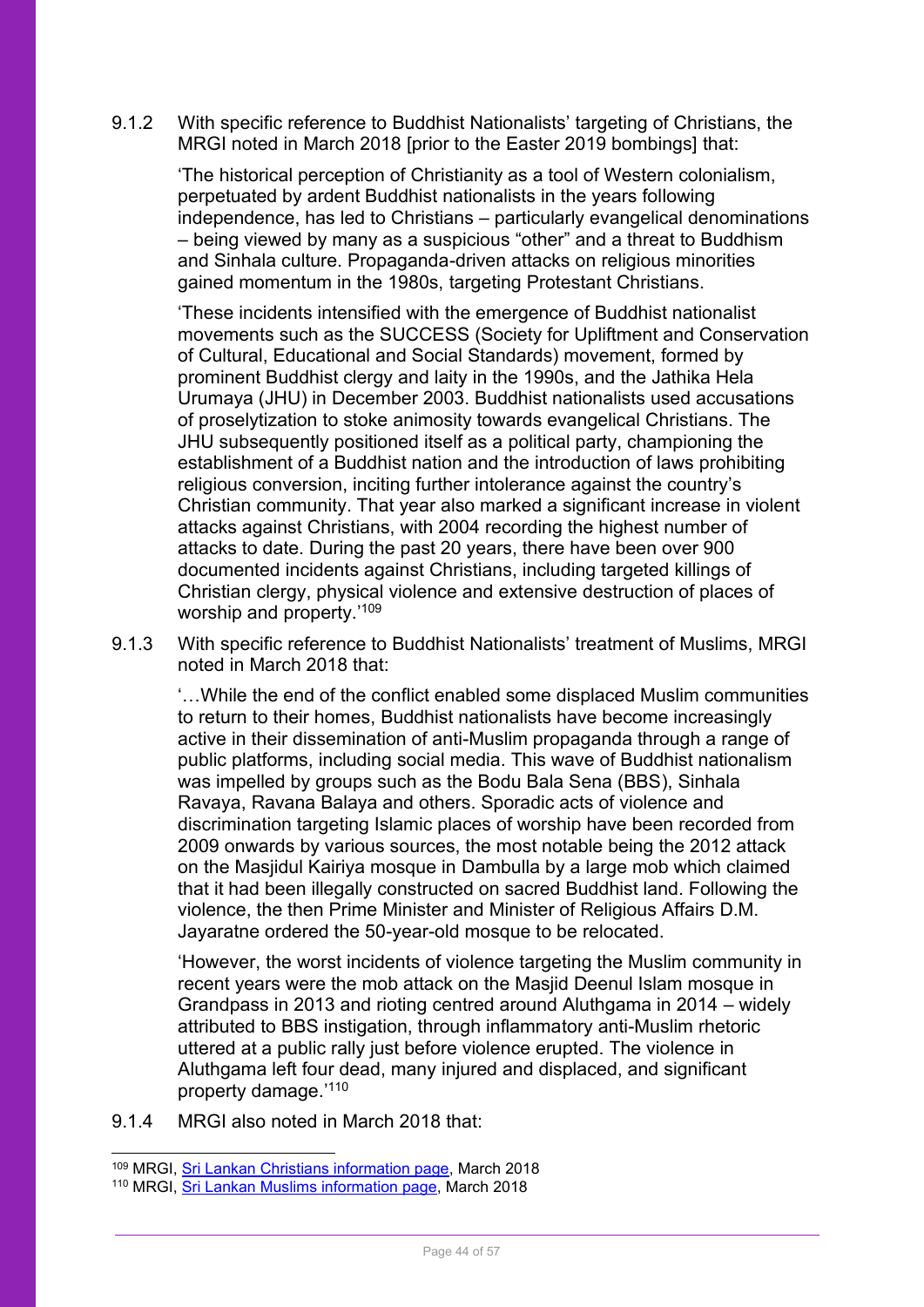'Religious hate campaigns have subsequently extended to the Muslim community, a key target of ethno-nationalist violence since the end of the conflict. In 2013, for example, Buddhist nationalists launched campaigns to ban halal products and face coverings such as the hijab. Muslim women faced harassment for their dress where in some instances veils were pulled from individuals. The anti-Muslim riots in Aluthgama in June 2014, as well as violent attacks on Christian churches, including a church in Kottawa in March 2013 and two churches in Hikkaduwa in January 2014, were marked by the visible leadership of Buddhist clergy aligned with various newly formed Buddhist nationalist groups. Notable is the Bodu Bala Sena (BBS), founded in 2012, which later formed a political wing (Bodu Bala Peramuna) and contested the 2015 parliamentary elections. Sinhala Ravaya and Ravana Balaya are other prominent groups active during this period.

'Anti-minority campaigns by these groups have included vicious propaganda, protest rallies and demonstrations, violent attacks on places of Muslim and Christian worship as well as the economic boycott of Muslim-owned businesses and halal products. These groups have operated with impunity, often in the presence of law enforcement officers.'<sup>111</sup>

#### 9.1.5 MRGI continued:

'Fear-mongering is employed frequently by nationalist groups including hate speech against Muslims constructed around warnings of Islamic terrorism, Islamic State of Iraq and Al-Sham (ISIS) and the threat of Muslim dominance and expansion. Thirty per cent of incidents of hate speech address the spread of Islam and Islamic religious practices – for example, the BBS in December 2015 called for the banning of the Qur'an in Sri Lanka for the sake of national unity. Other broader issues underlying hate speech are objections to the Muslim presence and influence on Sri Lankan society, politics and culture, calls for economic embargos and conflict over land rights (as demonstrated in the resettlement of Muslims in Wilpattu and the issue of 'traditional' ownership of land, particularly near Buddhist sacred sites such as Kuragala).'<sup>112</sup>

## 9.1.6 The UN SR report 2020 noted that:

'In 2015, the "Sinha Le" campaign started with a poster campaign that carried an image of the lion taken from the national flag along with the words Sinha (lion) in yellow and Le (blood) in red. This was a reinterpretation of the national flag by removing the two coloured strips – saffron and green – representing the Tamil and Muslim communities. It became apparent that the campaign was designed to provoke ethnic tensions, notably targeting Muslims and minority communities. These posters and stickers appeared in social media, public spaces and on three wheelers and other private vehicles. On 2 January 2016, the words Sinha Le were sprayed across several gates and walls of Muslim-owned houses in Nugegoda. A few days later, Sinhale Jathika Balamuluwa announced its formation at a media briefing to "safeguard the identity of the Sinhala people and to regenerate the supremacy and pride of the Sinhala people". Some observers noted that

<sup>111</sup> MRGI, [Sri Lankan Muslims information page,](https://minorityrights.org/minorities/muslims-4/) March 2018

<sup>112</sup> MRGI, [Sri Lankan Muslims information page,](https://minorityrights.org/minorities/muslims-4/) March 2018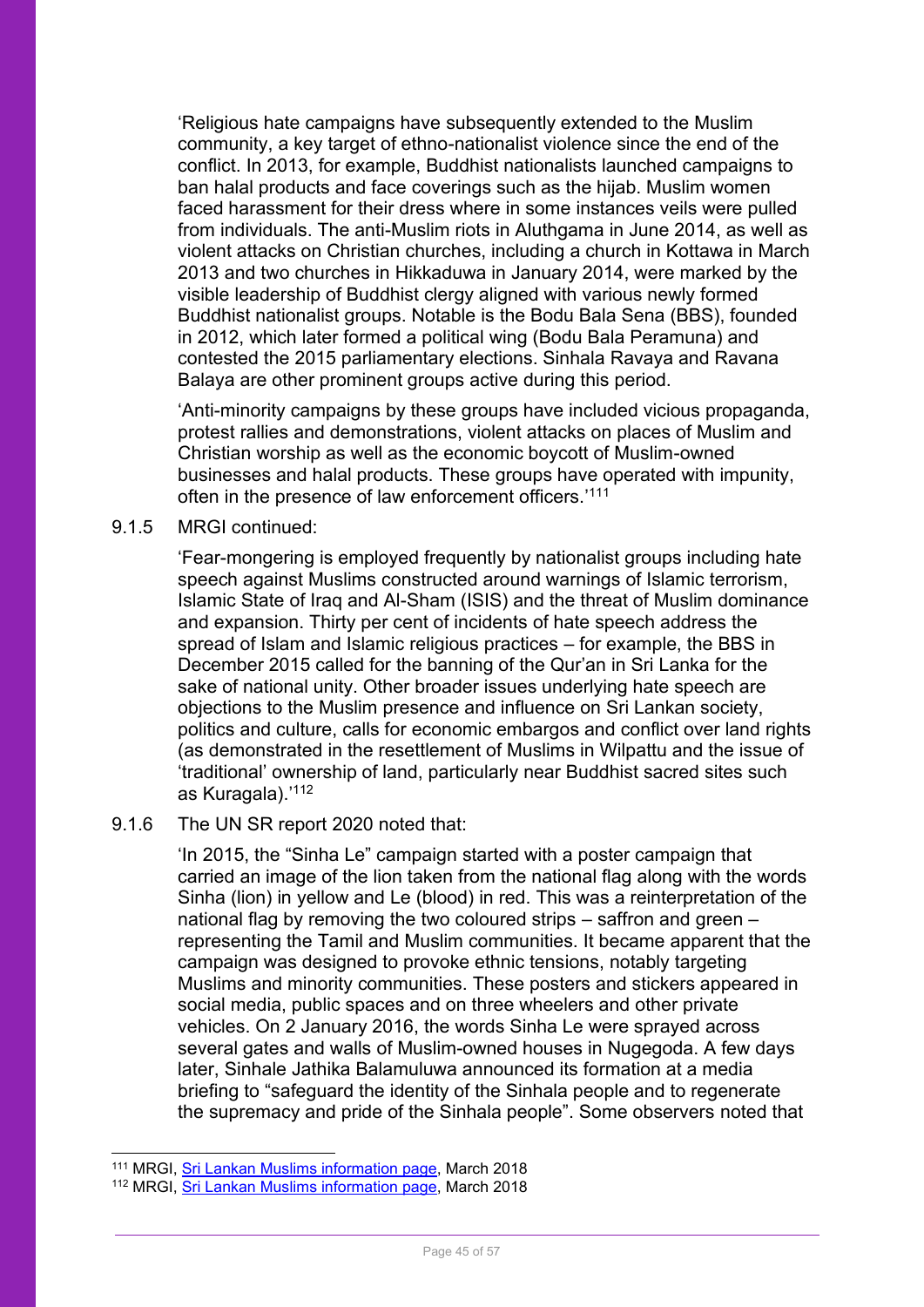the "Sinha Le" campaign and a few other extremist groups, such as Mahasen Balakaya, the Nawa Sinhale National Organization and Sinhala Ravaya, were closely aligned with what was being promoted on similar pages and websites of Bodu Bala Sena groups.' 113

- 9.1.7 The USSD 2020 IRF report noted that: 'Buddhist nationalist groups such as Bodu Bala Sena (BBS) continued to use social media to promote what it called the supremacy of the ethnic Sinhalese Buddhist majority and vilify religious and ethnic minorities.' 114
- 9.1.8 The same report also outlined that: 'On October 21, the Colombo High Court granted bail to BBS general secretary Galagoda Aththe Gnanasara Thero, who was charged with denigrating the religious beliefs of Muslims following statements he made in 2016 at the Kuragala Raja Maha Vihara Temple. Further proceedings of the trial, set for November 24, were postponed, and Gnanasara Thero remained free on bail at year's end.'<sup>115</sup>
- 9.1.9 The USSD 2020 IRF report noted in reference to state monitoring of religious minorities that: 'According to Christian, Hindu, and Muslim civil society groups, incidents of increased monitoring often occurred in concert with harassment by local Buddhist monks and Buddhist nationalist organizations.'<sup>116</sup>
- 9.1.10 The DFAT 2019 report outlined that: '…The events in Kandy followed a smaller incident on 27 February 2018 where Buddhist nationalist groups perpetrated arson attacks against Muslim-owned residences, shops and a mosque in Ampara, Eastern Province. Rumours that a Muslim restaurant was mixing "sterilisation drugs" in its food to make Sinhalese women infertile triggered the attacks. Social media aggravated both the Kandy and Ampara incidents...' 117
- 9.1.11 The Special Rapporteur on the promotion and protection of human rights and fundamental freedoms while countering terrorism, who visited Sri Lanka in July 2017, noted that "the lack of reaction from the Government to incidences of incitement to hate speech and racism, and attacks on minorities, including Muslim places of worship, in what is perceived by Tamils and Muslims as "Buddhist extremism", increases the deeply engrained sense of injustice felt by these minority communities, and increases Tamil national sentiments"<sup>118</sup>

<span id="page-45-2"></span>[Back to Contents](#page-3-0)

Section 10 updated: 24 August 2021

#### <span id="page-45-0"></span>**10. Criminal justice system effectiveness and avenues of redress**

- <span id="page-45-1"></span>10.1 General police effectiveness
- 10.1.1 In considering Sri Lanka's criminal justice system, the UN SR report 2020 noted that:

<sup>116</sup> USSD, [2020 Report on International Religious Freedom: Sri Lanka,](https://www.state.gov/reports/2020-report-on-international-religious-freedom/sri-lanka/) page 9, 12 May 2021

<sup>113</sup> UN HRC, '<u>…Special Rapporteur on freedom of religion or belief…'</u> para 66, 28 February 2020

<sup>114</sup> USSD, [2020 Report on International Religious Freedom: Sri Lanka,](https://www.state.gov/reports/2020-report-on-international-religious-freedom/sri-lanka/) page 2, 12 May 2021

<sup>&</sup>lt;sup>115</sup> USSD, [2020 Report on International Religious Freedom: Sri Lanka,](https://www.state.gov/reports/2020-report-on-international-religious-freedom/sri-lanka/) page 9, 12 May 2021

<sup>&</sup>lt;sup>117</sup> DFAT, [Country Information Report](https://www.dfat.gov.au/sites/default/files/country-information-report-sri-lanka.pdf) - Sri Lanka, para 3.37, 04 November 2019

<sup>1&</sup>lt;sup>18</sup> UN HRC, '...Special Rapporteur on the promotion and protection...' para 55, 14 December 2018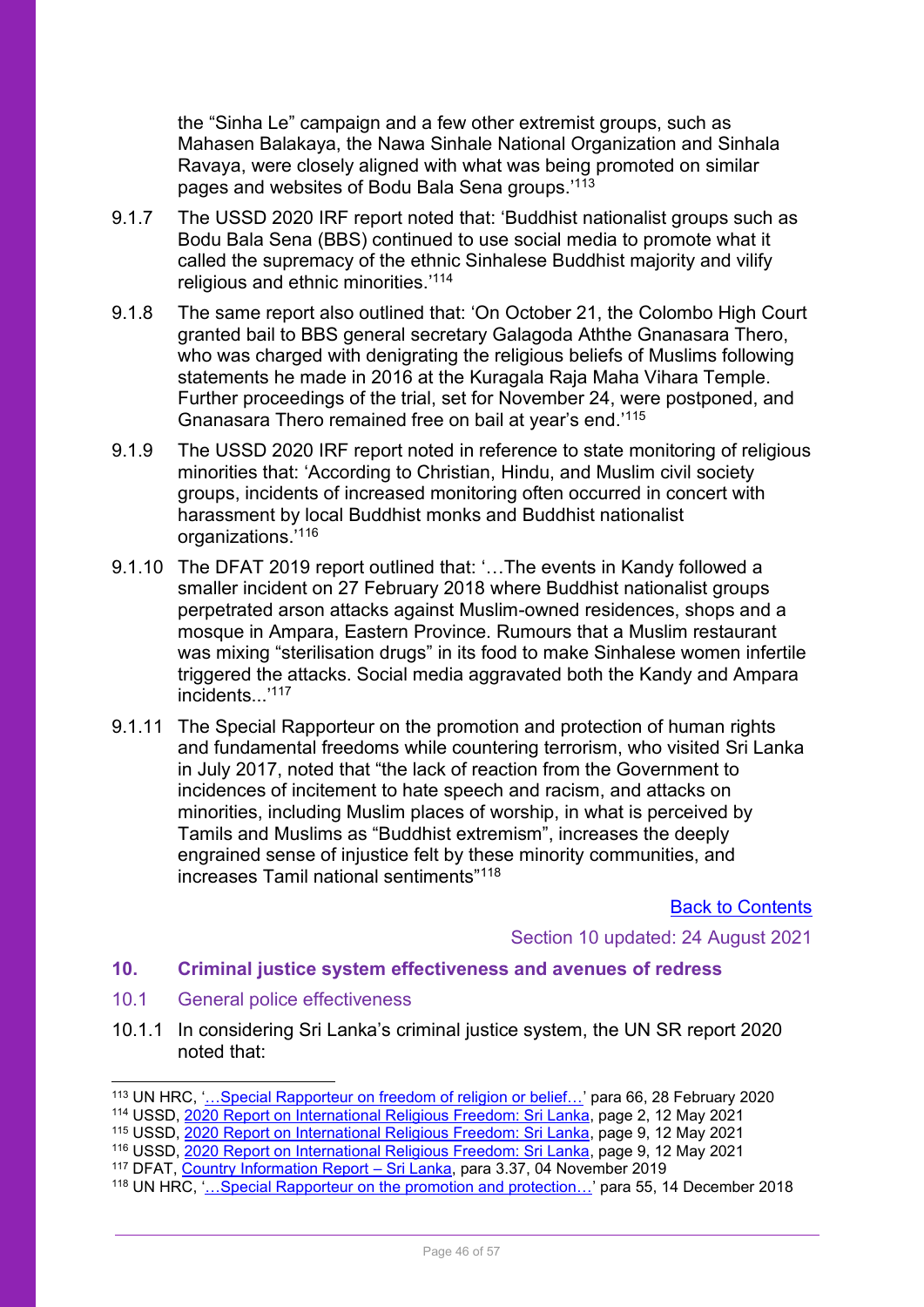''…Some interlocutors also expressed concern about perceived bias in the way the police addressed complaints. This was particularly the case when the assailants were members of the majority community. Many complained that either the police failed to register and investigate complaints they had raised, or the police would act in a punitive manner for complaints raised against them, while failing to take similar measures when they were the target of attacks. Many also complained that the police were generally unsure about how to act in responding to infringements of the law by Buddhist monks. Some blamed politicians for influencing law enforcement, citing examples where politicians were allegedly involved in pressuring the police to release persons arrested following violent attacks.' 119

#### 10.1.2 The DFAT 2019 report noted that:

'Sri Lanka has no laws or government policies that hinder access to state protection on the basis of religion or ethnicity. All citizens have access to avenues of redress through the police, judiciary and the HRCSL. In practice, these avenues may be limited by linguistic barriers and by a lack of resources. Some Tamils in the north and east lack confidence in police and security officers and may therefore be less likely to use these avenues to seek redress<sup>'120</sup>

#### 10.1.3 In reference to the judiciary, the DFAT 2019 report outlined that:

'The judiciary operates largely independently, particularly at the higher levels. The Supreme Court and the Court of Appeal stood up strongly during the 2018 constitutional crisis, and asserted their commitment to judicial independence and the rule of law in the face of political pressure. Yet major shortcomings persist. The judicial system is overburdened and lengthy legal procedures, large numbers of detainees, and a limited number of qualified police, prosecutors and judges combine to create long delays. In the north, a shortage of Tamil-speaking judges and court interpreters contributes to delays in many cases. The average length of time between the commission of a serious criminal offence and the conclusion of the trial and appeal process is 17 years. There continue to be some reports of corruption in the lower courts.

'In general, Sri Lankan law does not prescribe sentencing guidelines so judges have broad discretion to determine a sentence, depending on the facts of the case. In addition to custodial sentences, judges can issue fines or order suspended sentences, community service or probation. In practice, a lack of resources limits access to effective legal protection and redress for victims of crimes in Sri Lanka, irrespective of religion or ethnicity.'<sup>121</sup>

10.1.4 Considering the police, the USSD Overseas Security Advisory Council (OSAC) outlined in their Sri Lanka 2020 Crime and Safety Report that:

'…Although emergency services personnel answer the number 24 hours a day, police responsiveness may vary. Although there are allegations of corruption and politicization of security services, the Sri Lanka Police Service (SLPS) is becoming increasingly professional, specifically in its specialized

119 UN HRC, '<u>…Special Rapporteur on freedom of religion or belief…'</u> para 78, 28 February 2020

<sup>&</sup>lt;sup>120</sup> DFAT, [Country Information Report](https://www.dfat.gov.au/sites/default/files/country-information-report-sri-lanka.pdf) - Sri Lanka, para 5.1, 04 November 2019

<sup>&</sup>lt;sup>121</sup> DFAT, [Country Information Report](https://www.dfat.gov.au/sites/default/files/country-information-report-sri-lanka.pdf) – Sri Lanka, para 5.16 – 5.17, 04 November 2019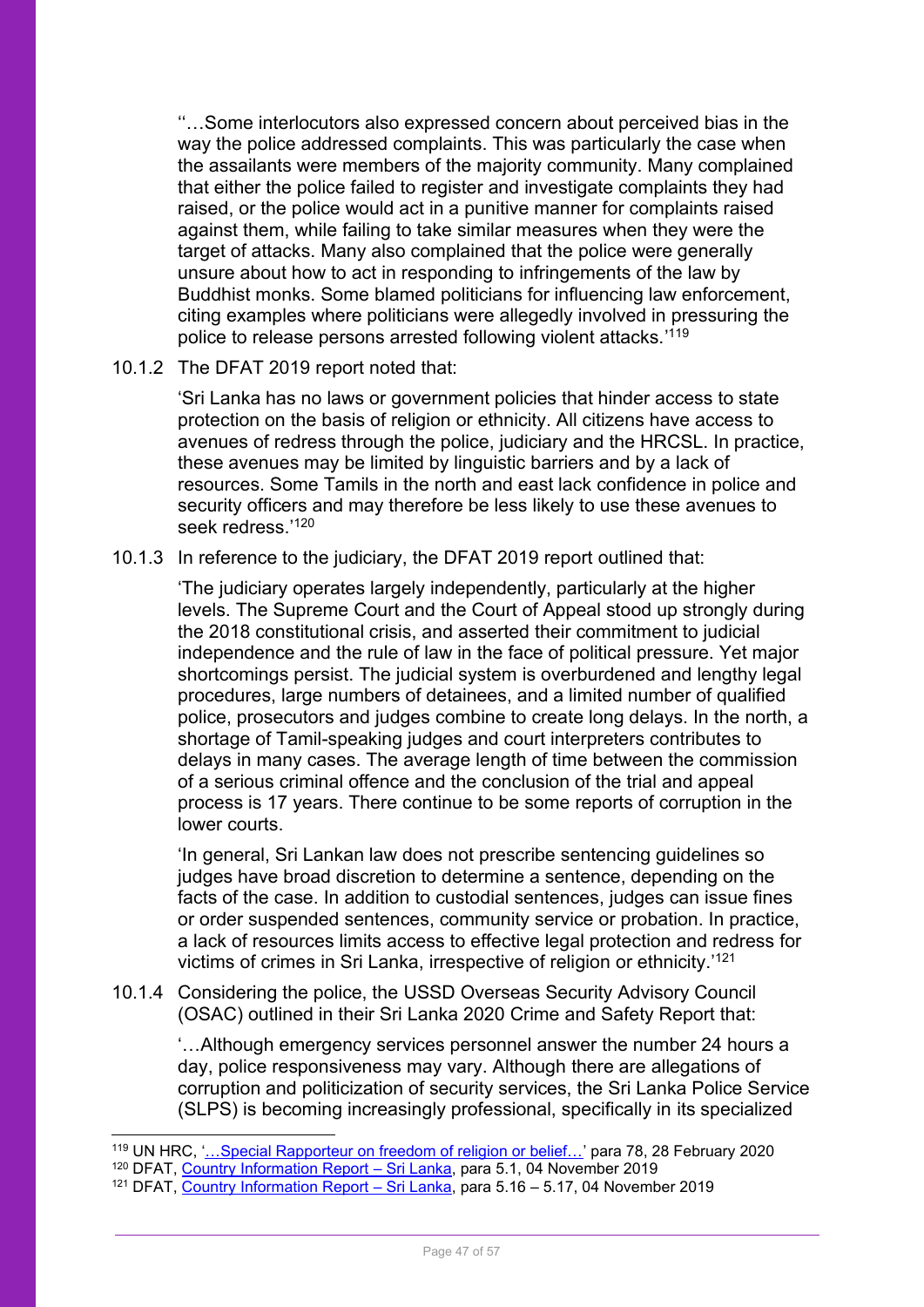units. However, police officers often lack resources/training, especially at the lower ranks… Response time varies and can be lengthy depending on the type of incident; response to traffic-related incidents can be inefficient.' 122

10.1.5 The USSD 2020 Human Rights report, in summarising information and events covering 2020 noted that:

'Significant human rights issues included: unlawful killings by the government; torture and cases of cruel, inhuman, or degrading treatment or punishment by government agents; arbitrary arrest and detention by government entities; arbitrary and unlawful interference with privacy; restrictions on free expression and the press, including unjustified arrests of journalists and authors; widespread corruption; overly restrictive nongovernmental organization laws; interference with the freedom of peaceful assembly and freedom of association; serious acts of corruption; lack of investigation of violence against women; trafficking in persons; crimes involving violence targeting members of ethnic minority groups; crimes involving violence against lesbian, gay, bisexual, transgender, and intersex persons; and existence or use of laws criminalizing same-sex sexual conduct. Police reportedly harassed civilians with impunity. The government took steps to investigate and prosecute some officials who committed human rights abuses.<sup>'123</sup>

[Back to Contents](#page-3-0)

#### <span id="page-47-0"></span>10.2 General complaints procedures

- 10.2.1 The Report of a Home Office fact-finding Mission to Sri Lanka of September 2019 published January 2020 noted that: 'The Attorney General's Department told the FFT that people can lodge complaints using a special email and telephone number… Representatives from CID stated that complaints regarding police procedures can be made directly to the Inspector General and CID HQ every Friday, but a person is also able to lodge a complaint at any time at their local police station.'<sup>124</sup>
- 10.2.2 The DFAT 2019 report noted that:

'Sri Lanka Police maintains a separate unit to deal with internal disciplinary action. Police officers are not well paid, and individual officers reportedly engage in petty corruption, such as taking bribes instead of issuing traffic fines, to supplement their income. In 2018, the Sri Lankan Government raised the basic police salary by up to 40 per cent. There are several measures in place for the public to make complaints to the police, including directly to the officer-in-charge at local stations, the public complaints department or via the internet. A 'Tell IGP' (Inspector-General of Police) service allows members of the public to elevate their complaints if no action is taken at local police stations. Complaints can be lodged in Sinhala, Tamil or English on a free call number or through a dedicated website. The public can also lodge complaints with the 64 Police Commission, which investigates complaints against individual police officers and against the

<sup>122</sup> USSD OSAC, [Crime and Safety Report: Sri Lanka 2020,](https://www.osac.gov/Country/SriLanka/Content/Detail/Report/02c5e26f-e7eb-44a8-b536-188dea9af39f) 28 April 2020

<sup>123</sup> USSD, [2020 Country Reports on Human Rights Practices: Sri Lanka,](https://www.state.gov/reports/2020-country-reports-on-human-rights-practices/sri-lanka/) page 2

<sup>124</sup> Home Office, [Report of a Home Office fact-finding mission to Sri Lanka,](https://assets.publishing.service.gov.uk/government/uploads/system/uploads/attachment_data/file/859277/Sri_Lanka_FFM_report_2020.pdf) para 7.5.1, January 2020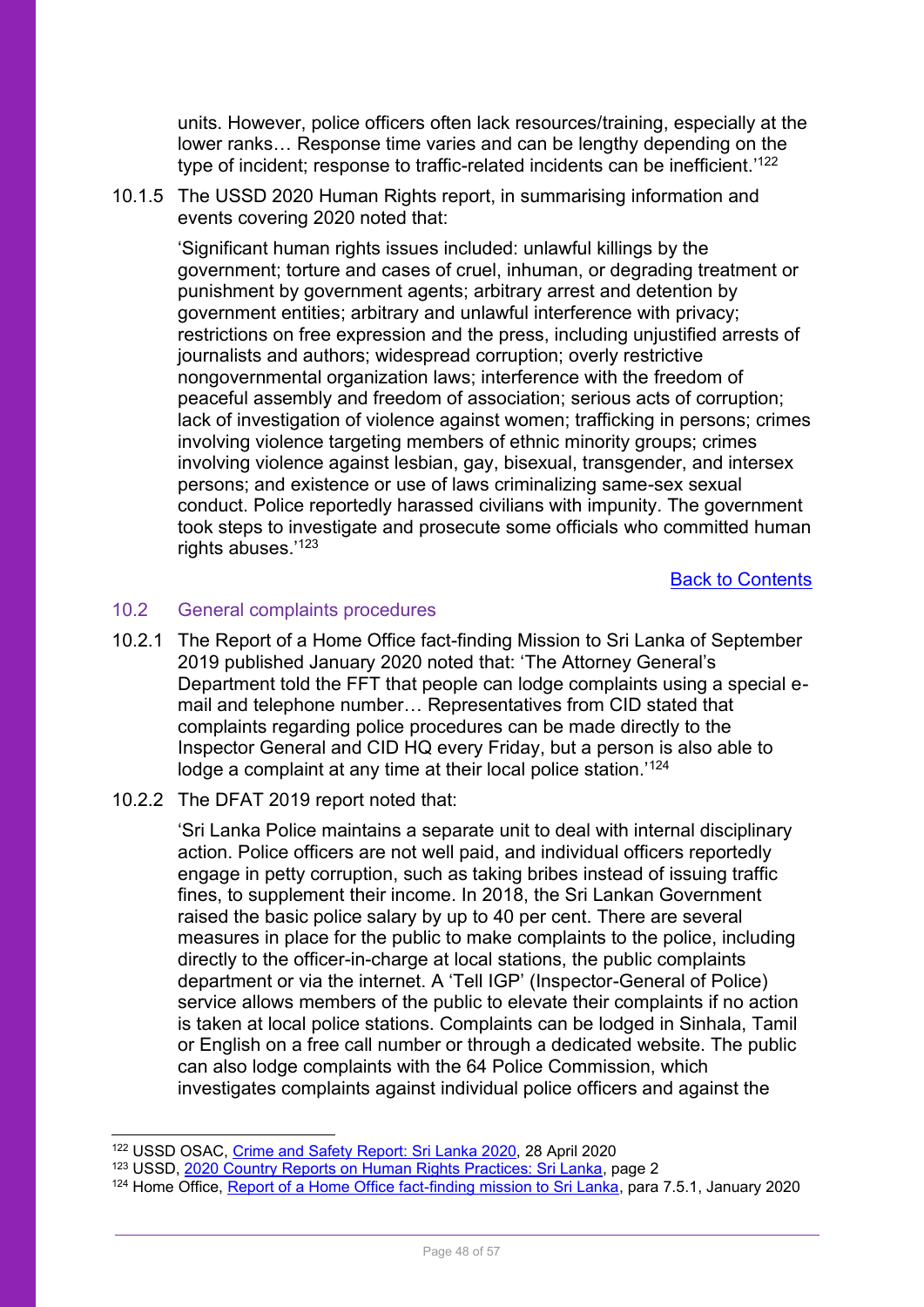police force as a whole. Official statistics on the uptake of this service are not publicly available.

'The Assistance to and Protection of Victims of Crime and Witnesses Act (2015) established the National Authority for Victim and Witness Protection, and a Victims of Crime and Witnesses Assistance and Protection Division within the police. Domestic and international civil society groups have raised concerns about the Act with respect to the appointment process for the National Authority, and the lack of independence of the Division from the police hierarchy, which could lead to conflicts of interest in cases of victim and witness intimidation by police.<sup>'125</sup>

[Back to Contents](#page-3-0)

### <span id="page-48-0"></span>10.3 Human Rights Commission Sri Lanka (HRCSL)

10.3.1 With reference to the scope and reach of the HRCSL, the DFAT 2019 report noted that:

'The Human Rights Commission of Sri Lanka (HRCSL) was established by an Act of Parliament in 1996 with a mandate to investigate alleged violations of fundamental rights, advise the government in formulating laws and policies that comply with international human rights standards, and promote human rights awareness across the country. The HRCSL has unfettered access to places of detention and makes regular prison visits to monitor the welfare of detainees. The HRCSL has some capacity to undertake independent investigations, but does not have prosecutorial powers (it can refer cases to the Attorney-General for prosecution). The HRCSL has a head office in Colombo and 10 regional offices across the country, including in the Northern and Eastern provinces. It publishes quarterly reports in Sinhala, Tamil and English on the number of complaints received and resolved. Complaints can be lodged with the HRCSL in Sinhalese, Tamil or English. The HRCSL received 5,614 complaints in the period January-September 2017, 2,015 of which had been resolved as at January 2018. Many complaints allege discrimination in school admissions and public sector promotions, but complaints also allege torture, threats, monitoring and harassment, arbitrary arrest and detention, and inaction by government entities, including the police. The role of the HRCSL in overseeing the detention of individuals suspected of terrorism would be strengthened under proposed new counter-terrorism legislation currently before parliament. This legislation remained in draft form at the time of publication and may be subject to amendments…'.<sup>126</sup>

10.3.2 In respect of the proposed counter-terrorism legislation referred to in the DFAT 2019 report, a Human Rights Watch article published subsequently, in January 2020 reported that: 'The cabinet of President Gotabaya Rajapaksa announced on January 4, 2020 that it would withdraw a proposed replacement law, reneging on pledges to the United Nations Human Rights Council (UNHRC) and the European Union.' 127

<sup>&</sup>lt;sup>125</sup> DFAT, [Country Information Report](https://www.dfat.gov.au/sites/default/files/country-information-report-sri-lanka.pdf) – Sri Lanka, para 5.12-5.13, 04 November 2019

<sup>&</sup>lt;sup>126</sup> DFAT, [Country Information Report](https://www.dfat.gov.au/sites/default/files/country-information-report-sri-lanka.pdf) - Sri Lanka, para 2.5.4, 04 November 2019

<sup>&</sup>lt;sup>127</sup> Human Rights Watch, <u>Sri Lanka: Repeal Abusive Counterterrorism Law</u>, 10 January 2020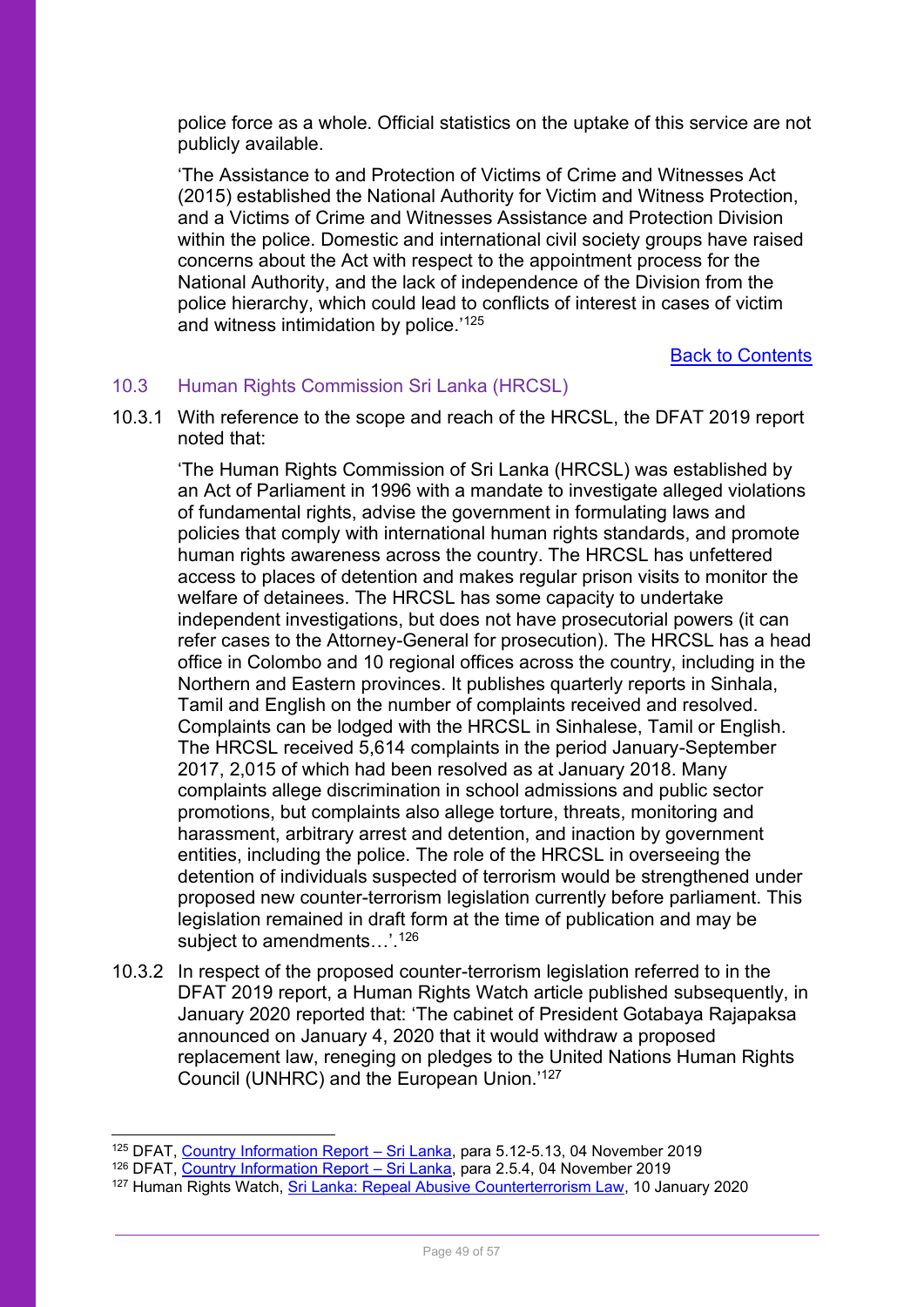#### 10.3.3 Considering the effectiveness of the HRCSL, DFAT's 2019 report noted:

'The Global Alliance for National Human Rights Institutions downgraded the HRCSL to Status B accreditation in 2007 for not being fully compliant with the Paris Principles, the international standard for national human rights institutions. The HRCSL was downgraded over concerns about its independence including in the appointment of commissioners. The HRCSL has since made strong gains in consolidating its independence, and was assessed as being fully compliant with the Paris Principles and granted Status A accreditation in May 2018. The 19th Amendment to the Constitution in 2015 strengthened the independence of the HRCSL by removing the president's discretion to appoint members (the Constitutional Council now recommends appointments). The capacity of the HRCSL has also improved with the appointment of new commissioners with legal, academic and UN experience. But resource constraints remain an ongoing challenge, hindering the HRCSL's ability to respond to complaints in a timely manner and fulfil its mandate to ensure new laws are human rights-compliant. Sources told DFAT the government did not always consult the HRCSL adequately in the drafting of legislation, despite its mandate.'128

10.3.4 The USSD Human Rights Report covering events in 2020 noted that:

'The HRCSL has jurisdiction to investigate human rights violations. The HRCSL consists of five commissioners and has divisions for investigations, education, monitoring and review, and administration and finance. The HRCSL accepts complaints from the public and may also self initiate investigations. After an allegation is proven to the satisfaction of the commission, the HRCSL may recommend financial compensation for victims, refer the case for administrative disciplinary action or to the attorney general for prosecution, or both. If the government does not follow an HRCSL request for evidence, the HRCSL may summon witnesses from the government to explain its action. If the HRCSL finds the government has not complied with its request, the HRCSL may refer the case to the High Court for prosecution for contempt by the Attorney General's Department, an offense punishable by imprisonment or fine. By statute, the HRCSL has wide powers and resources and may not be called as a witness in any court of law or be sued for matters relating to its official duties. The HRCSL generally operated independent of and with lack of interference from the government.'<sup>129</sup>

10.3.5 The Report of a Home Office fact-finding Mission to Sri Lanka published January 2020 noted that the HRCSL has branches throughout the country<sup>130</sup>.

[Back to Contents](#page-3-0)

<sup>&</sup>lt;sup>128</sup> DFAT, [Country Information Report](https://www.dfat.gov.au/sites/default/files/country-information-report-sri-lanka.pdf) – Sri Lanka, para 2.55, 04 November 2019

<sup>&</sup>lt;sup>129</sup> USSD, [2020 Country Reports on Human Rights Practices: Sri Lanka,](https://www.state.gov/wp-content/uploads/2021/03/SRI-LANKA-2020-HUMAN-RIGHTS-REPORT.pdf) page 24, 30 March 2021 <sup>130</sup> Home Office, [Report of a Home Office fact-finding mission to Sri Lanka,](https://assets.publishing.service.gov.uk/government/uploads/system/uploads/attachment_data/file/859277/Sri_Lanka_FFM_report_2020.pdf) para 7.5.1, January 2020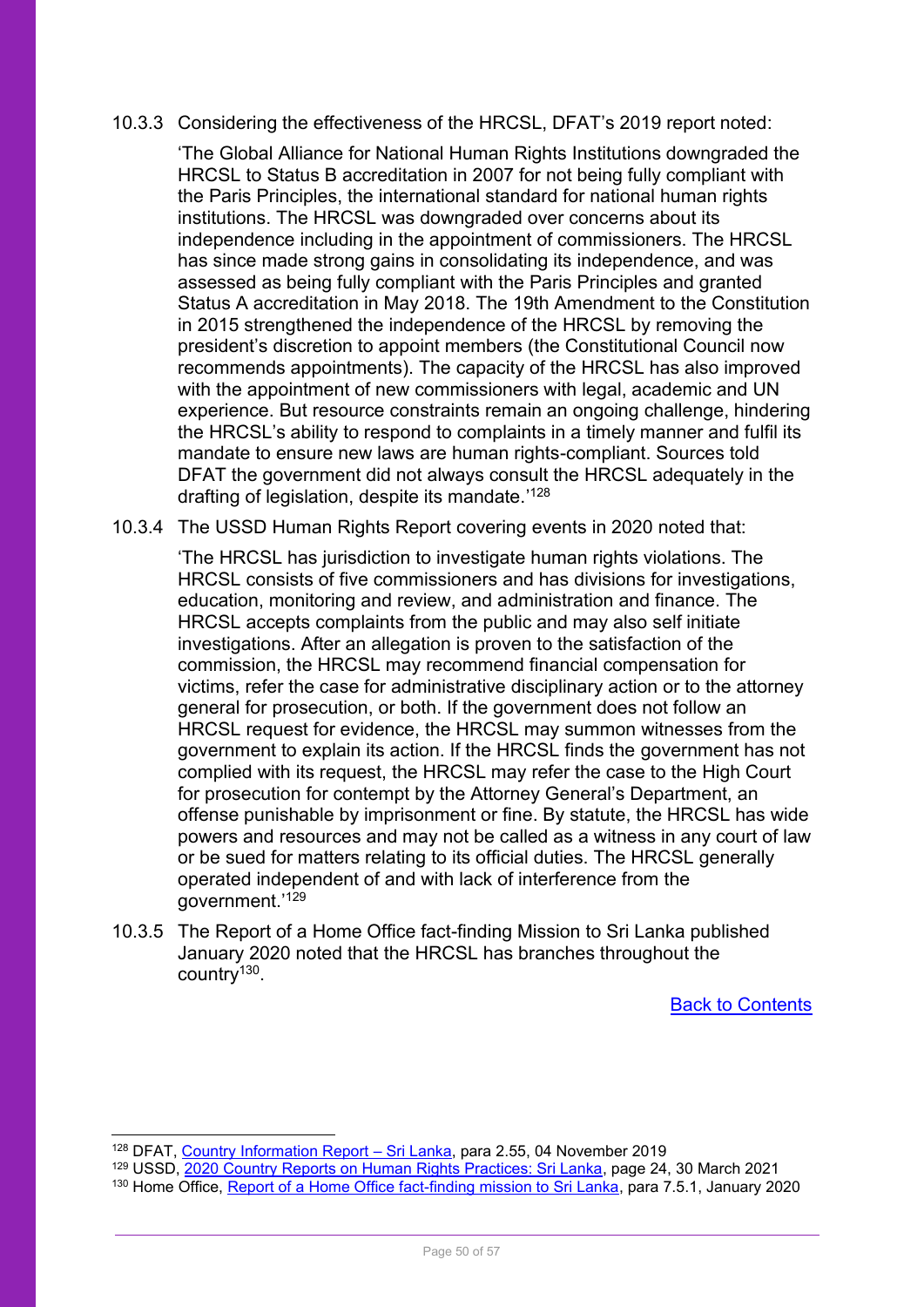## <span id="page-50-0"></span>10.4 National Police Commission (NPC)

- 10.4.1 The Report of a Home Office fact-finding Mission to Sri Lanka published January 2020 noted that the National Police Commission has branches throughout the country<sup>131</sup>.
- 10.4.2 The 2019 DFAT report noted:

'The police and the National Police Commission have authority to inquire and act upon allegations of torture involving police officers. In practice, police officers against whom complaints have been lodged are typically transferred and seldom suspended from service. From January to November 2017, disciplinary action was taken against 33 police officers, and one officer was dismissed for assault and torture. The Supreme Court has jurisdiction to hear and determine complaints of fundamental rights violations, including torture, but judgements can take many years. Complainants have difficulty gaining access to the Supreme Court, as it sits only in Colombo and legal costs can be prohibitive.' <sup>132</sup>

[Back to Contents](#page-3-0)

Section 11 updated: 24 August 2021

#### <span id="page-50-3"></span><span id="page-50-1"></span>**11. Internal Relocation**

#### <span id="page-50-2"></span>11.1 Freedom of movement

11.1.1 In considering an individual's ability to move around Sri Lanka, the DFAT 2019 report outlined that:

'The constitution provides for freedom of movement for all Sri Lankan citizens, and no official restrictions apply to internal relocation.

'In 2011, a fundamental rights petition lodged in the Supreme Court ended the military's forced registration of residents in Jaffna and Kilinochchi (Northern Province). The military no longer compels registration of Tamils living in the south.

According to the 2012 census, 18 per cent of Sri Lankans were born in a different district from their current residence. The census reported the top five districts to which people had internally migrated were Colombo (Western Province), Gampaha (Western Province), Kurunegala (North Western Province), Puttalam (North Western Province) and Anuradhapura (North Central Province). Internal relocation during the war has left large Tamil and Muslim communities in the south. Relatively few of the 35,000 Sinhalese who left their homes in the north during the war have returned, mainly because of better job prospects in the south. Many Sri Lankans, including from the north and east, have relocated to Colombo for economic reasons.

There are no official barriers to internal relocation. In practice, an absence of family connections or a lack of financial resources can limit internal relocation options. An absence of Sinhala language skills can act as an additional barrier to internal relocation for those Sri Lankans for whom Sinhala is not their first language. Continued military occupation of private

<sup>131</sup> Home Office, [Report of a Home Office fact-finding mission to Sri Lanka,](https://assets.publishing.service.gov.uk/government/uploads/system/uploads/attachment_data/file/859277/Sri_Lanka_FFM_report_2020.pdf) para 7.5.1, January 2020 <sup>132</sup> DFAT, [Country Information Report](https://www.dfat.gov.au/sites/default/files/country-information-report-sri-lanka.pdf) – Sri Lanka, para 4.27, 04 November 2019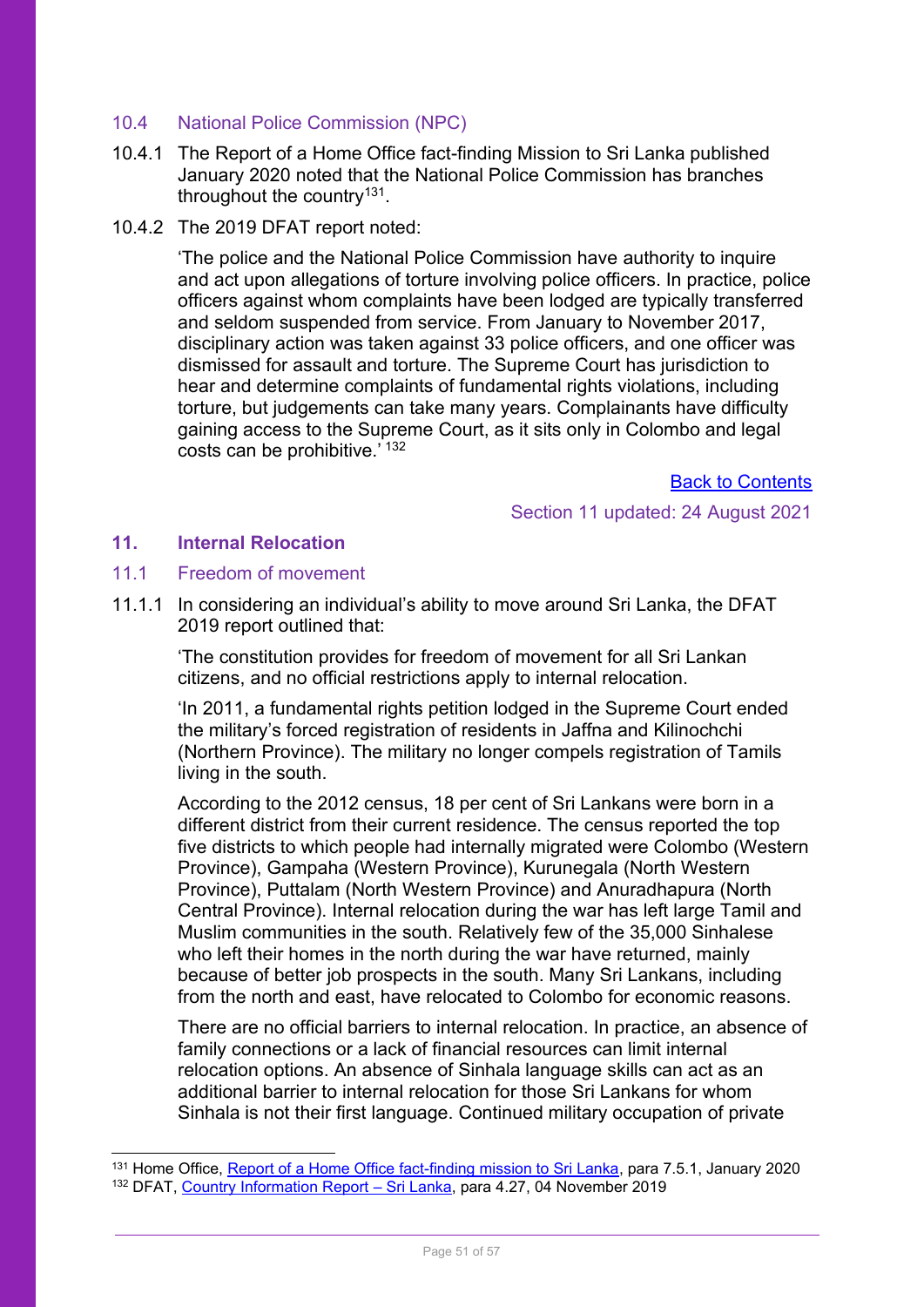land, difficulties establishing title to land, and uncleared land mines or unexploded ordnance also complicate internal relocation, particularly in the north.'<sup>133</sup>

**[Back to Contents](#page-3-0)** 

133 DFAT, [Country Information Report](https://www.dfat.gov.au/sites/default/files/country-information-report-sri-lanka.pdf) – Sri Lanka, para 5.2.6 – 5.2.8, 04 November 2019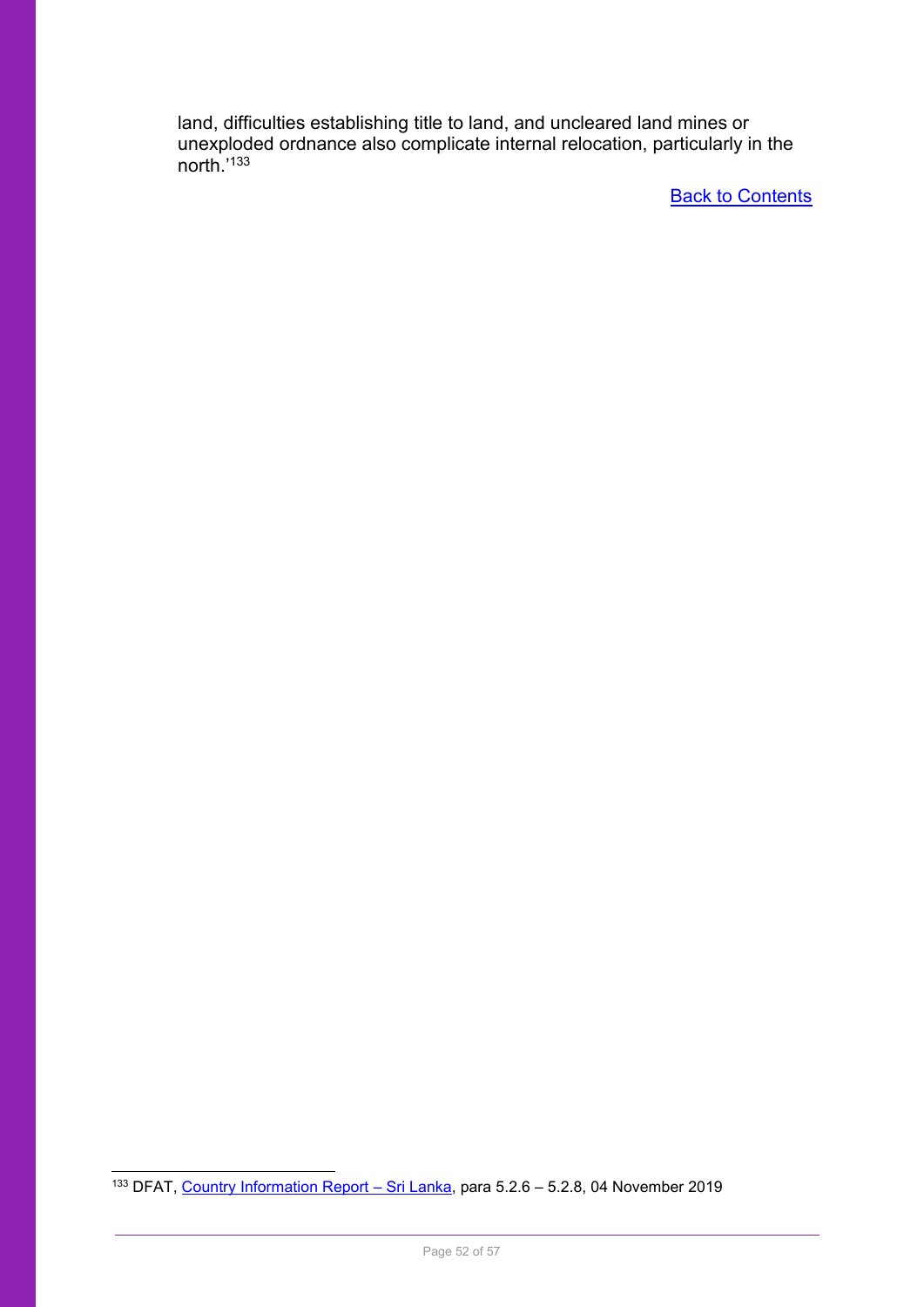## <span id="page-52-0"></span>Terms of Reference

A 'Terms of Reference' (ToR) is a broad outline of what the CPIN seeks to cover. They form the basis for the [country information section.](#page-14-0) The Home Office's Country Policy and Information Team uses some standardised ToRs, depending on the subject, and these are then adapted depending on the country concerned.

For this particular CPIN, the following topics were identified prior to drafting as relevant and on which research was undertaken:

- Legal Context
	- o Constitution
	- o Penal Code
	- o Other legal rights
	- o Proselytising and conversion
- Religious demography
	- o Breakdown
	- o Ethnicity and geographical location breakdown
- Societal treatment of religious minorities
	- o Overview
	- $\circ$  Social media and online abuse
	- o Christians
	- o Muslims
	- o Hindus
- Sinhala Buddhist Nationalism
- Inter-religious relations
	- o Easter 2019 extremist bombings
	- o Interfaith marriages
- State treatment
	- o Overview
	- o Police treatment of Christians and Muslims
	- $\circ$  Judicial treatment of Christians and Muslims
	- o State treatment of Hindus
	- o Covid-19 pandemic
- Religious minorities participation in the political sphere
- Avenues of redress against police and judicial mistreatment / inaction

[Back to Contents](#page-3-0)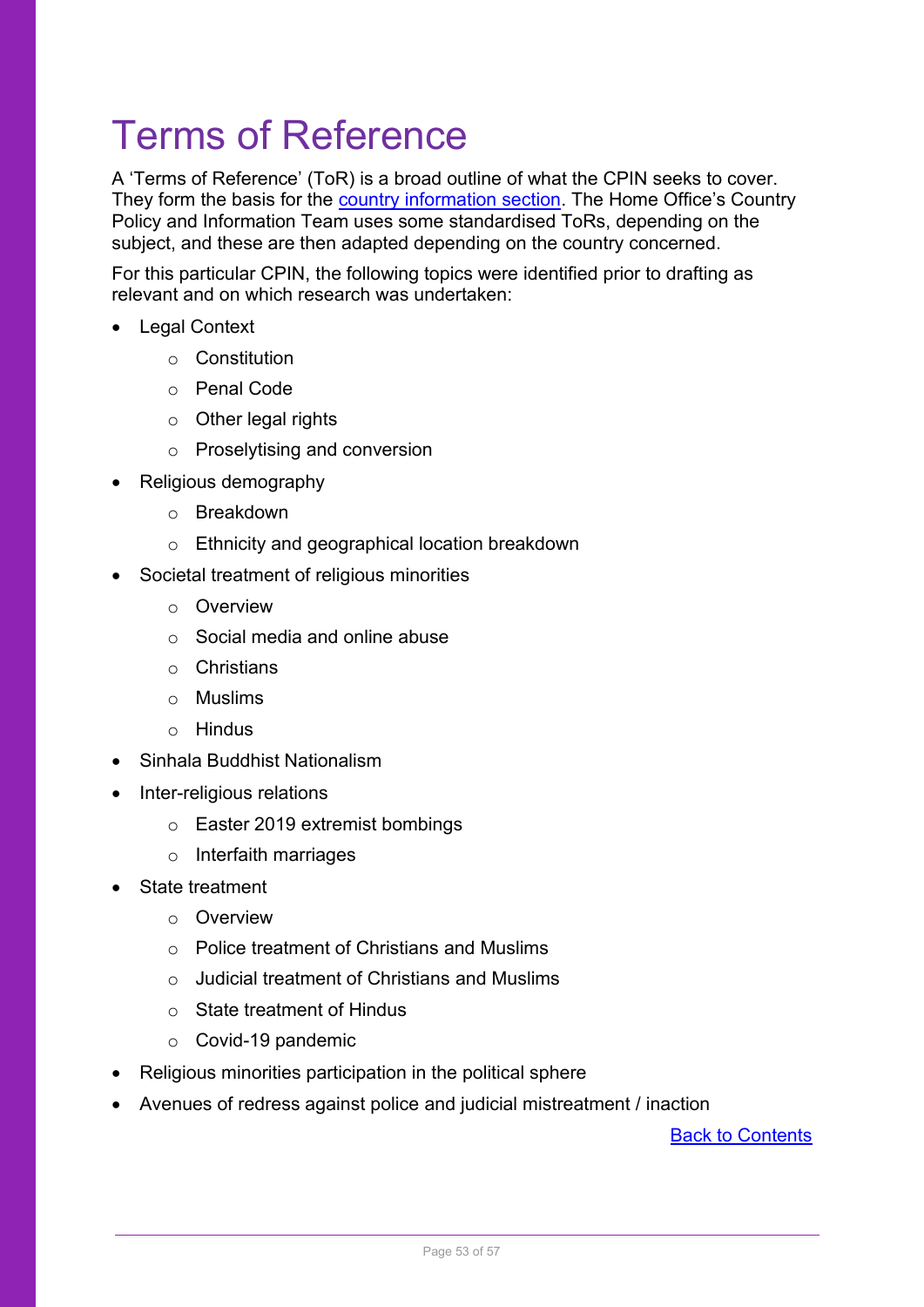# <span id="page-53-0"></span>**Bibliography**

## <span id="page-53-1"></span>**Sources cited**

Al Jazeera,

'[Sri Lanka cabinet approves proposed ban on burqas in public](https://www.aljazeera.com/news/2021/4/28/sri-lanka-cabinet-approves-proposed-ban-on-burqas-in-public)', 28 April 2021. Last accessed: 10 June 2021

[Sri Lanka arrests Muslim leader over 2019 Easter Sunday attacks](https://www.aljazeera.com/news/2021/4/24/sri-lanka-arrests-muslim-leader-over-easter-attacks)' 24 April 2021. Last accessed: 1 July 2021

BBC,

'Covid-[19: Sri Lanka reverses 'anti](https://www.bbc.co.uk/news/world-asia-56205737)-Muslim' cremation order', 26 February 2021. Last accessed: 8 June 2021

'[Sri Lanka attacks: What we know about the Easter bombings](https://www.bbc.co.uk/news/world-asia-48010697)', 28 April 2019. Last accessed: 2 June 2021

'[Sri Lanka to ban burka and other face coverings](https://www.bbc.co.uk/news/world-asia-56386426)', 13 March 2021. Last accessed: 10 June 2021

Berkley Centre, '[Implications of Covid-19 on Ethno-Religious Tensions in Sri Lanka](https://berkleycenter.georgetown.edu/posts/implications-of-covid-19-on-ethno-religious-tensions-in-sri-lanka)' 26 May 2020. Last accessed: 16 June 2021

Colombo Telegraph, '[Are Religious Conversions Taking Place In Sri Lanka?](https://www.colombotelegraph.com/index.php/are-religious-conversions-taking-place-in-sri-lanka/)', 4 November 2016. Last accessed: 14 May 2021

Christian Solidarity Worldwide, '[General Briefing: Sri Lanka](https://www.csw.org.uk/2020/05/01/report/4640/article.htm)', 1 May 2020. Last accessed: 24 August 2021

Department of Census and Statistics, [Census of Population and Housing,](https://ukhomeoffice.sharepoint.com/sites/PROC975/SharedDocuments/Countries/Sri%20Lanka/CPINs/Microsoft%20Word%20-%20FinalReportE.doc%20(statistics.gov.lk)) 2012, page 160. Last accessed 27 July 2021

Department of Muslim Religious and Cultural Affairs, '[Muslims of Sri Lanka](https://muslimaffairs.gov.lk/muslims-of-sri-lanka/)', nd. Last accessed: 5 May 2021

Department of Foreign Affairs and Trade, [Country Information Report](https://www.dfat.gov.au/sites/default/files/country-information-report-sri-lanka.pdf) – Sri Lanka, para 3.32, 04 November 2019. Last accessed: 11 June 2021

Freedom House, [Freedom in the World Sri Lanka 2021 report,](https://freedomhouse.org/country/sri-lanka/freedom-world/2021) 3 March 2021. Last accessed: 4 May 2021

The Guardian, '[Sri Lanka to ban burqa and close 1,000 Islamic schools](https://www.theguardian.com/world/2021/mar/13/sri-lanka-to-ban-burka-and-close-1000-islamic-schools)', 13 March 2021. Last accessed: 23 July 2021

Home Office, [Report of a Home Office fact-finding mission to Sri Lanka,](https://assets.publishing.service.gov.uk/government/uploads/system/uploads/attachment_data/file/859277/Sri_Lanka_FFM_report_2020.pdf) para 7.5.1, January 2020. Last accessed: 14 June 2021

Human Rights Watch,

[World Report 2021,](https://www.hrw.org/world-report/2021/country-chapters/sri-lanka) 13 January 2021. Last accessed: 7 June 2021

[Sri Lanka: Repeal Abusive Counterterrorism Law,](https://www.hrw.org/news/2020/01/10/sri-lanka-repeal-abusive-counterterrorism-law) 10 January 2020. Last accessed: 24 August 2021

International Crisis Group, [Asia: A Dangerous Sea Change in Sri Lanka,](https://www.crisisgroup.org/watch-list-2020#sri) 29 January 2020. Last accessed: 24 August 2021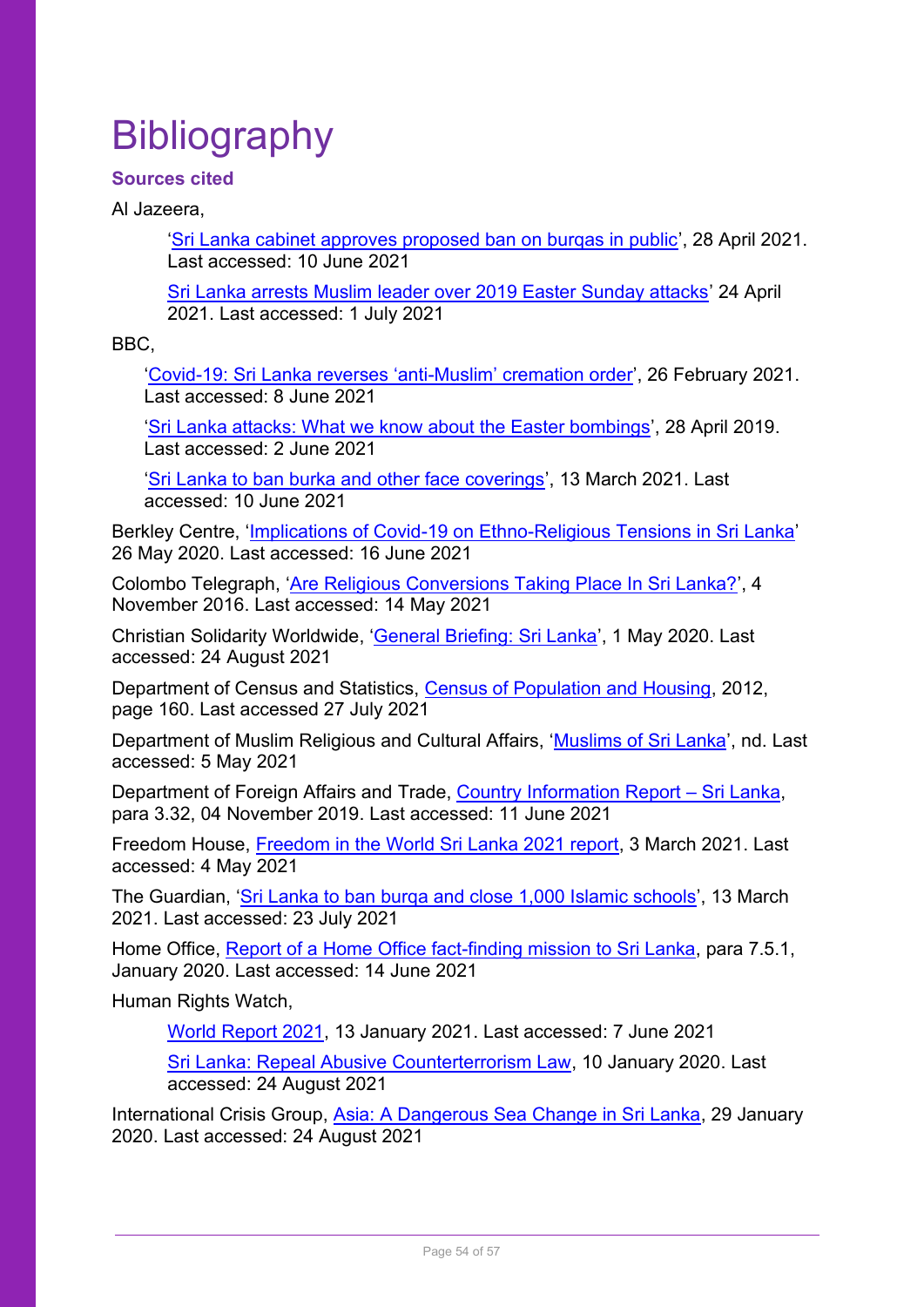Journalists for Democracy in Sri Lanka, 'Mobs attack Sri Lanka Methodist center for [disabled on Palm Sunday](http://www.jdslanka.org/index.php/news-features/human-rights/876-mobs-attack-sri-lanka-methodist-center-for-disabled-on-palm-sunday) (VIDEO)', 17 April 2019. Last accessed: 24 August 2021

MinorMatters, '[Hate Speech in Sri Lanka during the pandemic](https://www.minormatters.org/storage/app/uploads/public/5fc/76b/014/5fc76b014d43f554793096.pdf)', 2020, page 3. Last accessed: 3 May 2021

Minority Rights Group International,

[Sri Lanka country page,](https://minorityrights.org/country/sri-lanka/) March 2018. Last accessed: 17 June 2021

[Sri Lankan Christians information page,](https://minorityrights.org/minorities/christians-4/) March 2018. Last accessed: 16 June 2021

[Sri Lankan Muslims information page,](https://minorityrights.org/minorities/muslims-4/) March 2018. Last accessed: 16 June 2021

[Sri Lankan Tamils information page,](https://minorityrights.org/minorities/tamils/) March 2018. Last accessed 16 June 2021

[Confronting intolerance: Continued violations against religious minorities in Sri](http://minorityrights.org/wp-content/uploads/2016/12/MRG_Rep_SriLan_Dec16.pdf)  [Lanka,](http://minorityrights.org/wp-content/uploads/2016/12/MRG_Rep_SriLan_Dec16.pdf) December 2016, para 5. Last accessed: 10 June 2021

National Catholic Register, Sri Lankan Bishops Demand Answers From President, 2 [Years After Easter Bombing](https://www.ncregister.com/cna/sri-lankan-bishops-demand-answers-from-president-2-years-after-easter-bombing)', 14 July 2021. Last accessed 16 June 2021

Office of the High Commissioner of Human Rights, '[Preliminary findings of Country](https://www.ohchr.org/EN/NewsEvents/Pages/DisplayNews.aspx?NewsID=24918&LangID=E)  [Visit to Sri Lanka by the Special Rapporteur](https://www.ohchr.org/EN/NewsEvents/Pages/DisplayNews.aspx?NewsID=24918&LangID=E) on freedom of religion or belief' 26 August 2019. Last accessed: 10 June 2021

Religion Media Center, '[Factsheet: Christianity in Sri Lanka](https://religionmediacentre.org.uk/factsheets/christianity-in-sri-lanka/)', 24 April 2019. Last accessed: 22 April 2021

Tamil Guardian, '[Sri Lanka bans importing Islamic religious books](https://www.tamilguardian.com/content/sri-lanka-bans-importing-islamic-religious-books-unless-approved-ministry-defence) unless approved [by Ministry of Defence](https://www.tamilguardian.com/content/sri-lanka-bans-importing-islamic-religious-books-unless-approved-ministry-defence)' 06 March 2021. Last accessed: 20 July 2021

The Morning, '[New laws against unethical conversions](https://www.themorning.lk/new-laws-against-unethical-conversions/)', 18 February 2021. Last accessed: 12 April 2021

The New Arab, ['Sri Lanka investigates troops over 'humiliation'](https://english.alaraby.co.uk/news/sri-lanka-investigates-troops-over-humiliation-muslims) of Muslims, 20 June 2021. Last accessed: 20 July 2021

Twitter.com, JDS, (@JDSLanka on Twitter.com) '[Tweet dated 11:52am UK time, 6](https://twitter.com/JDSLanka/status/1368167665395728392)  [March 2021](https://twitter.com/JDSLanka/status/1368167665395728392)'. Last accessed: 20 June 2021

United Nations Human Rights Commission, '[Report of the Special Rapporteur on](https://undocs.org/A/HRC/43/48/Add.2)  [freedom of religion or belief](https://undocs.org/A/HRC/43/48/Add.2) on his visit to Sri Lanka' 28 February 2020, para 31. Last accessed: 7 June 2021

United States Department of State:

[2019 Report on International Religious Freedom: Sri Lanka,](https://www.state.gov/reports/2019-report-on-international-religious-freedom/sri-lanka/) 10 June 2020, page 1. Last accessed: 8 June 2021

OSAC, [Crime and Safety Report: Sri Lanka 2020,](https://www.osac.gov/Country/SriLanka/Content/Detail/Report/02c5e26f-e7eb-44a8-b536-188dea9af39f) 28 April 2020. Last accessed: 1 July 2021

World Atlas, [Religious Beliefs in Sri Lanka,](https://www.worldatlas.com/articles/religious-beliefs-in-sri-lanka.html#:~:text=Religious%20Beliefs%20In%20Sri%20Lanka%20%20%20,%20%206.1%25%20%202%20more%20rows%20) nd. Last accessed 1 April 2021

[Back to Contents](#page-3-0)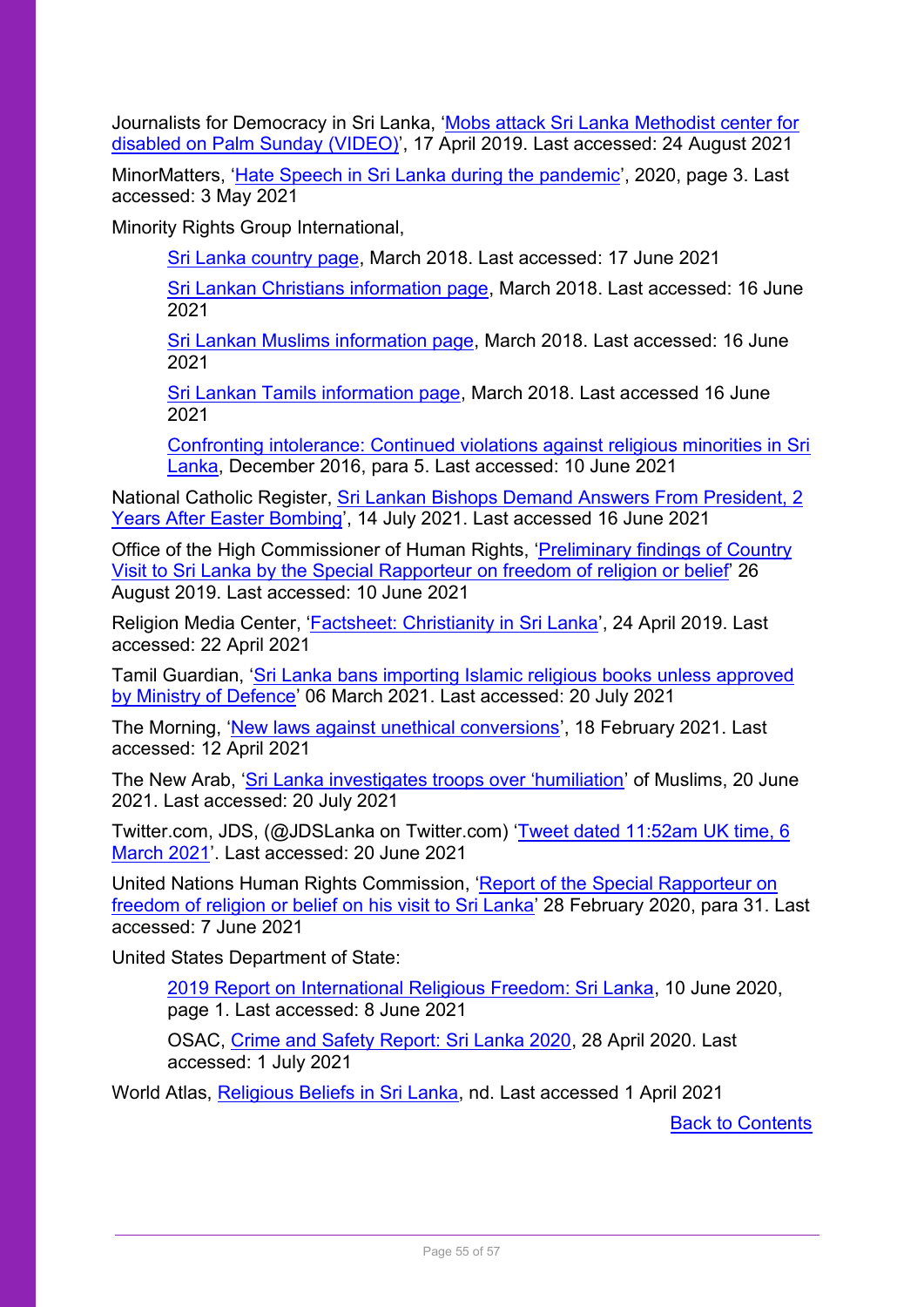## <span id="page-55-0"></span>**Sources consulted but not cited**

Al Jazeera, '[After the Easter massacre, Sri Lankan nun heals religious tension](https://www.aljazeera.com/features/2019/8/11/after-the-easter-massacre-sri-lanka-nun-heals-religious-tension)', 11 August 2019. Last accessed: 8 June 2021

Amnesty International, '[Sri Lanka 2020](https://www.amnesty.org/en/countries/asia-and-the-pacific/sri-lanka/report-sri-lanka/)', 7 April 2021. Last accessed: 14 June 2021

Asylum Research Centre, '[Sri Lanka country report](https://www.ecoi.net/en/file/local/2033016/FINAL_ARC_COI_report_on_Sri_Lanka_July_2020PDF.pdf)', July 2020. Last accessed: 29 April 2019

BBC, '[Sri Lanka attacks: Who are National Thoweed Jamath?](https://www.bbc.co.uk/news/world-asia-48012694)', 28 April 2019. Last accessed 4 June 2021

Colombo Telegraph, 'Are religious conversions taking place in Sri Lanka?' 4 November 2016. Last accessed: 26 May 2021

Foreign Affairs, 'The Religious Tensions [Behind the Attacks in Sri Lanka](https://www.foreignaffairs.com/articles/sri-lanka/2019-04-24/religious-tensions-behind-attacks-sri-lanka)', 24 April 2019. Last accessed: 2 June 2021

Newsweek, 'A History of Sri Lanka's Christians[: From Colonial Catholicism to Ethnic](https://www.newsweek.com/history-sri-lankas-christians-catholic-ethnic-divides-1402477)  [and Religious Divides](https://www.newsweek.com/history-sri-lankas-christians-catholic-ethnic-divides-1402477)', 22 April 2019. Last accessed: 11 May 2019

Sanskriti Magazine '[Hinduism, Jainism and Buddhism in early Tamil history](https://www.sanskritimagazine.com/india/hinduism-jainism-and-buddhism-in-early-tamil-history/)', nd. Last accessed: 26 May 2021

Sri Lanka Brief, '[The powers of the National Police Commission](https://srilankabrief.org/the-powers-of-the-national-police-commission-2/#:~:text=The%20National%20Police%20Commission%2C%20was%20inaugurated%20in%20November,defunct%20due%20to%20the%20failure%20to%20appoint%20new)', 21 July 2014. Last accessed: 11 June 2021

Sri Lanka Guardian, '[Muslim population growth in Sri Lanka: A reality or mere myth](http://www.srilankaguardian.org/2014/08/muslim-population-growth-in-sri-lanka.html)' 4 August 2014. Last accessed: 20 April 2021

US Department of State, '[Annual report on human rights in 2020](https://www.state.gov/reports/2020-country-reports-on-human-rights-practices/sri-lanka/)', 30 March 2021

[Back to Contents](#page-3-0)